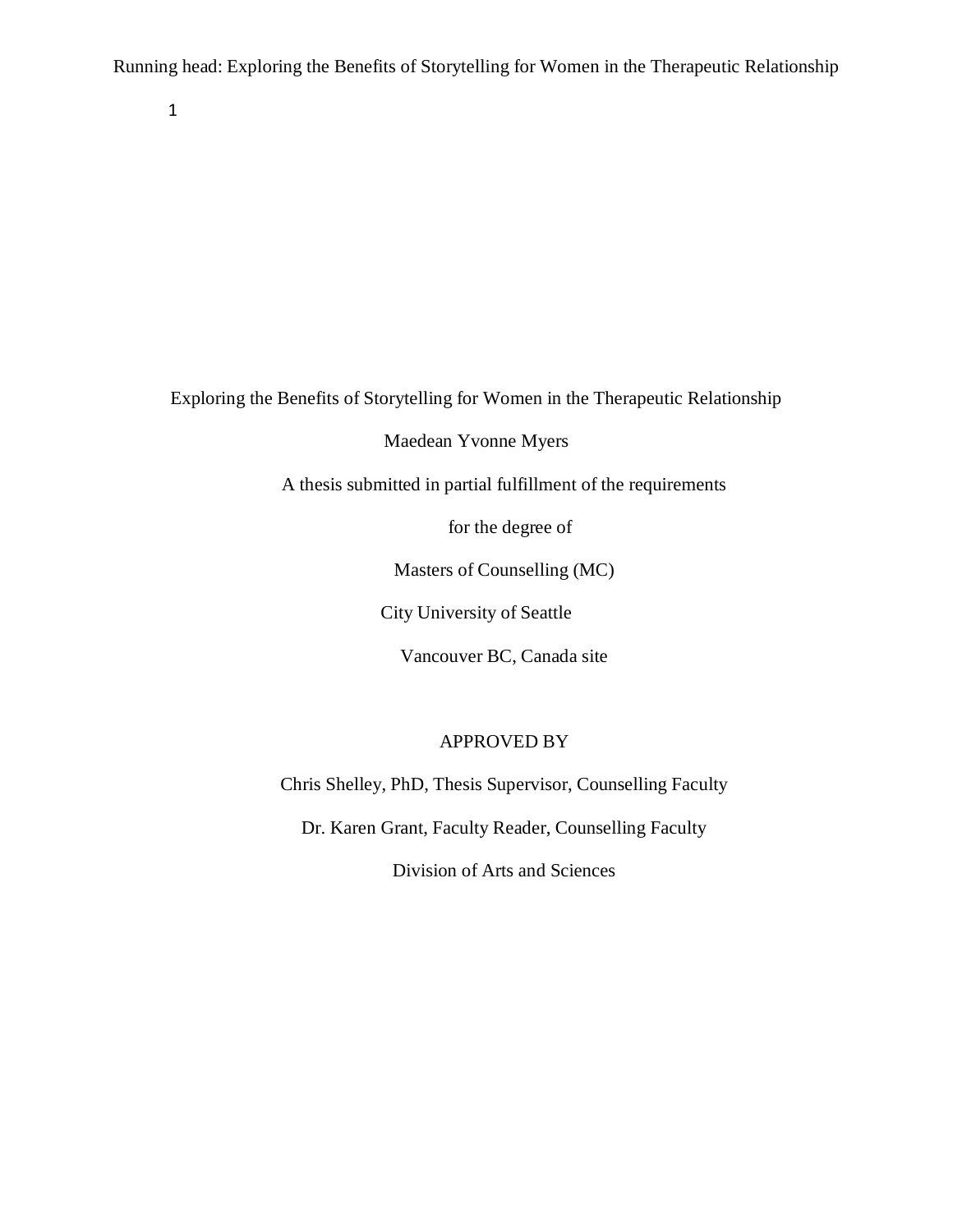#### Acknowledgements

<span id="page-1-0"></span>I would like to thank my mother and grandmother for sharing their stories. They were the first to make me curious about women's lives-their challenges and triumphs. As a young woman, I was determined to do things differently and I did. I could not have done so without their honesty,

## courage, and humour.

I am grateful to my family in general, for always being supportive in all my endeavours, even when it meant letting me go. I want to thank my partner for supporting me through school emotionally and financially. It was a privilege to be able to only work part time and have the time to focus on my studies.

I would like to thank my thesis advisor, Dr. Chris Shelley for being such a finely tuned instrument $\odot$  encouragement and guidance. I would also like to thank my second reader, Dr. Karen Grant for introducing thought provoking questions and avenues of further exploration. I learned to appreciate the value of encouragement and curiosity in making any sort of attempt at something new. I really appreciate your time and support.

Thanks Coral Payne, for getting me on the right path from the beginning! I saved countless hours because of your guidance.

Also, thanks to Dr. Colin Sanders and Dr. Avraham Cohen for taking the time to engage in helpful conversation-I too found that talking through my "stories" helped me make choices that matched my needs and goals.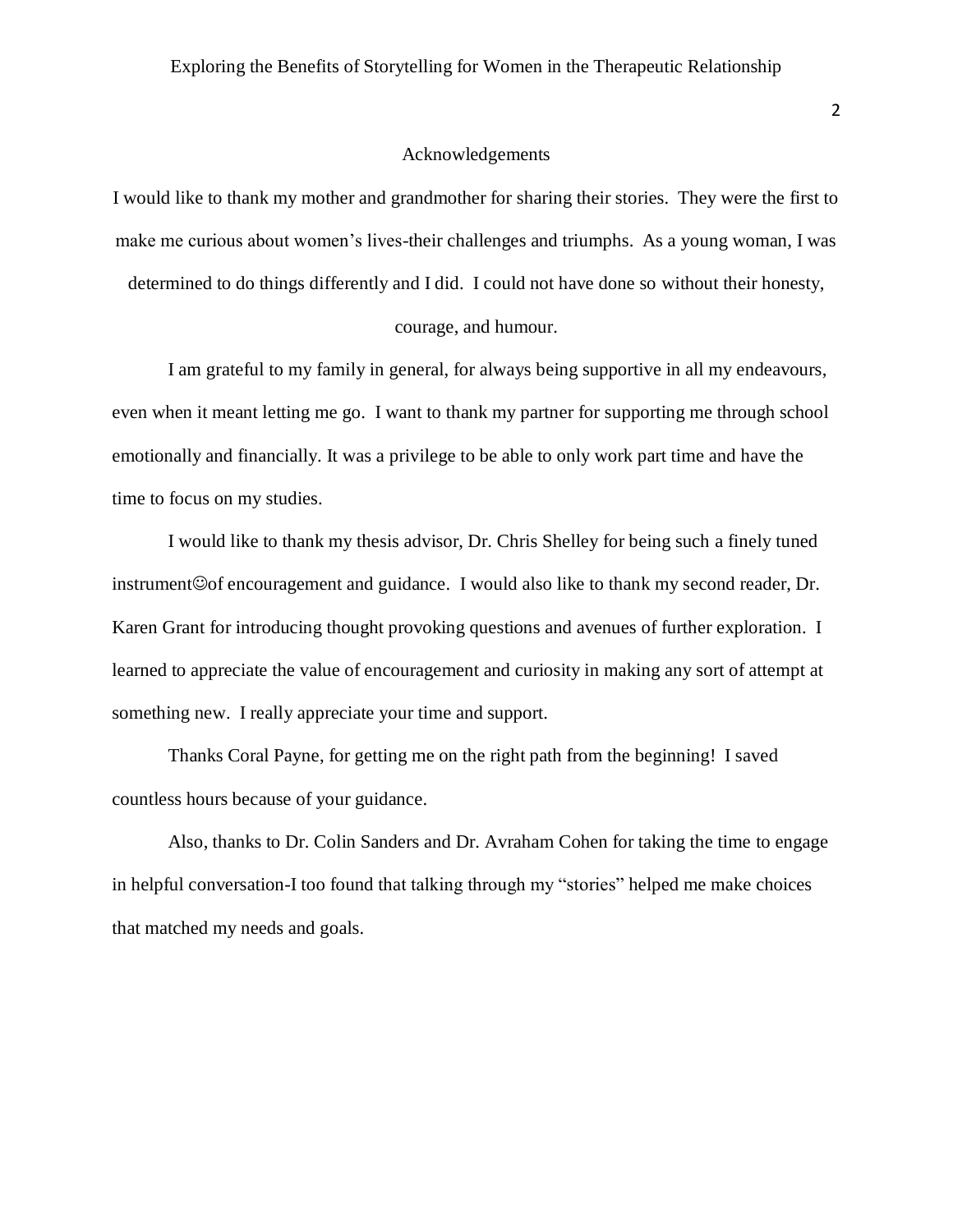# <span id="page-2-0"></span>Abstract

Various counselling interventions can help women navigate difficulties. However, storytelling in and of itself, may be uniquely useful as a process through which women understand themselves. Throughout time, people have used different kinds of storytelling from oral, written, and dramatic traditions to make sense of experience, connect, and heal. For example, both First Nations and African American communities have a tradition of oral storytelling as a curative experience. Talk therapy itself is based on the hypothesis that speaking with another person, un-silencing, has intrinsic therapeutic value. However, those whose stories do not fit in with the dominant narrative, a narrative that prizes speed, power, and external achievement, may feel pressured to conform. Consequently, such groups may experience silencing in the therapeutic process. "Storytelling has always held particular importance for women and other "silenced" minority groups who have had to rely on oral traditions to transmit knowledge, establish continuity, and share information, sometimes even dangerous or subversive information" (Goering, 1996p. 1 ). As counsellors are increasingly pressured to work under tight time and budgetary constraints the healing value of simply listening may be lost. This narrative literature review aims to increase counsellor's knowledge by exploring benefits of female oral storytelling in the therapeutic relationship from a feminist perspective.

3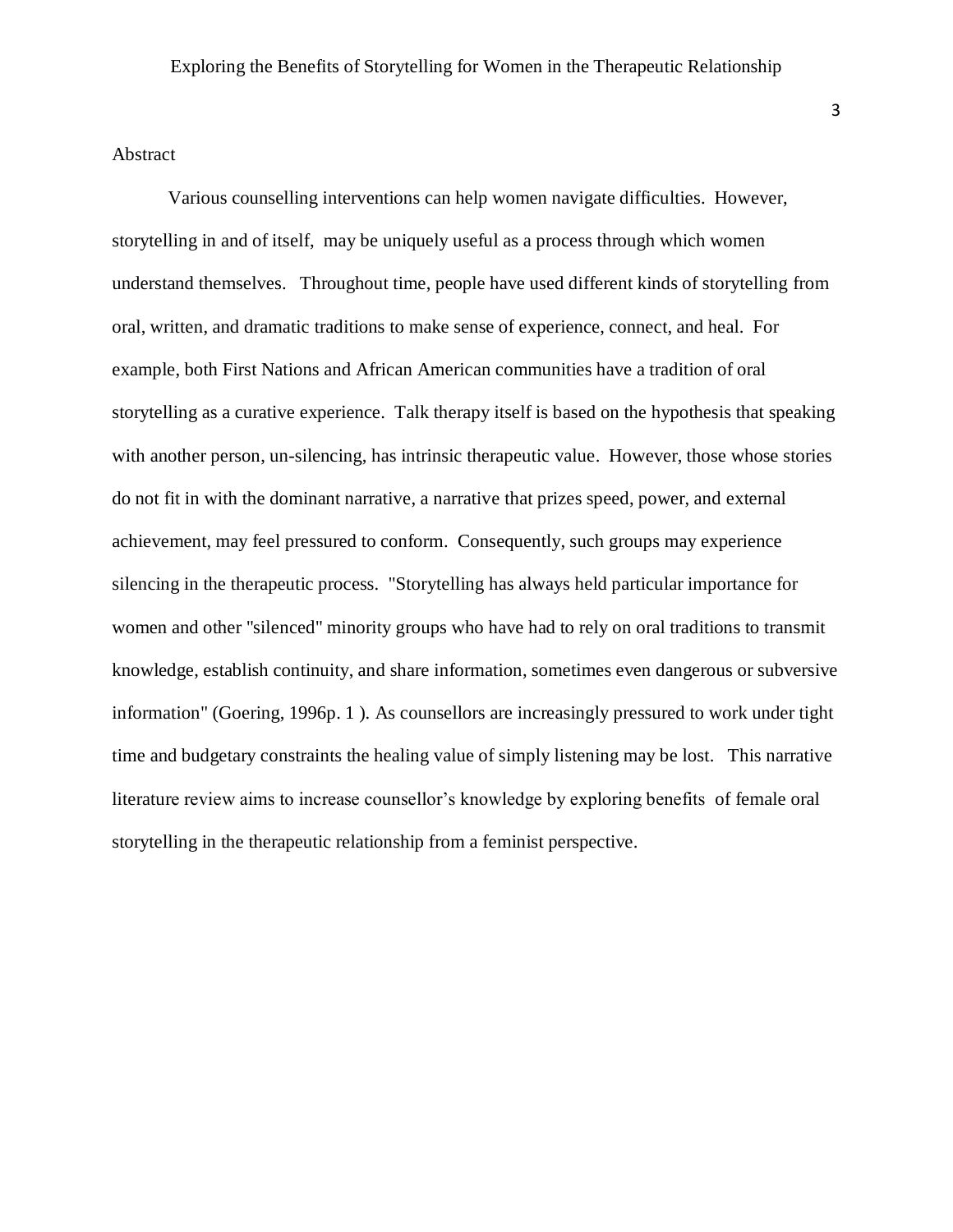# $\overline{4}$

# Table of Contents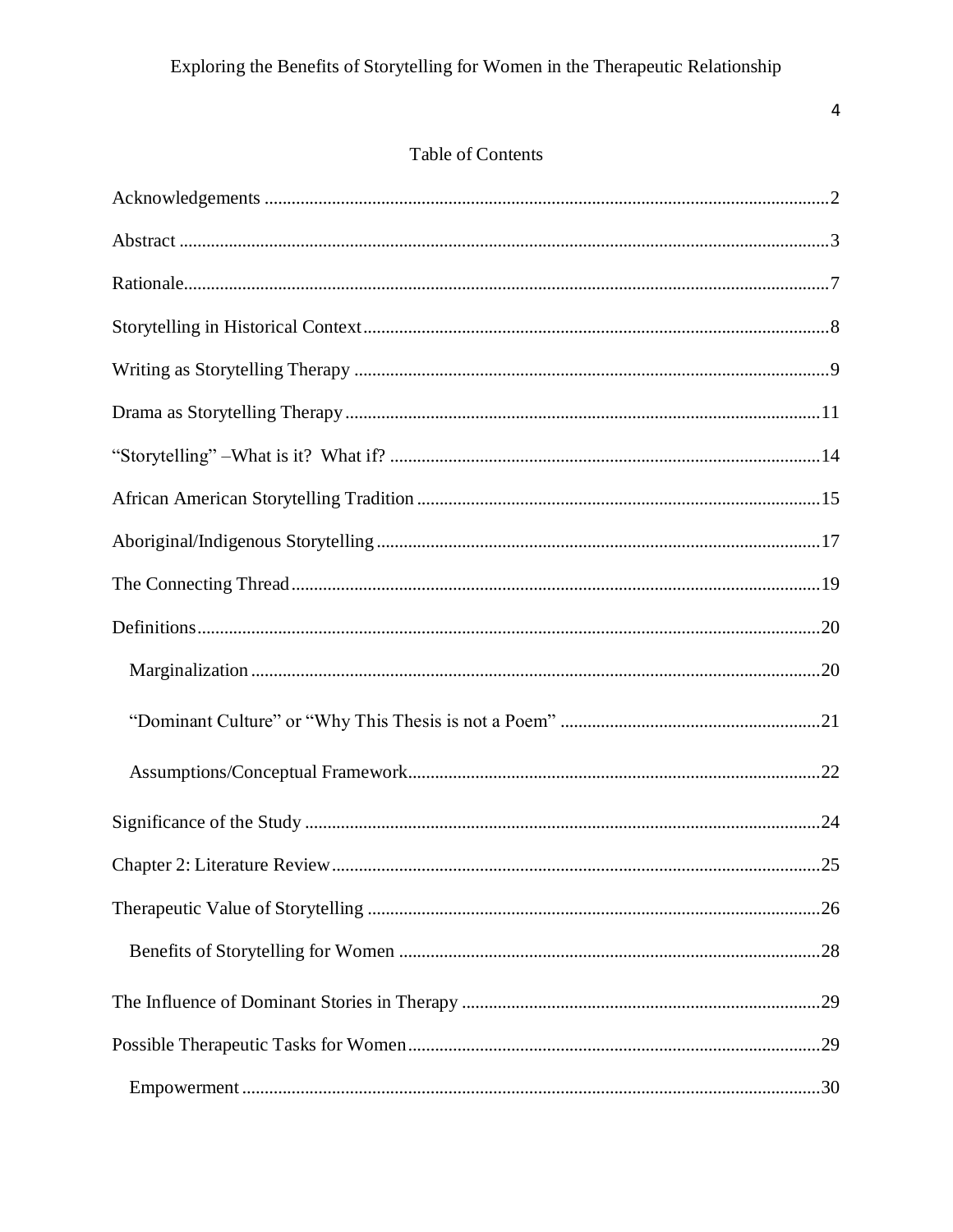# Exploring the Benefits of Storytelling for Women in the Therapeutic Relationship

| 5 |
|---|
|   |
|   |
|   |
|   |
|   |
|   |
|   |
|   |
|   |
|   |
|   |
|   |
|   |
|   |
|   |
|   |
|   |
|   |
|   |
|   |
|   |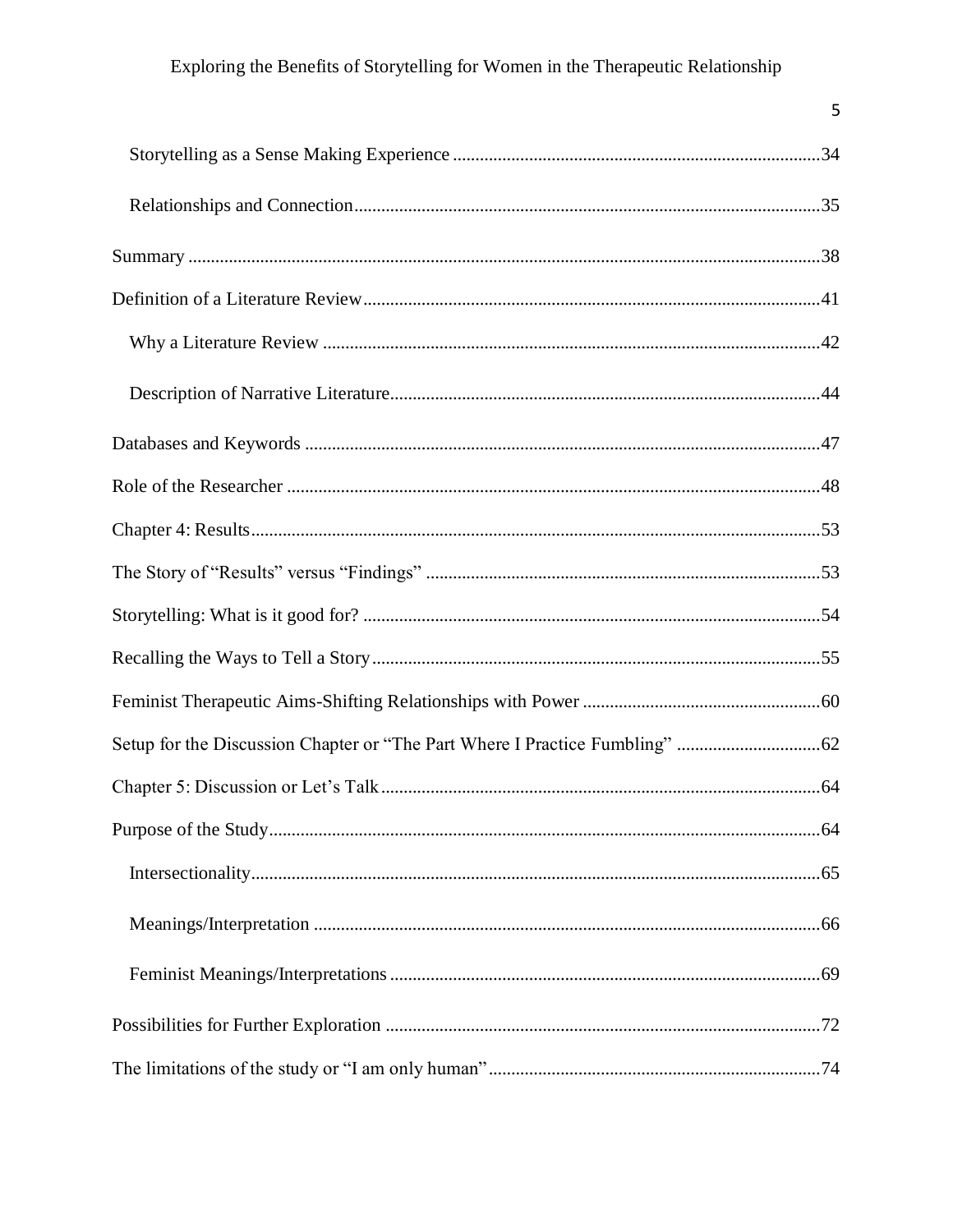| 6 |
|---|
|   |
|   |
|   |
|   |
|   |
|   |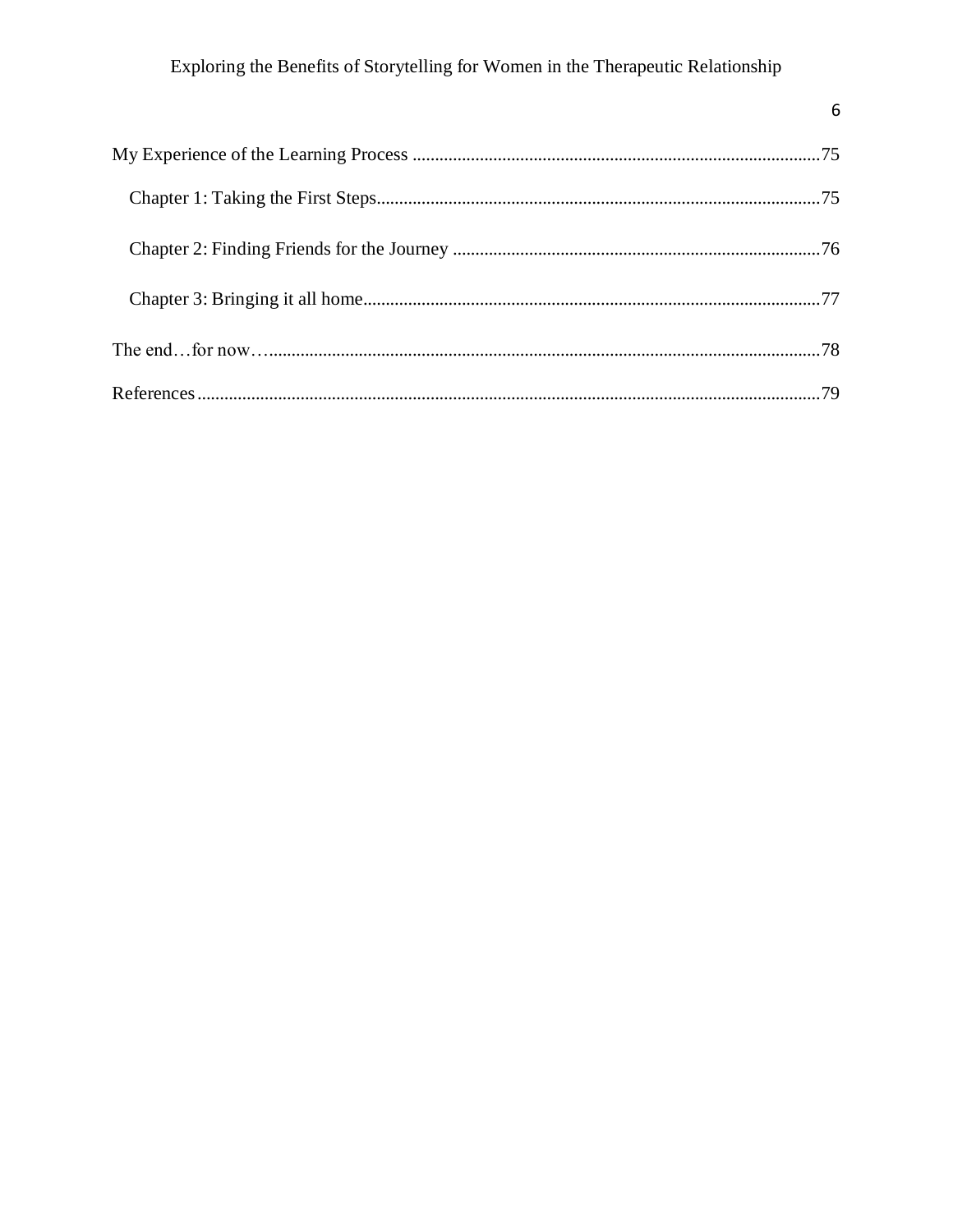## CHAPTER 1: INTRODUCTION

My interest in exploring the benefits of storytelling comes from growing up listening to my Oma's stories of World War II. The term "Oma" is the German word for grandma. My Oma's stories shaped my view of humankind, my need to question authority, and compassion for others. As I listened to her, she was able to construct new meanings, reinterpreting her stories in the retellings, revealing more or less to both me, the avid listener, and to herself, in the decades of telling. Over the years as our relationship developed and she perhaps perceived me as better able to accept more parts of her story. At the kitchen table, living room couch, drinking tea, grandmother and granddaughter, her stories would unspool- connecting us within a simple, ancient, cyclical process. Counsellors, too, are listeners, a healing audience for those wishing to be heard.

#### **Rationale**

<span id="page-6-0"></span>Storytelling, with its focus on the teller and their personal sense making process, may offer a unique opportunity for women to discover narratives of healing, reclamation and empowerment. At the core of this thesis, is the question: how can counsellors use storytelling in therapeutic relationships with women? This question reveals other avenues of relevant exploration. From a feminist perspective, social, political, and historical contexts influence people (Brown, 2010; Hooks, 2000; Miller, 1986) in demonstrable ways. Women are still learning how to bridge the gap between their historically sanctioned roles as caretakers to positions of power in the "real world" (Miller, 1986-several pages). How does the dominant story, the story that holds women in restricted socially supported roles, come into play, through the counsellor and client, restricting or expanding possibilities? How have other groups who may have experienced marginalization use storytelling? What are some possible therapeutic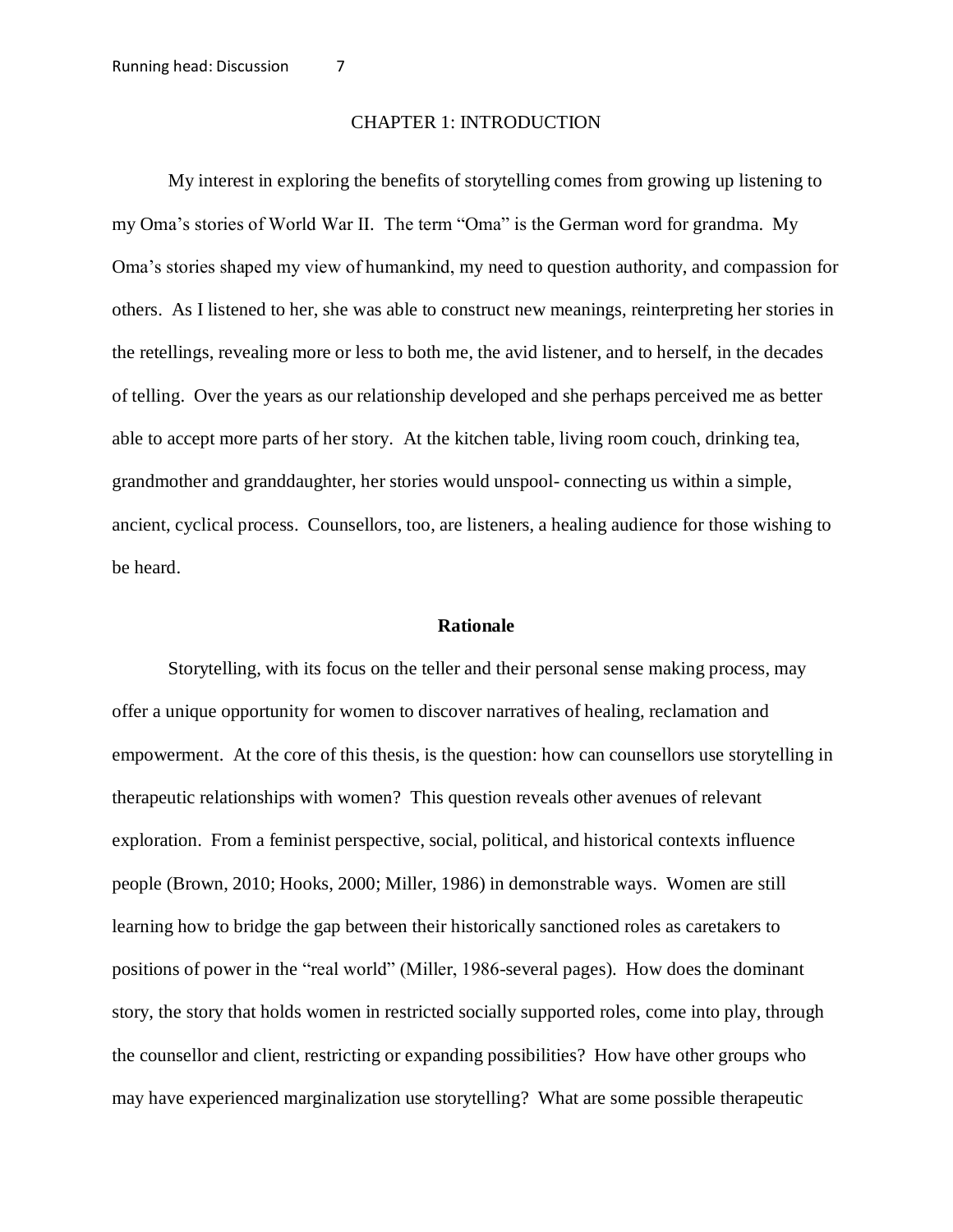#### Exploring the Benefits of Storytelling for Women in the Therapeutic Relationship

tasks that emerge through storytelling? Alternatively, what does storytelling accomplish? This study briefly explores kinds of storytelling and their use by other groups to draw out themes relevant in the use of storytelling with women in therapeutic contexts.

In this chapter, I give a brief historical grounding of storytelling followed by descriptions of written and dramatic storytelling. I then conclude with an introduction to the focus of this thesis: oral storytelling. The next sections describe the functions of storytelling within African American and Indigenous cultures, ending with a brief discussion on how these functions may be similar or different in women's cultures. The following section gives definitions for particular words used throughout the research paper. I discuss the study's conceptual framework as well as the significance in terms of professional application and social change. This chapter closes with an introduction to the literature review.

#### **Storytelling in Historical Context**

<span id="page-7-0"></span>Somewhere in our evolution, human beings began to talk. We told each other where to find the best hunting and the sweetest berries. We shared information vital to our survival, teaching generation after generation how best to live in the natural world. We learned to contort another's perception of reality through storytelling and so told our first lies (Neimeyer, 1998). However, we also began to speak to each other of our deepest yearnings, fears, and dreams. At the end of the day, our minds played out stories working to make sense of out of the intricate complexities of living. We drummed our stories. We danced our stories. We scratched our stories on cave walls reaching for understanding by future descendants. Listening to the stories of our ancestors, we shared the thrill of their bravery, the near misses of danger averted, and found the courage to face our own challenges. Instead of suffering in silence, we reached out to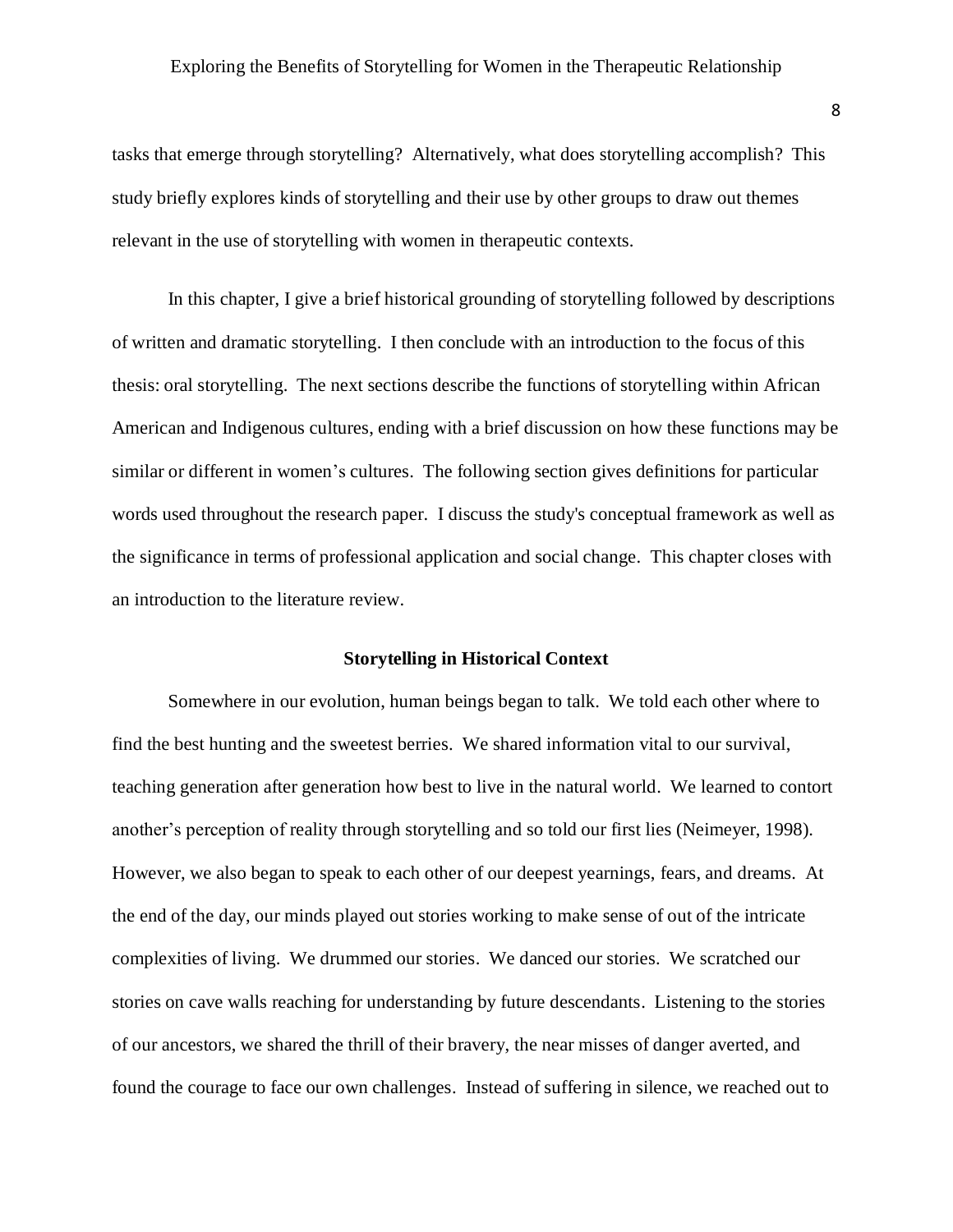others for comfort. Throughout time, people have used oral, dramatic and written stories to make sense of experience, connect to each other, and heal.

# **Writing as Storytelling Therapy**

<span id="page-8-0"></span>For thousands of years people have used writing to make sense of their thoughts, connect with themselves in the midst of trouble, and leave behind something of their own stories for future children. Written stories, both fiction and nonfiction, have often been a way to speak the unspoken, a method of healing for both author and the audience, even when the audience isthe self.

Journal writing as a therapeutic practice offers several benefits. Some of the benefits of journal writing include being able to explore personal thoughts, feelings, and images in private (Wright, 2009). Writing about feelings related to life stressors, such as starting university, can support coping mechanisms leading to better mental health outcomes (Pennebaker, Colder, & Sharp, 1990). Journal writing may encourage increased self-efficacy apart from the counselling relationship in supporting persons to develop a clearer line of communication with themselves (Bolton, 1998; Wright, 2009). In the pages of a journal, a person can begin to engage with their own voice, their own dreams, through the cacophony of the demands of others. Differing voices may be battling it out within the mind. Journal writing may offer a rare opportunity to explore these voicesin a protected space (Bolton, 1998). Thus, paper and pen maybe mighty tools to help a person speak their truth.

Researcher Jennie Wright (2009) found support for the therapeutic use of journal writing in her case study with a female client "Jane". Dialogical journal writing is a writing style in which a person writes out conversations between different aspects of their personality. Jane used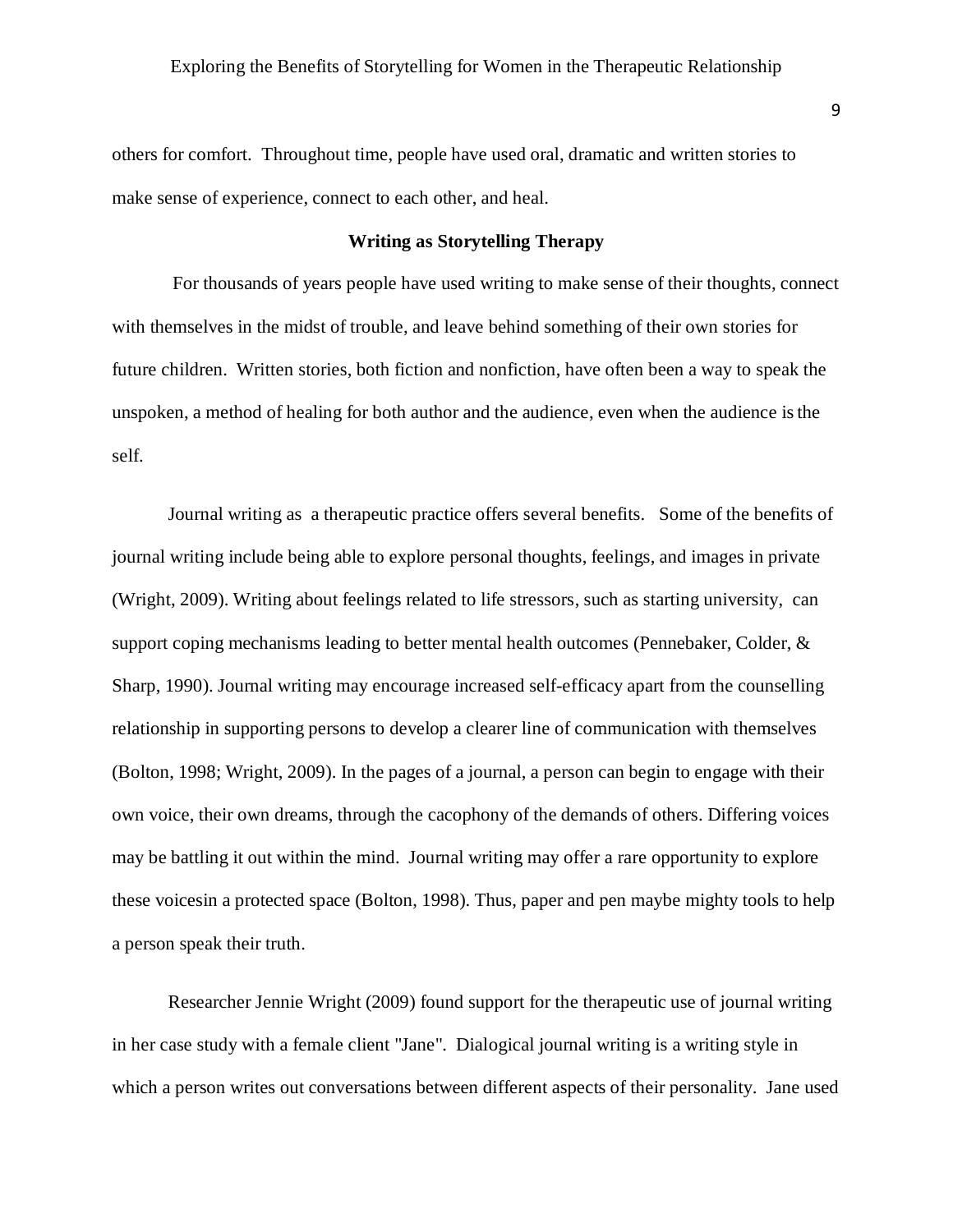#### Exploring the Benefits of Storytelling for Women in the Therapeutic Relationship

dialogical journal writing as part of a one-year therapeutic process to work through challenges of depression and anxiety. Two vital therapeutic themes emerged: a) in the journal space, she could "anchor" (Wright, 2009, p. 238), and connect to her own needs rather than simply acquiescing to others; and b) in the journal space, she could relate to herself with love and compassion. The journal in the example improved Jane's life by helping her cope with life's difficulties by developing a personal way to work through them. She deepened her connections to her own voice. Here, this particular storytelling modality as a semi-structured writing exercise supported freedom of expression and compassion.

Even brief journal writing offers therapeutic benefit. In a preliminary randomized controlled trial, researchers asked military husbands and wives to write for three 15-minute sessions separated by10-minute breaks in a single day (Baddeley & Pennebaker, 2011). Researchers instructed the couples to write either about their relationship or about random trivial matters. Specifically, when the soldiers wrote about their relationships, they reported higher levels of marital satisfaction a month later. The researchers provide no information regarding the specific content of the soldier's journals. However, I speculate that the act of writing helped these soldiers make contact with thoughts and feelings that would be too difficult to verbalize. Even this brief journal writing was an opportunity to speak without fear of judgement or another's interpretation. The participating soldiers were predominantly male identified who presumably may have felt the pressure to live out a patriarchal role of tough individualism. They may have experienced the need to marginalize their own thoughts and feelings in order to function as soldiers. Writing in this instance perhaps offered a rare chance to connect and hear the self.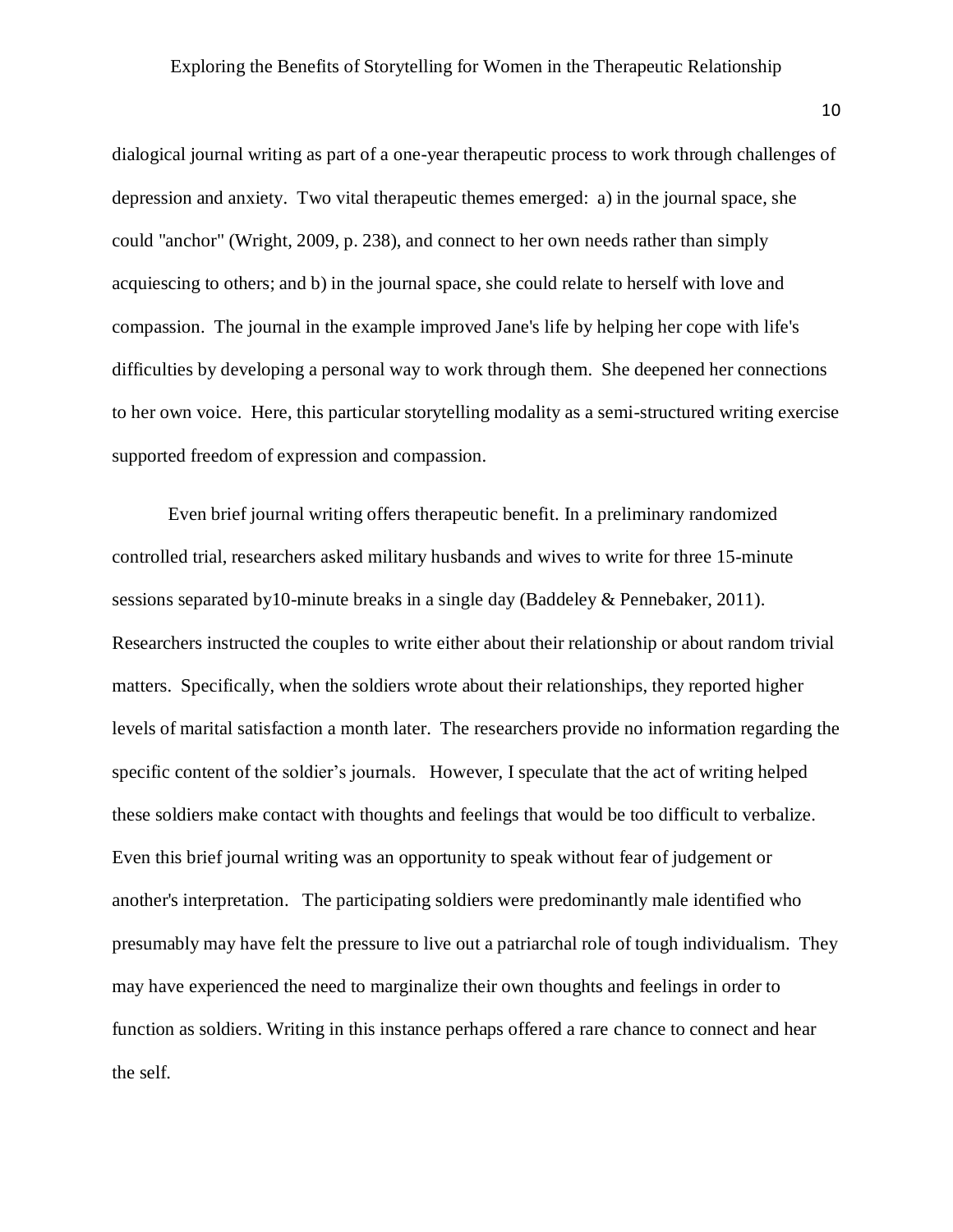#### **Drama as Storytelling Therapy**

<span id="page-10-0"></span>Renee Emunah (1999) describes drama therapy as a " creative approach to psychotherapy in which dramatic processes are used to facilitate therapeutic growth and change" (p. 99). A person in therapy can play out new roles within the therapeutic encounter in real or imagined scenarios. For example, some therapists may use role play as a way to rehearse for a dreaded task such as leaving a job. Others may use role play for imagined events, such as a conversation with a deceased loved one. Here language, both spoken and physical, are used to play with new roles. These roles may then be integrated into a person's real life (Neimeyer, 1998). Drama therapy may incorporate a variety of expressive formats from psychodramatic role-playing, scripted scenes, to various kinds of storytelling. Regardless of the type of expression used, all aspects of drama therapy share a sense of playfulness that is not only joyful. The therapist places safe boundaries around the play. However, this playfulness is still present focused and imaginative. Therefore, even dark materials may rise to the surface for engagement. Anything is possible in the play space; yet because it is make-believe, a client may drop their habitual acts and engage with problems in a fresh way. Emunah (1999) notes some drama therapists, such as David Read Johnson, find there is no need to engage in interpretation. The playing is therapeutic in and of itself, a freeing experience for the participant. In other words, perhaps we do not always need to know what it means, just that the experience is therapeutic. In the same way that playing in the surf, or dancing barefoot, or shouting in your car may simply feel good. The curative is not in the analysis but in the experience.

Researcher Ivy Chang (2005) suggests other possibilities for "therapeutic theatre" (Chang, 2005, p. 285) through a research project with children survivors of an earthquake.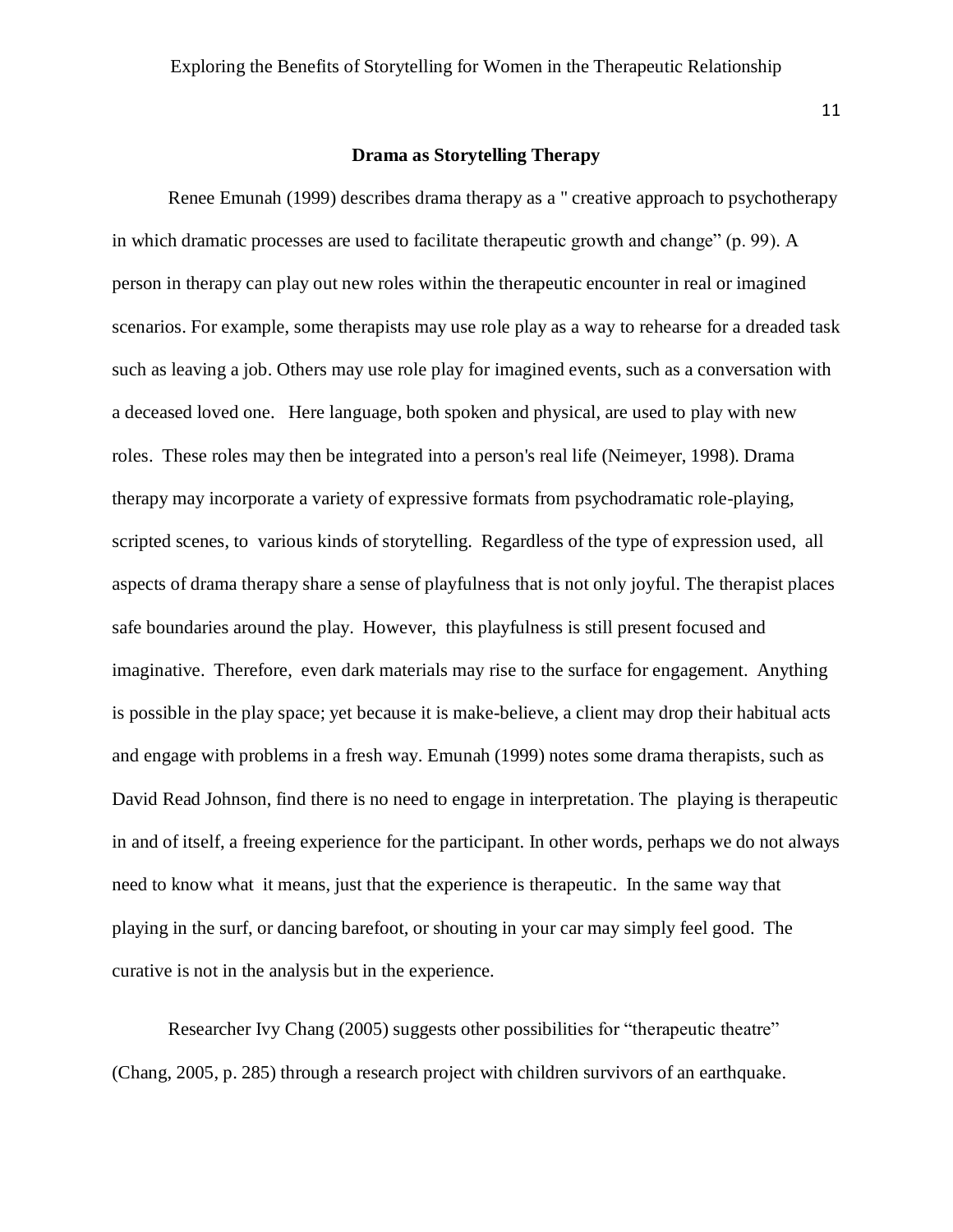Chang describes the work as strongly influenced by Gestalt therapy in which psychological distress is conceptualized as a kind of "blockage" (p. 286)or trapped energy. When a person can access this energy and free it, finding their own voice, they may find that blockage is released. Psychodrama, as created by Joseph Levy Moreno was the second influence in the therapeutic theatre project. Psychodrama and Gestalt therapy are often used together. Both are rooted in concepts of here and now, using experiential learning as the moving path through difficulities.The difference between psychodrama and gestalt appears to be a very fine one. Gestalt providing a theoretical basis and psychodrama providing technique, the actable tools of the theory. Psychodrama uses dramatic techniques including improvisation and role play. Psychodrama also appears to be specifically related to the dramatic elements of the encounter between therapist and client. Using specific drama techniques, a person can re-engage with issues that do not make sense and explore new meanings, new more adaptive stories. The term "Gestalt" describes the therapeutic approach. Gestalt, as used in this project, appears to be the foundation of the approach in seeking to place the client at the center of their experience, with the therapist acting as a kind of empathetic "director" (p. 287. In Chang's research project, Gestalt and psychodramatic storytelling techniques are used to help the child integrate their trauma in ways that help them move on with life.

Chang's (2005) work further suggests that therapeutic theatre is a valuable and transformative experience. The participants in the studycould face their fears, role play powerful selves, and express complex feelings. The children created plays in which they could confront their fears and fantasize about being powerful in the face of the most overwhelming circumstances. For example, in a play they created around an earthquake, children could defeat

12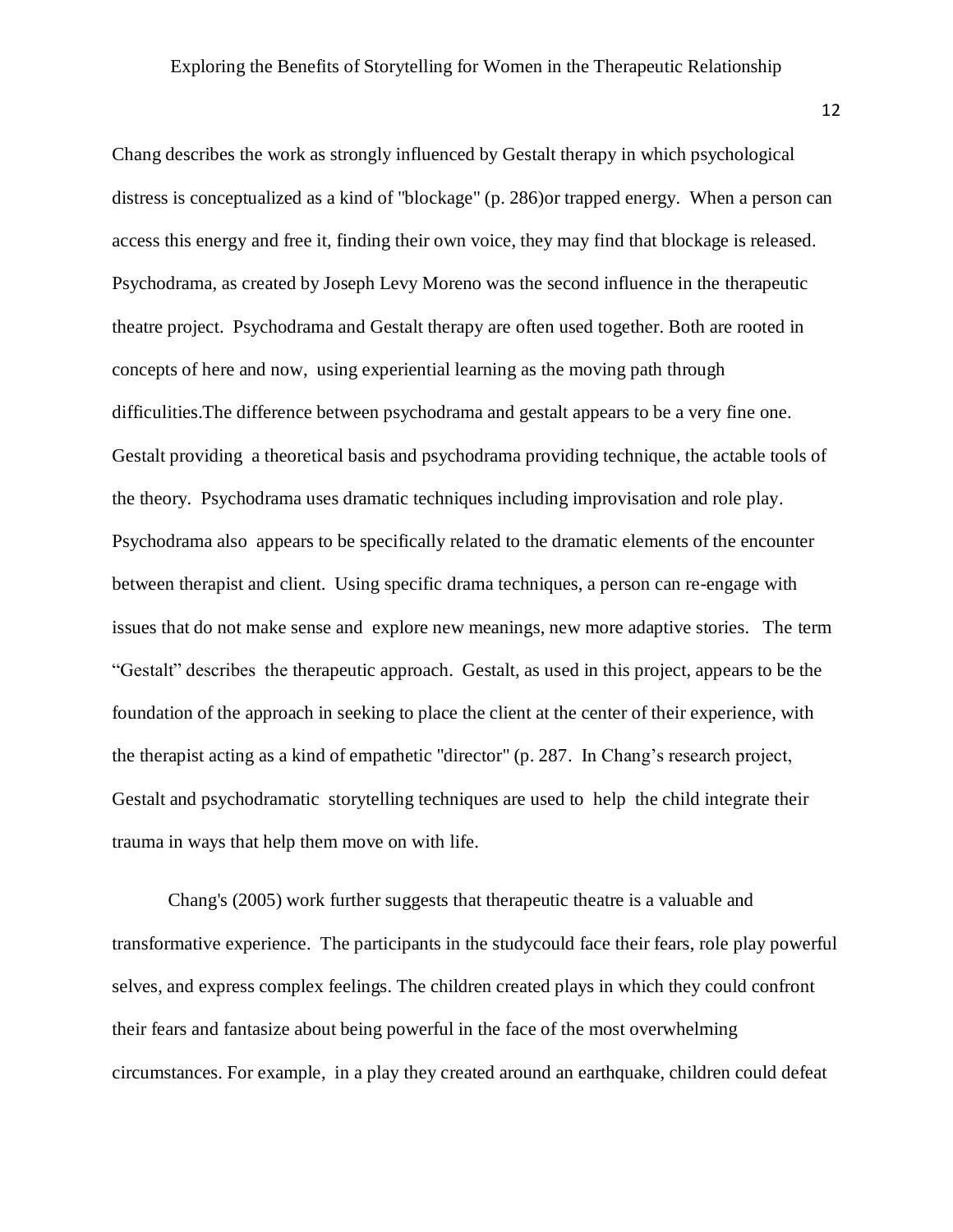#### Exploring the Benefits of Storytelling for Women in the Therapeutic Relationship

the "Earthquake Monster", something not possible in the real world. Through theatre, they could satisfy the need to feel some sense of control over events that otherwise seem utterly meaningless. Part of their healing involved recreating an experience in which they could control the outcome. From a therapeutic view, such an opportunity may be essential in regaining some sense of hope. Although there are many elements uncontrollable in life, they may have been able to make contact with a feeling of empowerment despite these realities.

Other dramatic storytelling techniques included an "empty chair" exercise. Here children could speak to people in their lives and express their true feelings in the container of play. In fact, children are perhaps more comfortable expressing difficult, possibly marginalized feelings in acted out scenarios. This is a space outside of normal rules. Given their stage of development, Chang suggests children may have difficulty verbally expressing complex, conflicting feelings: joy at being alive, fear, anger, guilt and in one instance, relief at the death of an abuser. For some experiences, there are perhaps no adequate words that can synthesize these at first impenetrable and then potentially overwhelming masses of emotion. Chang speaks of the resistance by schools and families to the children engaging in the therapeutic project, creating futher marginalization. Such resistance perhaps reflects society's fear of dealing with grief, death, and meaning. The grief of a child, a person with little power, may be unbearable to witness by even the most compassionate person. We want to protect children and those overcome by circumstances. Therefore, seeing a child in grief may invoke a kind of shame and disabling sense of powerlessness, even for those who might wish to be helpful. Therefore, the theatrical format serves as a safe conduit to deal with difficult feelings. Rather than talking about their thoughts and fears directly, play-acting creates a world of make-believe, a story time space of possibility less restricted by the rules of direct talk. Chang's study suggests therapeutic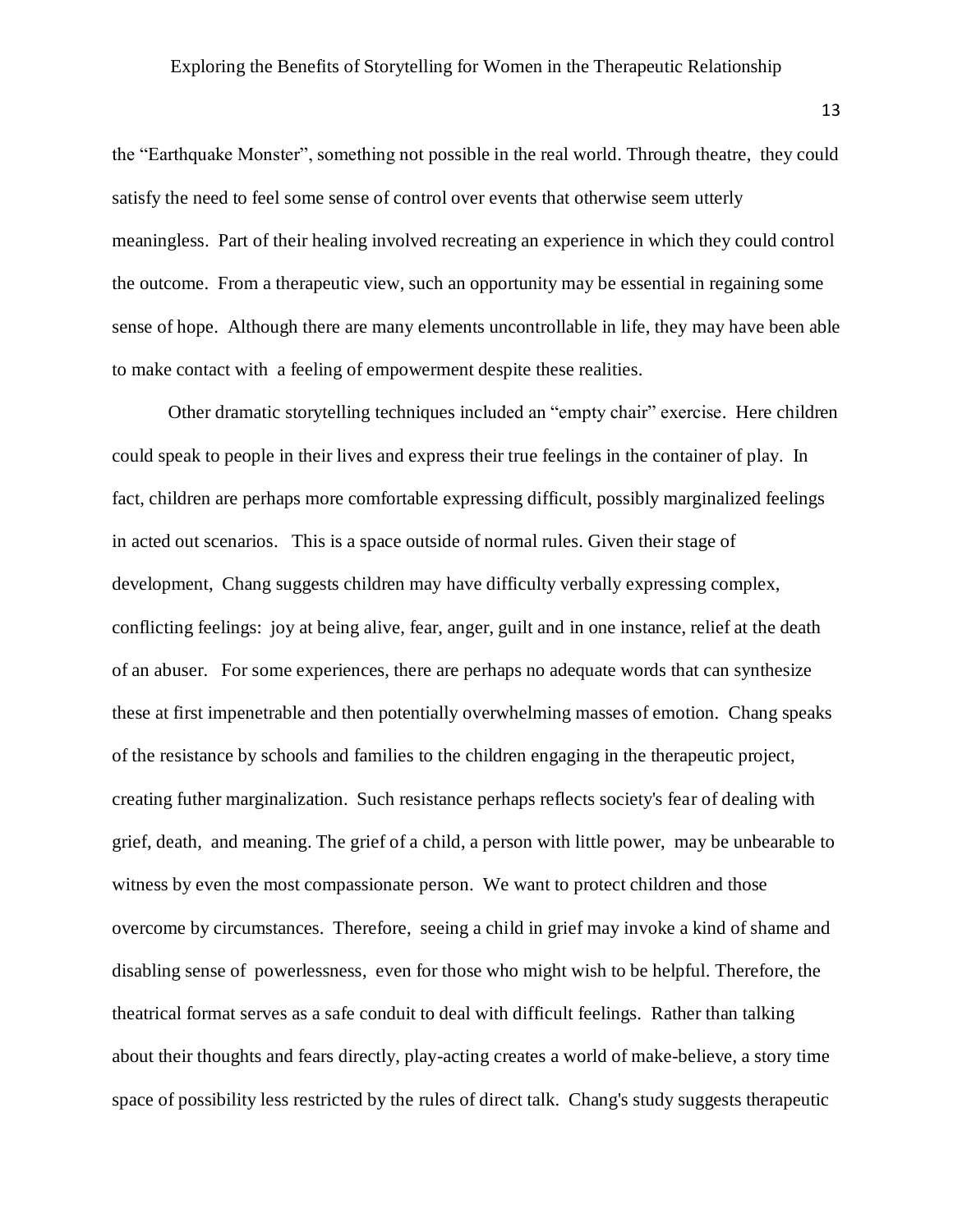theatre can help people work through pain and trauma because it is an imaginative space for the client to actively explore their feelings.

# **"Storytelling" –What is it? What if?**

<span id="page-13-0"></span>Storytelling may be many things. It can be the life story passed on over tea between grandmother and granddaughter. It can be a fable, a parable, a lived story, or a piece of ancestry, shared with a supportive audience (Edwards, 2009). In fact, each counselling session begins with a story. In some form, the person as client tells the story of what has brought them in to seek counsel (Howard, 1991). Theirs is a heroine's story-a story of a person seeking to overcome demons or find redemption through connection with another person. A story is a silken thread delicate but powerful. Storytelling comes out in many forms through writing, drama, or oral traditions. All formats may help free the distressing or conflicting thoughts and feelings that can flutter restlessly against the mind's glass jar (Bolton, 1998).

In all forms of storytelling, there is a teller and a listener, regardless if the teller shares with an audience of hundreds, a counsellor, or the self. Storytelling decentralizes the counsellor and places the teller at the centre. The teller is the narrator of his or her own experience, the protagonist hero. As described by therapist Ruthellen Josselson (2004) in her work with a client described as a young female: "therapy exposed Heidi to my master narrative that values inner connection and felt connection to others. I refrained from interpretation…instead I asked her lots of questions about her inner experience, her feelings, her wishes." ( p. 117). ) The therapist here was willing to give up some of her own power in order to make space for Heidi's power. Persons as clients are the sense maker engaged in the live and lively process of speaking, finding the words to describe something that is still vague to themselves. The therapist is the audience, the listener, the witness, the one who journeys with the teller, and provides nourishment along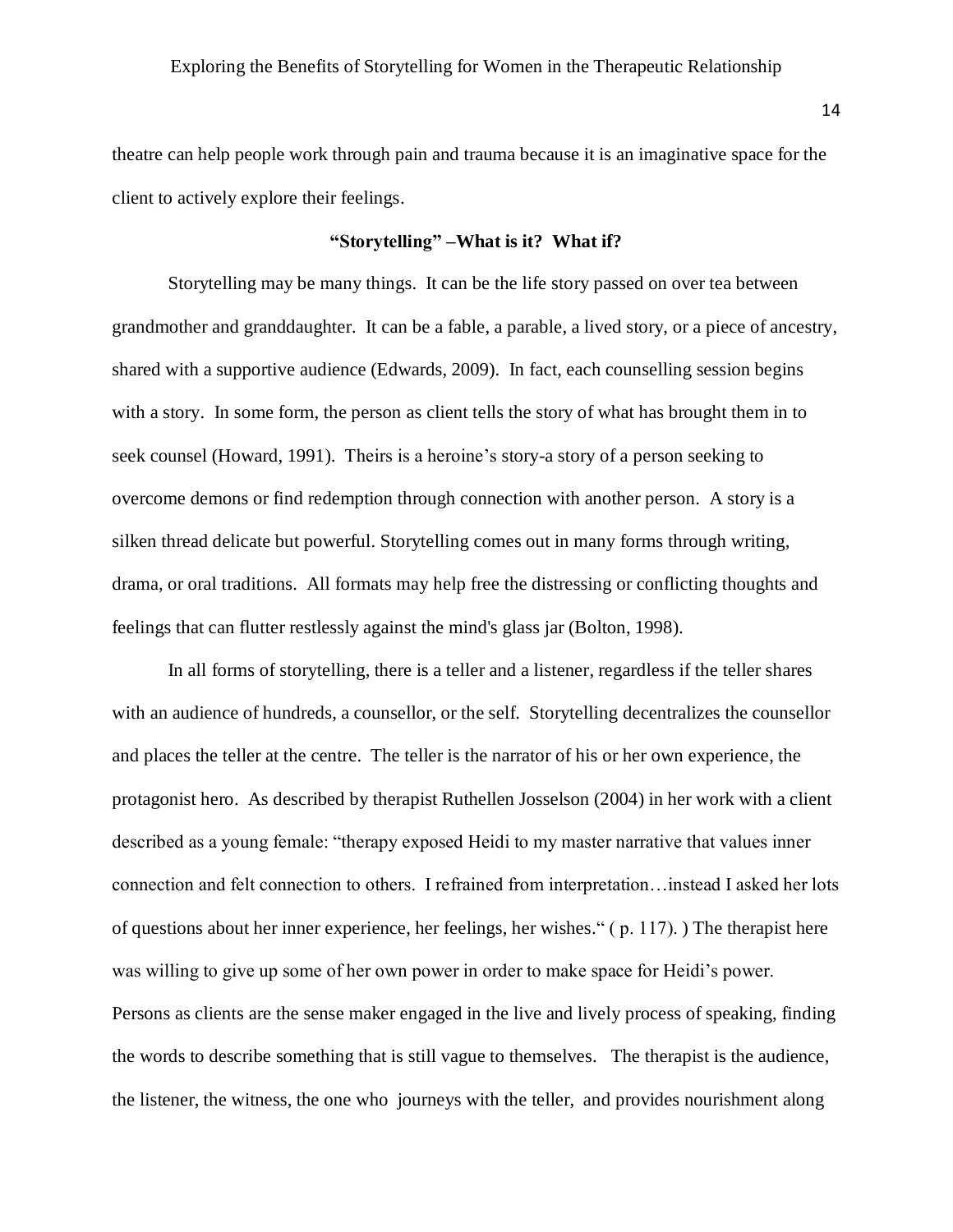#### Exploring the Benefits of Storytelling for Women in the Therapeutic Relationship

the way. The therapist applauds parts of the story in which the client experiences their strength in overcoming problems. They also empathize with the teller, as they recount parts of the story that reveal pain and struggle. The process is personal, intimate, and uniquely individual. There is no pathologizing language, only the language of living it, struggling with it, becoming stuck and unstuck;life as it is and what is wished for. The counsellor, freed of the pressure to label, fix or intervene, the therapeutic encounter can be more about listening, empathizing, and joining with: "the work between client and therapist [which] can be seen as life-story elaboration, adjustment, or repair" (Howard, 1991, p. 194). As the researcher-learner, I am primarily curious about storytelling as a personal way to make sense of experience and reflect on possibilities in connection with a supportive audience (Edwards, 2009).

## **African American Storytelling Tradition**

<span id="page-14-0"></span>African American communities have developed a rich oral tradition to heal, make sense of, and resist a dominant narrative, which historically has operated to silence their experiences. These traditions use storytelling to connect the present to, and root it to, a past. African American storytelling is relational in building community and affirming cultural identity (Banks-Wallace, 2002). Even today, oral storytelling groups come together to reframe painful experiences and experience community. In a sense, storytelling becomes an act of capacity building by exploring the obstacles in the way of full access to life and the skills that open the access to life. Storytelling becomes a way of celebrating the successful resistance to harmful ideas and practices in a joyful, spirited, creative way. The very tools used to create or tell a story are the very tools useful in living well despite harmful cultural messages.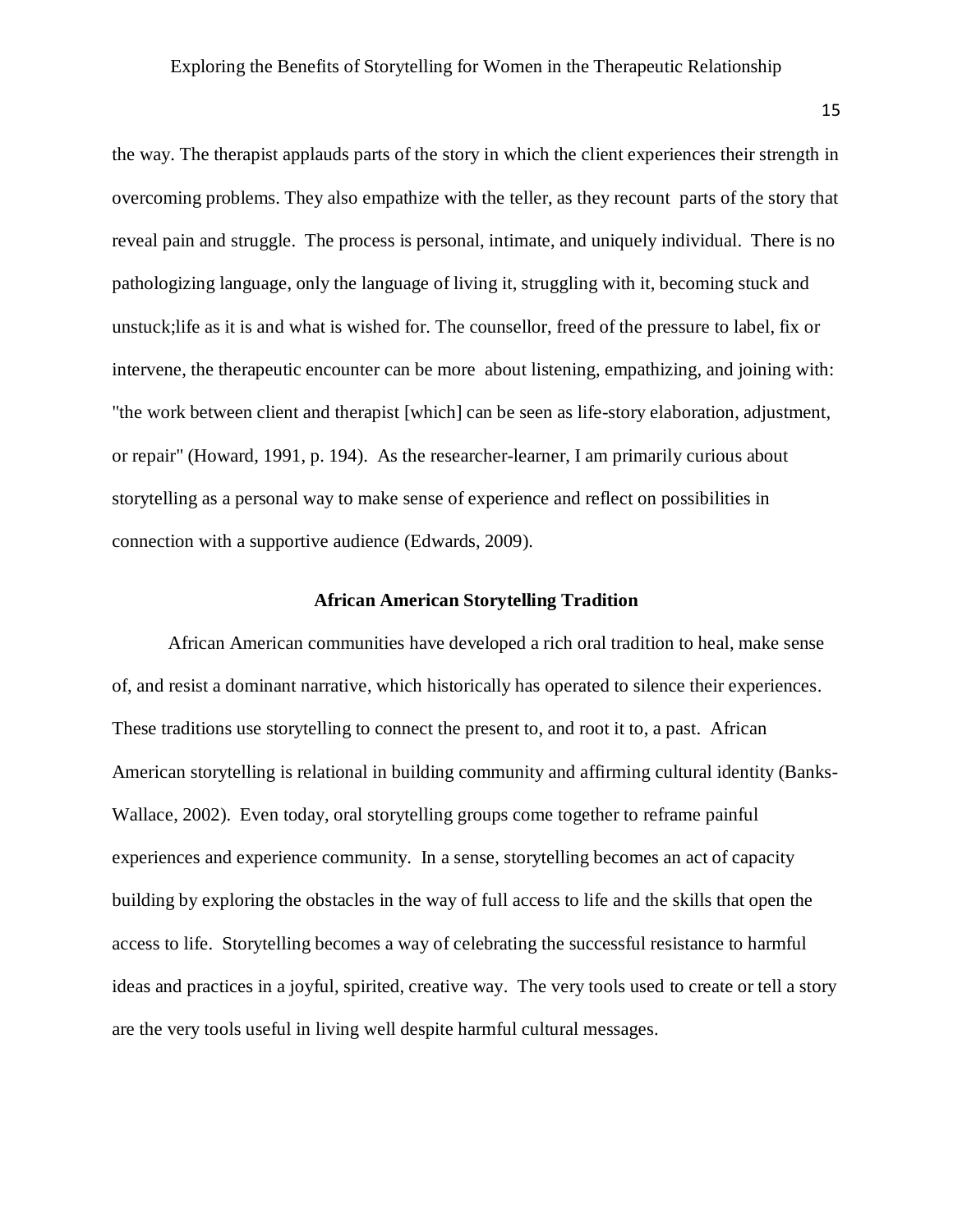Edwards (2009) suggests African-American storytelling is an act of joyful resistance, a strengthening activity in that storytelling "serves the transformative function of creating or renewing counter-narratives that serve as a source of resistance to Eurocentric metanarratives"(Edwards, 2009, p. 4). Telling a story presents the opportunity to feel, hear and sense the self. Although dominant cultural messages may obscure the images, history, and experiences of non-dominant groups, persons continue to strive towards building an internal foundation. Much of African American storytelling provides an opportunity to recall the experiences of ancestors to help restore some sense of rootedness, a felt connection to existing in a place in time and space: a sense of being real. For many years, dominant culture played with images of African Americans in ways best suited to justifying their marginalization through depersonalization. Depersonalization is particularly difficult to identify against the backdrop of socially sanctioned positivist, neutral frameworks. Edwards (2009) describes African American storytelling as both a personally dignifying act of self-love and connection back into real world relationship: a loving relationship to self and ancestors strong enough to survive the erosion of physical, mental, and spiritual health. These relationships need replenishment through the connective, umbilical tissue of story, this linking experience that connects to other persons who have struggled both in the past and in present times.

Further highlighting the relational aspects of storytelling, Edwards (2009) describes their research project conducted with 15 participants in a semi-circle around the tellers. Some participants used existing fables to relay a message or told stories of African ancestors. Others wrote their own personal stories around reclaiming personal power despite experiences of racism. Edwards suggests the stories connected people in the face of oppressive experience generating solidarity and a better ability to cope. Call and response elicited the audience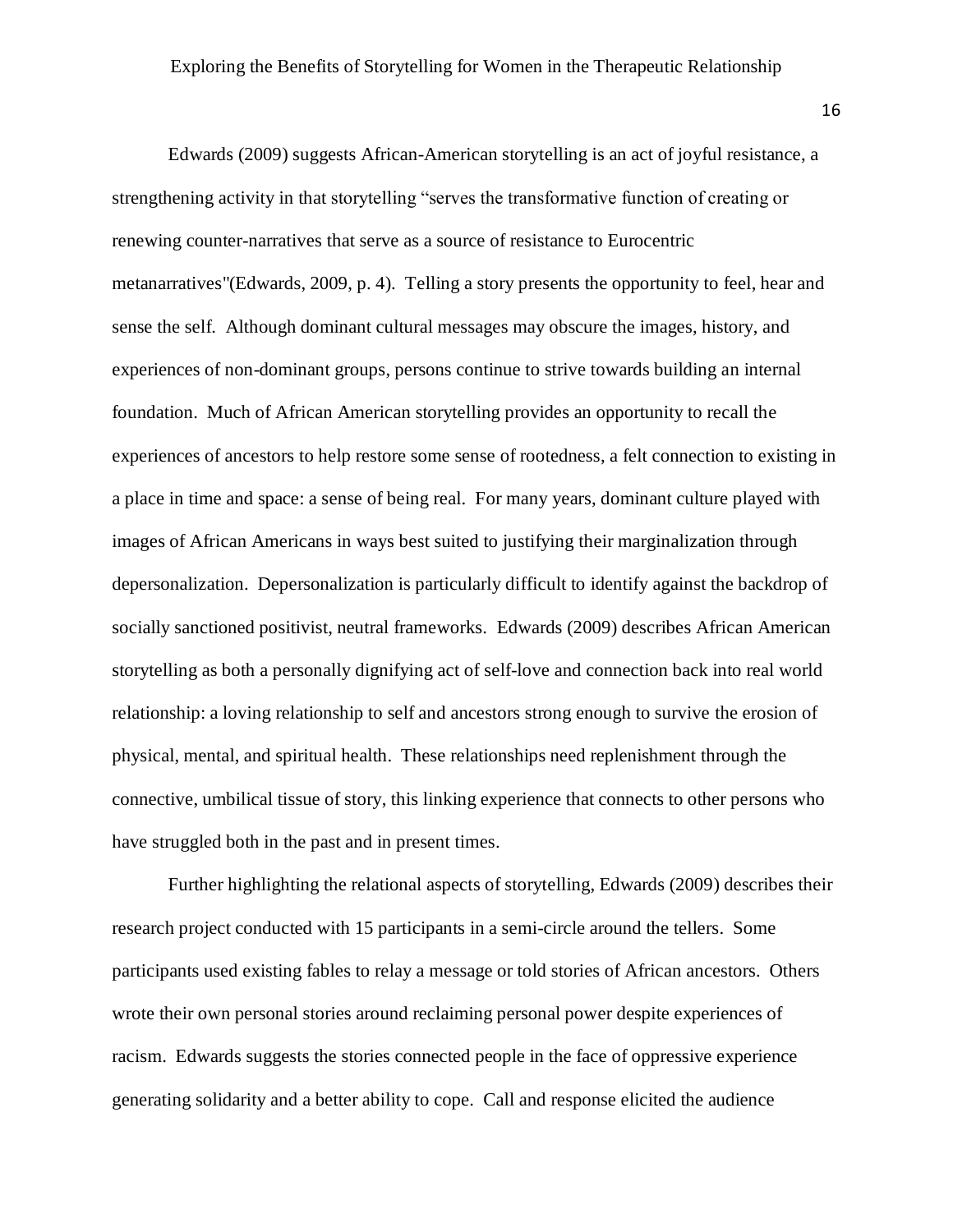member's active engagement with the storyteller. The use of repetition generated connection with the audience, the calling back and forth the auditory equivalent of the somatic back and forth motion of a mother rocking her child.<sup>1</sup>Here, storytelling is a relational activity invoking emotion in audience members. In Edwards's project, the performance aspects of this particular project seem to support healing relationships through increasing connection between the teller and the audience.

In Edwards research project, the teller is the centre of attention and the audience witnesses, supports, shouts out loud, applauding the teller and their story. The audience actively engages with the teller, without overpowering the teller, who still commands the performance of their story. Storytelling may be a way to get in relationship and feel less alone in confronting issues.

The final theme analysis revealed that the storytelling process was an act of resistance to dominant narratives, reclamation of self, and the chance to experience self-love. Edwards goes on to suggest these are recurring themes in all African American oral storytelling.

## **Aboriginal/Indigenous Storytelling**

<span id="page-16-0"></span>Oral storytelling within Aboriginal/Indigenous cultures serves to pass on messages and revitalize connections to cultural history (Saskatchewan Libraries website, n.d.; Corn tassel, 2009). Many Indigenous cultures have "designated" (Saskatchewan Libraries website, n.d.) a word for storytelling, suggesting its importance within Indigenous cultures. Oral storytelling may be instructive (Hodge, Pasqua, Marquez, & Geishirt-Cantrell, 2002) or even empowering in resisting a colonial version of history (Corntassel, 2009).

 $\overline{a}$ 

 $1$ An area of further research might be around Attachment theory and storytelling-how storytelling might repair unhealthy attachment.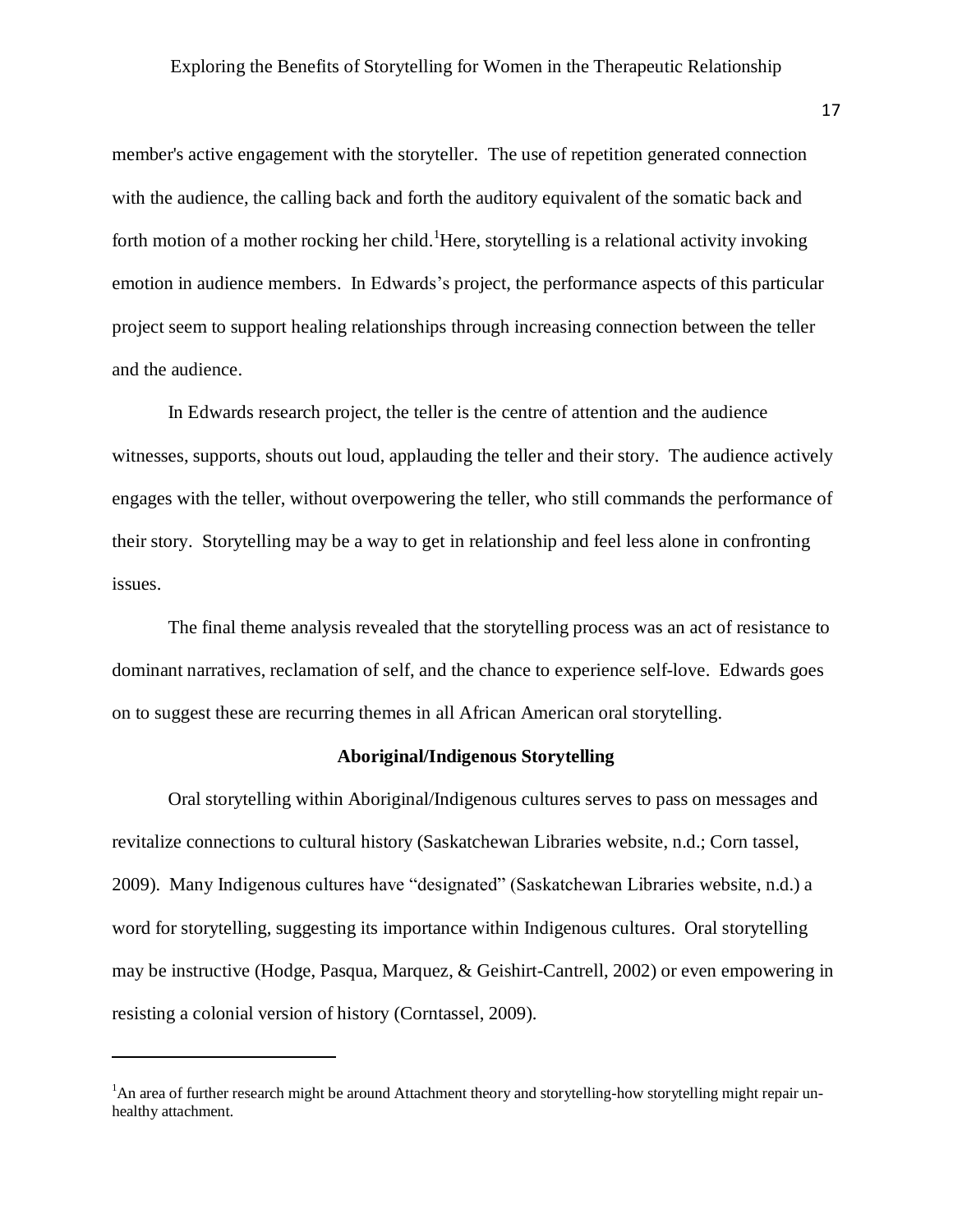In the counselling field, some might argue there is a growing trend towards scientific methodologies to help people cope with life's difficulties and inevitable injustices, both social and spiritual. Researcher McCabe (2008) from the University of Manitoba, questions whether only empiricist, rational methods are useful for working with people in therapeutic contexts. McCabe describes a practice informed by Aboriginal aspects of storytelling. The telling of stories on their own serve as healing work without the need for much intervention or interpretation by the counsellor: "the healing was the story" (p. 147). McCabe further describes this style as "de-colonizing qualitative inquiry"(p. 127) working with Aboriginal communities. McCabe suggests de-colonizing qualitative inquiry accepts persons as knowledgeable about their experience and healing possibilities. There is a growing movement within the social sciences to practice de-colonizing qualitative inquiry as a humane, non-positivist approach to developing a deeper understanding of persons and their environments. The purpose of de-colonizing qualitative inquiry is to make visible the impact of colonization on health and well -being while supporting those persons in "reclaiming their distinctive cultural legacies, strengths, and institutions" (Smith, 1999 in Wendt & Gone, 2011). How can counsellors develop the empathy and knowledge to work with persons in which socially sanctioned oppression are so deeply woven into their stories, both passed down and lived, as to be almost invisible? By telling a story fully, rather than in pieces because of the interjection of others, a person as counselling client begins to understand their experience, through their own lens and not the lens of dominant culture. The lens of dominant culture may blur the effect of history, leaving clients disoriented and shamed about their inability to cope with life. This inquiring position generates a greater possibility for "thick description" (Wendt & Gone, 2011, p. 169) of the person's experience, cultural influences, history, and relationship to power through time. Counsellors perhaps cannot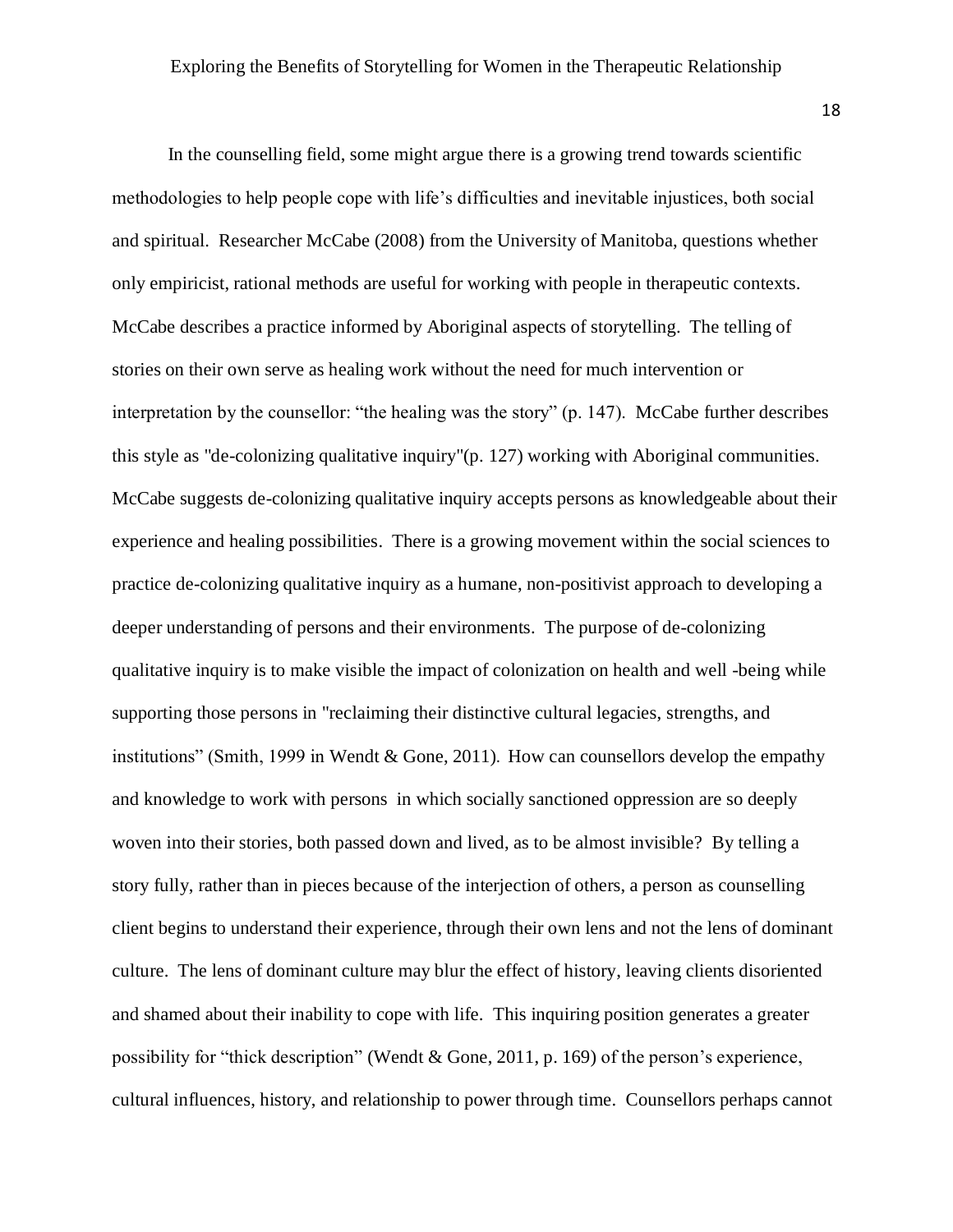avoid being representatives of dominant culture. Therefore, a stage in which counsellor's dedominate and de-centralize themselves, may be an essential part of the therapeutic process when working with marginalized persons.

 Gone (2011) provides further insight into the use of storytelling as part of healing with this quote from a person-client in a First Nations treatment centre: "sometimes I would speak, and she wouldn't cut me off. Some counsellors do that. You never get to finish your story, and after awhile, you don't want to talk no more. She wasn't like that..." (p. 191). The quote highlights the value of placing the person-client in the primary role as speaker and sense-maker of their experience. Gone (2011) goes on to describe the integration of First Nations cultural practices into the treatment programs at a substance abuse recovery program in Canada. Gone continues by describing the process as "healing discourse" (Gone, 2011, p. 195) which supports release of deep, historical pain. Talking offers the opportuity for catharthis, unburdening painful emotions and past issues. These burdens may be especially heavy for those who have experienced marginalization. The possiblity of healing occurs in speaking of the pain rather than stoically dealing with it alone. In the process of telling the stories, the teller can engage in active self reflection. Gone's research project supports the use of storytelling as a way to unburden, achieve catharthis and begin to connect to the self and the possibilites of "self transformation"(Gone, 2011, p. 196).

# **The Connecting Thread**

<span id="page-18-0"></span>Here I suggest that the thread connecting these cultures together are similar experiences of marginalization. All three cultures have, as part of their stories, instititionalized restricted access to economic self-sufficiency and societally supported degradement of aspects of cultural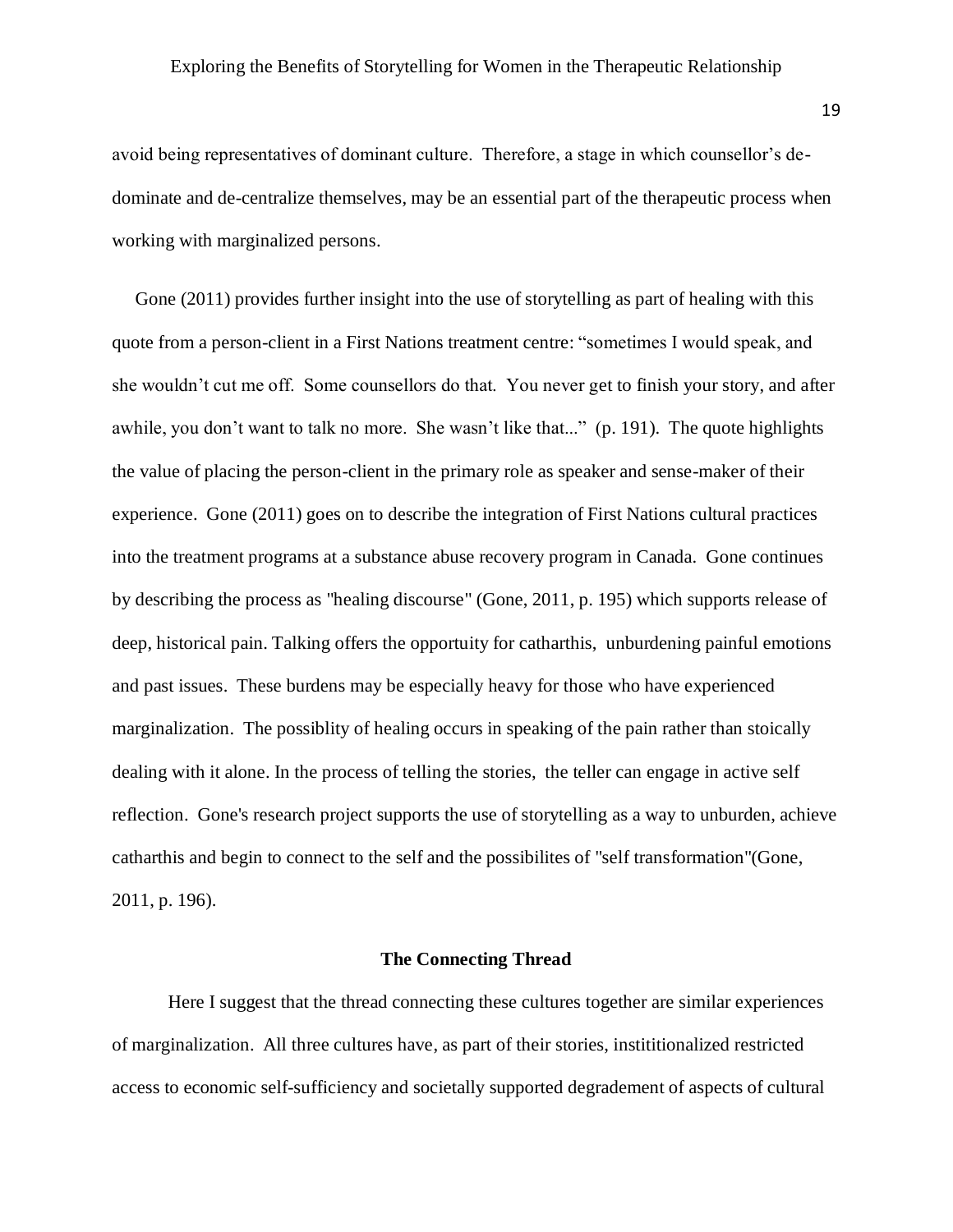or gender identities. What I notice about storytelling, as used by African American and Indigenous cutlures, are its functions as relational (Edwards, 2009), self empowering (Banks-Wallace, 2002), and sense making activities (McCabe, 2008). Therefore, I suggest these functions of storytelling may also serve women in a way unique to a storytelling approach.

## **Definitions**

# <span id="page-19-1"></span><span id="page-19-0"></span>**Marginalization**

The Penguin Dictionary of Psychology (Reber, Allen, &Reber, 2009)describes marginalization as failure by people to link themselves to a group. The writers suggest immigrants or those with those a distinct, peculiar belief may be particularly prone to marginalization.

The Macmillan online dictionary (Macmillan Publishers Limited, 2009-2014) offers a definition related to the operation of marginalization. Marginalization is the action of deeming someone un-important.

In "Thinking about Marginalization, What, Who and Why", Jenson (2000) conceptualizes marginalization from an economic standpoint specifically as exclusion from the workforce. The poorest face the highest degree of marginalization, in terms of diminished opportunities for housing, health- care and education. Perhaps historically, African American, Indigenous, and women cultures have been particularly vulnerable to this kind of economic marginalization.

I find the first definition of marginalization confusing because it appears to place the onus for marginalization on the individual. I feel uncomfortable with the suggestion that people are ultimately responsible for rejection by society. The definition to me suggests that by making choices considered outside of what is explicitly permissible by society, a person has chosen to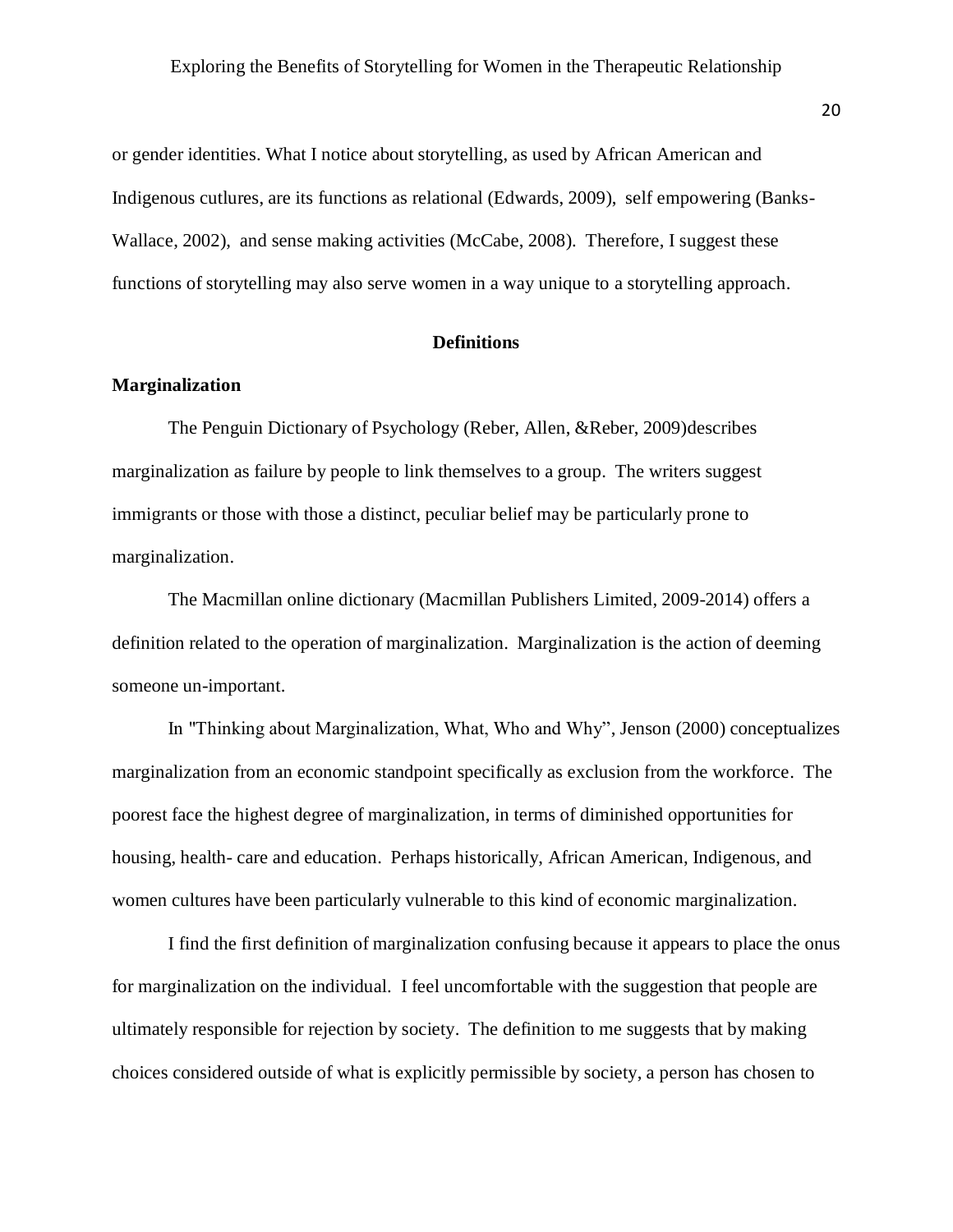live on the fringes. There is a hint of critique of the individual and none of society. Persons are responsible for their own isolation and the definition offers no suggestion that society might play a role in "marginalization". At the same time, the definition is suggestive of the dangerous nature of differentness from even socially constructed dominant ideas of what is normal. I feel one of the challenges of democracy is opening discursive spaces for multiple, diverse voices while at the same time making choices within this field of diversity. Trying to hear voices of those who seem so different can be terribly frustrating. I personally have felt so deeply correct, that considering another's idea takes all my self-restraint and compassion. Therefore, I have to balance my own voice, with voices of others, because even though democracy is tough, I still make choices. Even apparently small choices<sup>2</sup>, can marginalize and compromise people or generate new possibilities and connections, helping to shake up ideas of normality when they become too rigid. People do not come in one- size fits all. The last two descriptions which include the contextual factors and purpose of marginalization, are the primary meanings attached to the word as used in the current research project.

# <span id="page-20-0"></span>**"Dominant Culture" or "Why This Thesis is not a Poem"**

 $\overline{a}$ 

Dominant culture is sometimes referred to as consisting of Euro-centric, heterosexual, and middle-class cultural norms (Edwards, 2009; Brown, 2010). The ensuing narrative on what is normal or acceptable, impacts all spheres of life lived in North America. For example in the therapeutic field, the normative standard may privilege rational, empirical approaches to solving life's problems (Howard, 1991; Johnston, 2000; McCabe, 2008). This thesis must still follow guidelines of rational, empiricist traditions demonstrating subject mastery through clearly

 $2<sup>2</sup>$ I appreciate when persons have prefaced themselves by acknowledging we are on unceded Coast Salish territories. I feel like it reminds that I owe something, that I have some choices to make in this part of the bigger story.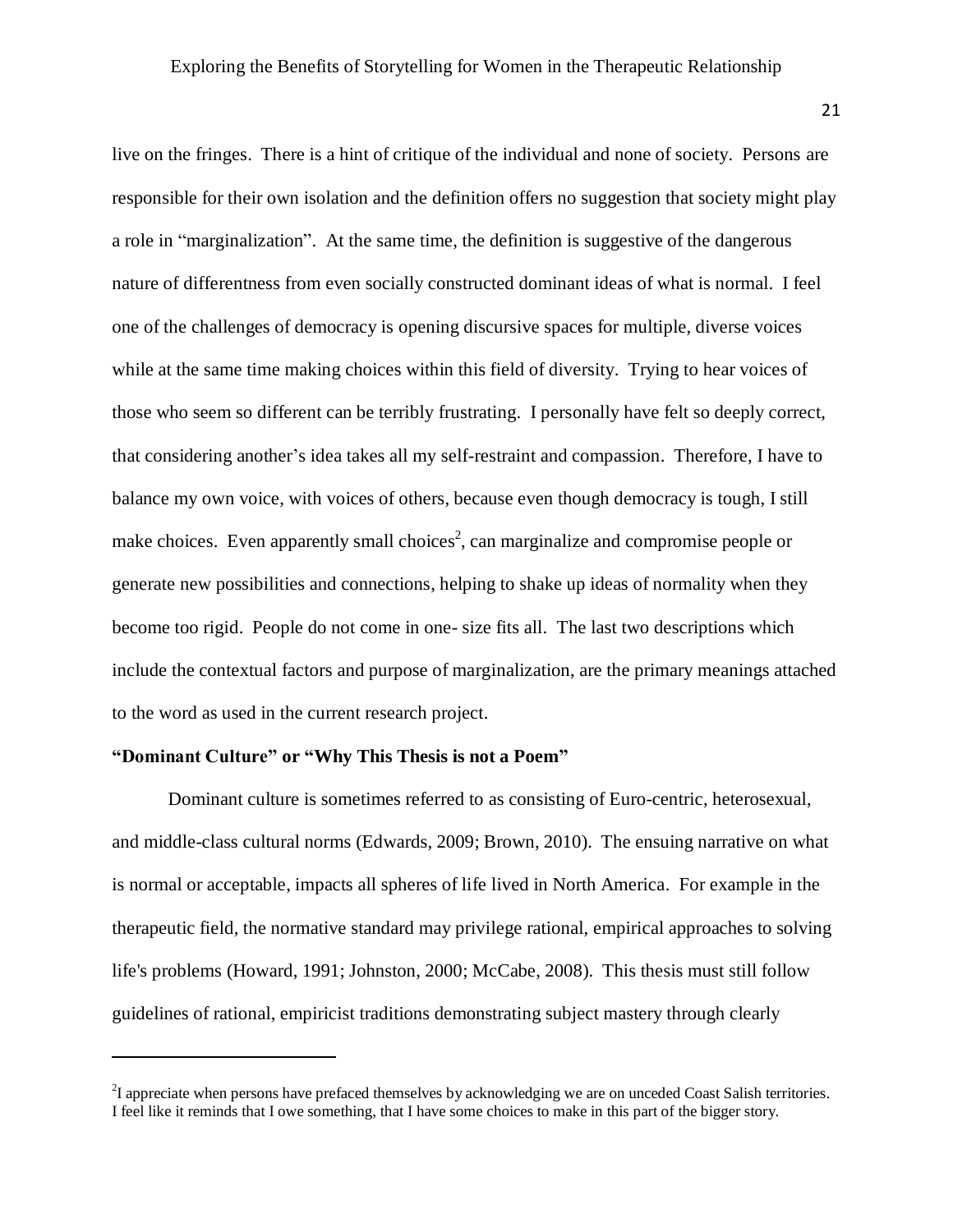supported arguments (Belenky, Celinchy, Goldberger, &Tarule, 1986). This thesis is not a poem. Such Western approaches may be completely valid and effective. However, conforming to dominant mental health culture norms and expectations without acknowledging the impact of marginalization and unique cultural practices of persons, may result in silencing (Brown, 2010; Edwards, 2009; Howard, 1991; McCabe, 2008). "For several decades, however, behavioural health pro-fessionals and researchers have observed that ''main-stream'' psychosocial treatments—offered by mainstream (non-Native) providers—are not well suited for a Native clientele" (Gone, 2011, p. 188). The sensitivity to power differentials, brought about by experiences of marginalization, may influence the stories people are comfortable telling in therapeutic contexts (Banks-Wallace, 2002). The counselling space is ideally an area where vulnerable persons can un-silence themselves in safety.

For the purpose of this thesis, I refer to dominant culture as the group that has the most power in determining which values, beliefs, and preferred identities are acceptable. These ideas make up the big story in which counsellors and clients live. Readers, the clients, and I, may be trying to live their lives negotiating through a variety of dominant culture messages and structures on both micro and macro levels.

## <span id="page-21-0"></span>**Assumptions/Conceptual Framework**

The conceptual framework for this thesis is rooted in feminism (Corey, 2013). The foundational feminist principles framing this research project are as follows (Corey, 2013):

- 1. Person interacts within a social/political context
- 2. Aim for change
- 3. Value voices of women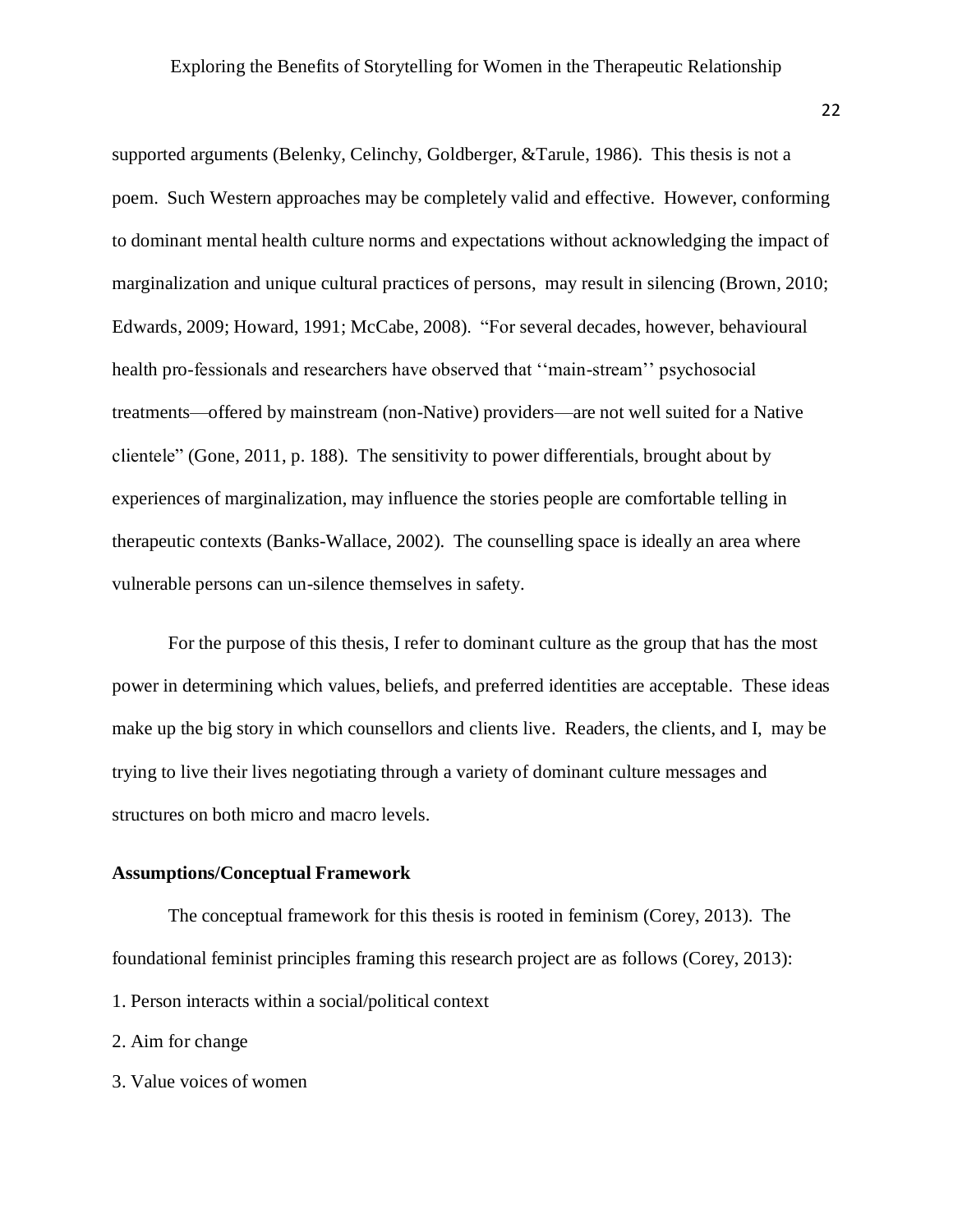- 4. Focus on strengths not pathology
- 5. Many groups and persons face oppression
- 6. Develop awareness of power differentials.

Feminist researchers question the possibility of obtaining a purely objective, neutral stance in research production (Brown, 2010; England, 1994; Lyons, 2006). "We are differently positioned subjects with different biographies; we are not dematerialized, disembodied entities" (England, 1994, p. 248). Therefore, how I perceive myself interacting in the contexts I live and work informs this learning project. Feminist informed research practice asks me to analyze how I might engage in a way "that reinforces patterns of domination" (England, 1994, p. 242). I may interpret the research of others in ways they did not intend. Even though I am not working with live subjects, how do I ethically go forward without speaking for others, translating their research to prove my own bias? Since I must begin the thesis with a pre-formulated research question, is it even possible or desirable for me not to seek research that supports my research questions? I do not have the ability to consult personally with those whose work I am accessing. Therefore, I acknowledge a fair degree of power within the context of this paper as the subjective interpreter of the research used in this study. The reader must engage in their own reflexive process in order to come to their own conclusions or explore questions they may find useful in their own contexts.

Furthermore, the thesis writing experience parallels the counselling experience by offering the opportunity to explore power differentials and how they influence what is said and what is held. I may perceive that there are institutions functioning as gatekeepers to my desired goal: graduation. I myself in the work of this thesis am engaging with representatives of power. Similar to the counselling client, I may reveal more or less depending on my own felt sense of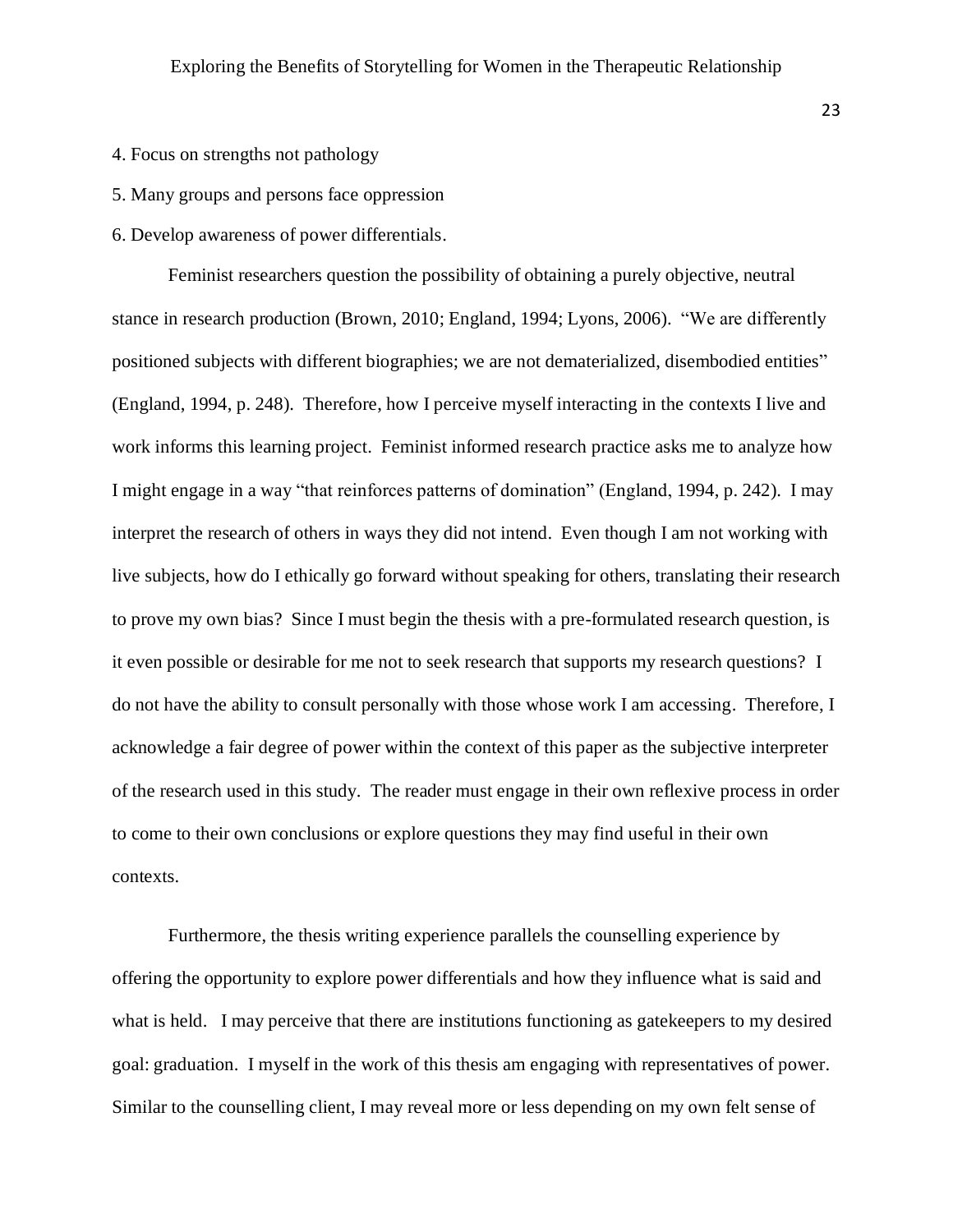empowerment and vulnerability. I am both powerful and powerless-I can make an infinite variety of choices if I am willing to accept the consequences. For those with less privilege than I, the consequences of even seemingly minor choices can be harsh. For example, if I was arrested for marijuana possession, I would experience unpleasant consequences but I would be able to return a level of privilege without too much difficulty. If I were a First Nations youth, this act might permanently move me down a level in socio-economic status.

In accordance with a feminist method, I am interested in considering the larger themes in the lives of those who may have experienced marginalization. I work to ground the thesis in a feminist perspective, acknowledging social realities as they affect the themes and issues faced by women (Ironstone-Catterall et al., 2011). Furthermore, feminist research engages in a process of "de-mystification" (Ironstone-Catterall et al., 2011, p. 40) in looking at the perhaps understudied areas of women's healthy development.

#### **Significance of the Study**

<span id="page-23-0"></span>This thesis attempts to introduce counsellors to storytelling and its uses for women in therapeutic contexts. As a thesis project, I am, as the researcher, engaged simultaneously in the learning process. In the process of learning through the work of others, what I learn will influence my counselling practice. Specifically, this work is personally significant to my own practice approach. I hope to develop a greater understanding of feminist principles and their application in work with persons who may have histories of marginalization. Furthermore, this research project questions more intervention based, strategic approaches to counselling. Although I believe these approaches are valuable, I wonder if the counselling literature fully explores the activity of talking or un-un-silencing in counselling those with experiences of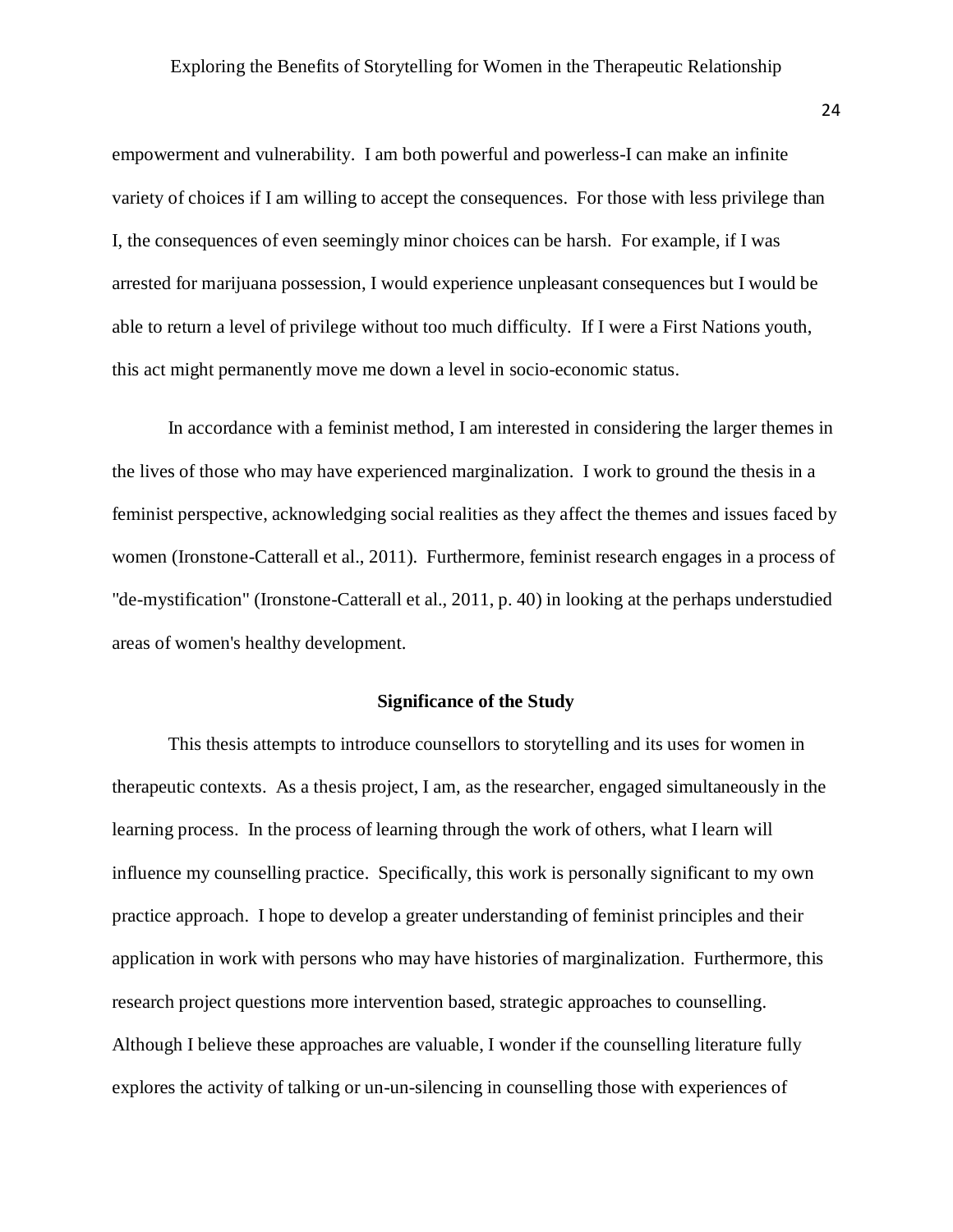marginalization. Finally, on a social level, my hope is that the questions posed in this project will generate further discussion on women's health and development. Given that women, in addition, may have been a part of a marginalized culture, are their issues therefore better suited to a storytelling approach? One that aims for emancipation?

The following Chapter comprises a literature review, which explores in greater depth how storytelling might be uniquely therapeutically useful in supporting women's health.

#### **Chapter 2: Literature Review**

<span id="page-24-0"></span>There are many benefits to storytelling within therapeutic contexts unique to groups who have a history of silencing. These benefits may include connection, empowerment, and the opportunity to make sense of life's most painful moments.

For thousands of years humans have used oral storytelling to make sense of their experience by relating to another human being (Banks-Wallace, 2002; Belenky, Celinchy, Goldberger, & Tarule, 1986), thereby achieving insight and fellowship. Storytelling has provided the opportunity for empowerment in that "the story emphasizes the value placed on believing in oneself, looking inside oneself for insight, and finding the strength there to cure illness (Hodge, Pasqua, Marquez, & Geishirt-Cantrell, 2002, p. 6). When life falls apart, telling stories may help clients imagine new plotlines when the old plot no longer works (Goering, 1996), creating possibility where there was once only a tragic ending. Storytelling does not need to follow rational guidelines and creates room for creativity on the part of the client to speak their story and re-imagine for themselves where it may lead (Johnston, 2000). When working with women, by opening up more of the therapeutic arena (Josselson, 2004), counsellors may hear "women's stories in their totality…and how their wellbeing was impacted by a variety of factors" (Rolls, 2010, p. 111), generating greater clarity and empathy in the counsellor. In this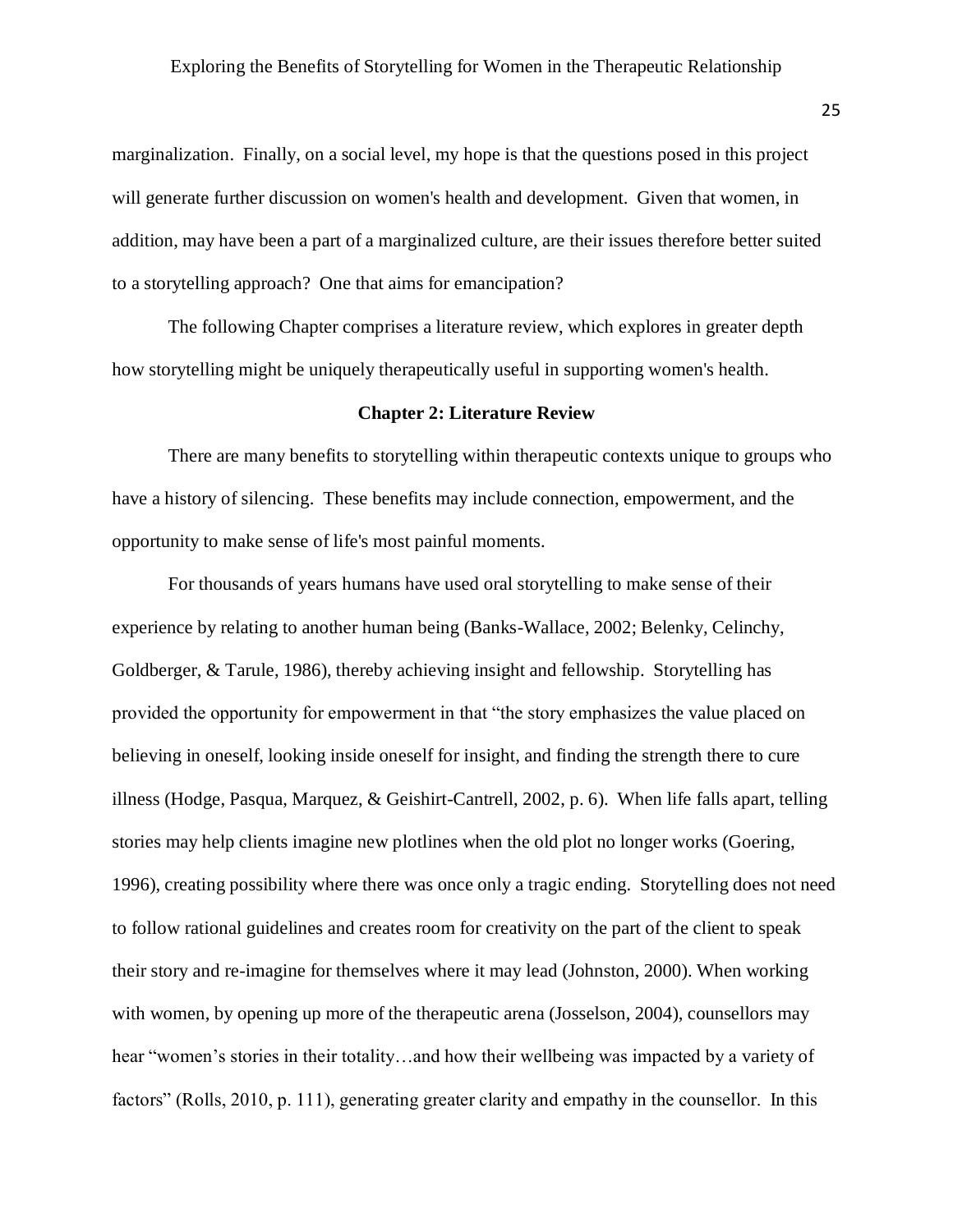section, I begin with a brief examination of the therapeutic value of storytelling in general before focusing on its application to counselling women.

# **Therapeutic Value of Storytelling**

<span id="page-25-0"></span>Researchers have found that talking about distressing events is emotionally healthier than not talking about it. This finding perhaps comes as no surprise to counsellors who use talk therapy to improve clients' lives. In one study (2000), 256 undergraduates viewed a 14-minute presentation on the Holocaust. They were then assigned to either a "no talk control group" a "talk alone" group or a "talk to a validating confederate or invalidating confederate group" immediately after viewing (Lepore, Ragan, & Jones, 2000). Two days later, when participants watched the video again, they noted the number of times during the previous 48 hours they experienced intrusive thoughts. Researchers found those who spoke with the "validating confederate" had the lowest stress levels after re-exposure compared to those who did not talk to anyone. What is interesting about this particular study is the finding that even those who spoke aloud to themselves still experienced relief from distress. The study suggests speaking uninterrupted alone can ease distressing emotions.

In another study (1991), 102 male and female students either wrote or talked about troublesome events over the course of 4 days. Researchers measured mood before and after each session and conducted a follow-up 3 months later. Researchers describe the instruction given to the therapist for the talk group as follows" the role of the therapist was to reflect and reframe the emotional content of these descriptions back to the subject in a warm, empathic manner." (Donnelly & Murray, 1991, p. 337) At the end of the experiment, both groups who either wrote or talked about the traumatic event experienced range that is more emotional and self -esteem than the group that only wrote about trivial matters. To summarize, whether participants wrote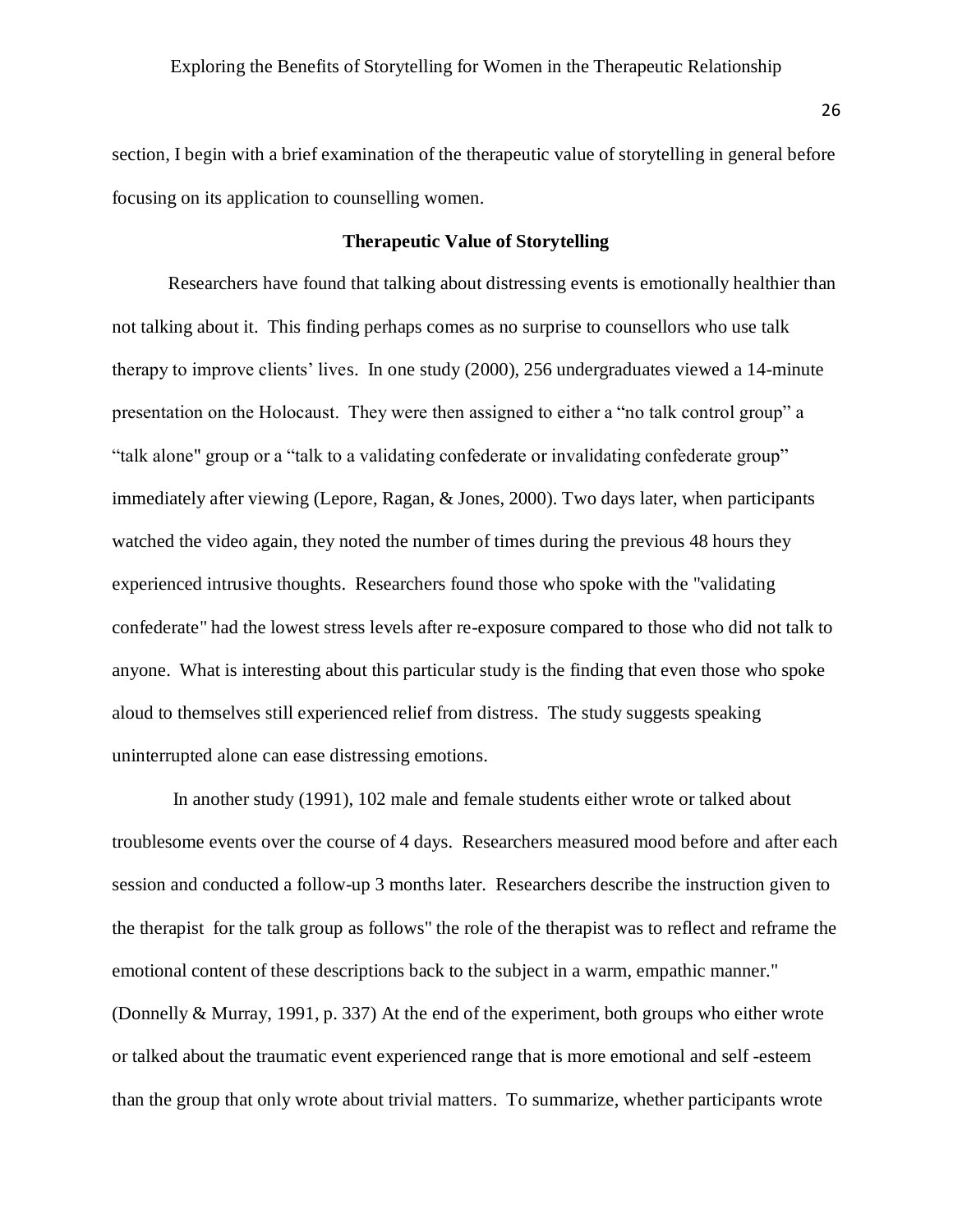or talked about their concerns, by the end of the 4 days they felt better overall. The only difference was those in the talk group had no increase in negative mood at any point in the 4 days. Those who wrote alone about their painful memory did have some increase in negative feeling during the 4 days. Researchers suggest that talking to an understanding person makes the difficult process of dealing with trauma less unpleasant and painful. Given our social nature as human beings, talking to someone simply feels good or at least better than dealing with a problem alone. Their research suggests that there is something uniquely beneficial about speaking a story and even more specifically, speaking a story to another understanding person.

Other researchers have also found evidence within the brain suggesting the value of storytelling as potentially palliative. One research article charts the course of painful experiences in the brain. When a person speaks about a traumatic experience in a safe context, the memory can move forward into "verbally accessible memory" (Brewin, 2001, p. 381)under the protective domain of the pre-frontal cortex. The pre-frontal cortex serves as a psychological bodyguard, inhibiting conditioned fear responses due to trauma. Once safely housed in the protective dome of the pre-frontal cortex, the person can heal by weaving the story into their understanding. In contrast, unexamined, unspoken traumatic events remain in "situationally accessible memory" (Brewin, 2001, p. 381) further back in the limbic system. The pain is separate from a person's coherent account of themselves and their experience. This unspoken story is a potential psychological land mine. Left unspoken and therefore unprotected by the pre-frontal cortex, the memory is sensitized to environmental cues, which may reawaken the emotional and physical pain. The research by Brewin (2001) supports talking about traumatic events to in order to rewire into the pre-frontal cortex, protecting a person from automatically responding to the pain of the memory. The body needs to physically dissolve and integrate the memory into its

27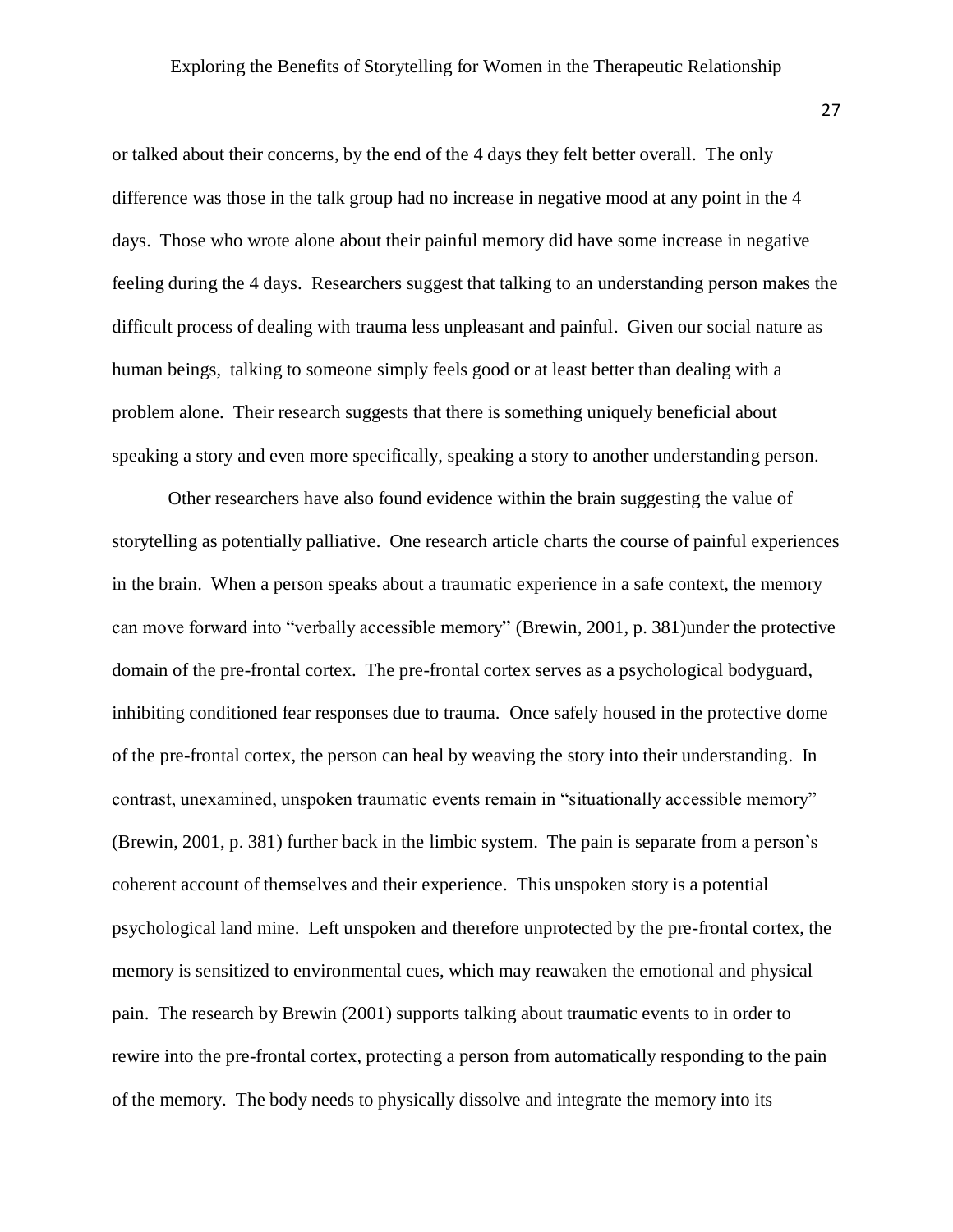machinery for the body to work most effectively. Without the narrative process, the body may automatically react to environmental cues with symptoms such as heart palpitations, sweating, stomach pain, cramps, nausea, and weakness.

Additional studies provide further potential support for storytelling as a therapeutic action with physical health benefits. One such study by researchers at the University of California (2006) compared three groups: those who talked into a recorder, thought about, or wrote about a traumatic experience for 15 minutes a day over three days. Those who just thought about it had the poorest health out of the three groups. The study did not have participants speak to an understanding person. Instead, they spoke into a machine. Yet this was still enough to produce some perceivable benefit. Although the machine could provide no human response, its presence as a witness, a recorder, and infallible listener still gave comfort.

These studies suggest the possibility that telling the story of pain, actively generates a coherent composite of events that may otherwise seem frustratingly meaningless. The memory may become a troublesome knot, which, left on the cognitive floor of rumination, becomes a mental chew toy. Until the brain can digest the memory, integrate it into the physical hardwiring of the limbic system, the traumatic event has the power to affect the body's health.

#### <span id="page-27-0"></span>**Benefits of Storytelling for Women**

Storytelling, with its emphasis on the client speaking about their own experience may offer unique benefits to women in three ways:

1) Storytelling may help women create a new self-valuing story of themselves within a dominate culture which prizes "key social-psychological guidelines and values that are not really applicable to women" (Miller, 1986, location 272) encouraging a greater sense of empowerment.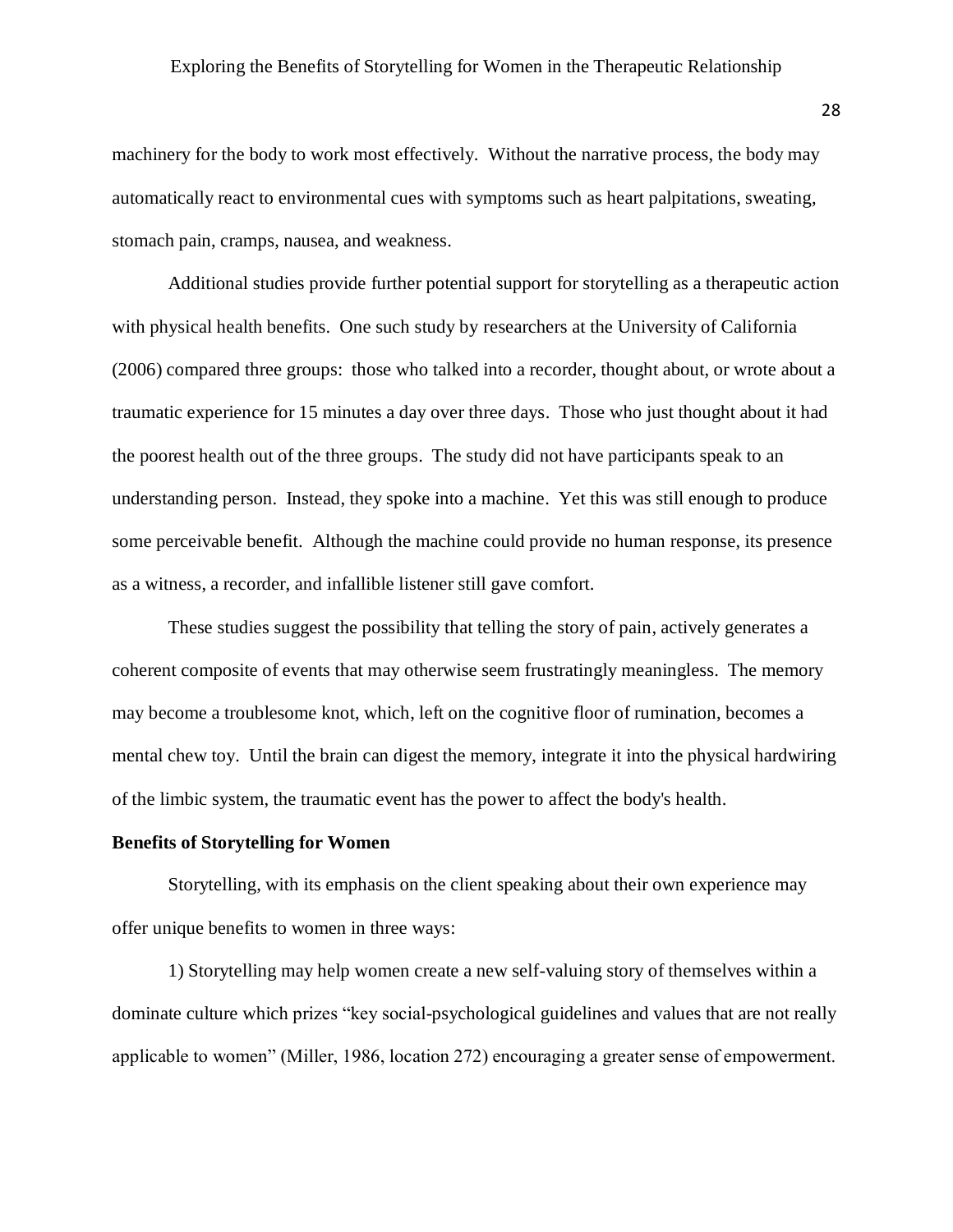## Exploring the Benefits of Storytelling for Women in the Therapeutic Relationship

2) Storytelling may re-focus on the client as the sense maker of their experience rather than the therapist necessarily needing to offer interpretations (McCabe, 2008).

3) Women may safely explore the importance of relationships in their lives in a supportive environment.

Several counsellors note the value of empowerment, sense making, and relationships in women's lives and I will share research in those areas in the following section. To place the value of these areas in context, I will consider the role of the counsellor as both the listener and potential co-creator in these stories

# **The Influence of Dominant Stories in Therapy**

<span id="page-28-0"></span>Within the counselling field as in dominant culture, therapists may privilege individualism (Enns, 1991), goal setting (Wood, 2007), and the use of "power" over language. The dominant culture transmits powerful messages on what is normal and acceptable (Oakley, 1981) making it difficult to resist absorbing the story. Counsellors work with vulnerable women of all backgrounds. Therefore, reflecting on the story of sexism in our culture may be particularly valuable in order not to re-enact negating patriarchal notions of wellness (Hooks, 2000). Storytelling may offer benefits particularly for those who may have experienced the challenge of finding the voice to speak their personal stories within devaluing contexts. Within the dominant narrative, women may continue to experience silencing when their stories do not fit with cultural expectations (Brown, 2010, location 553). Therefore, taking the time to allow stories "to unfold" (Josselson, 2004) and allow the telling to "become an expression of healing in itself" (McCabe, 2008, p. 147) may create a non-directed space in which women can express themselves more freely.

#### <span id="page-28-1"></span>**Possible Therapeutic Tasks for Women**

29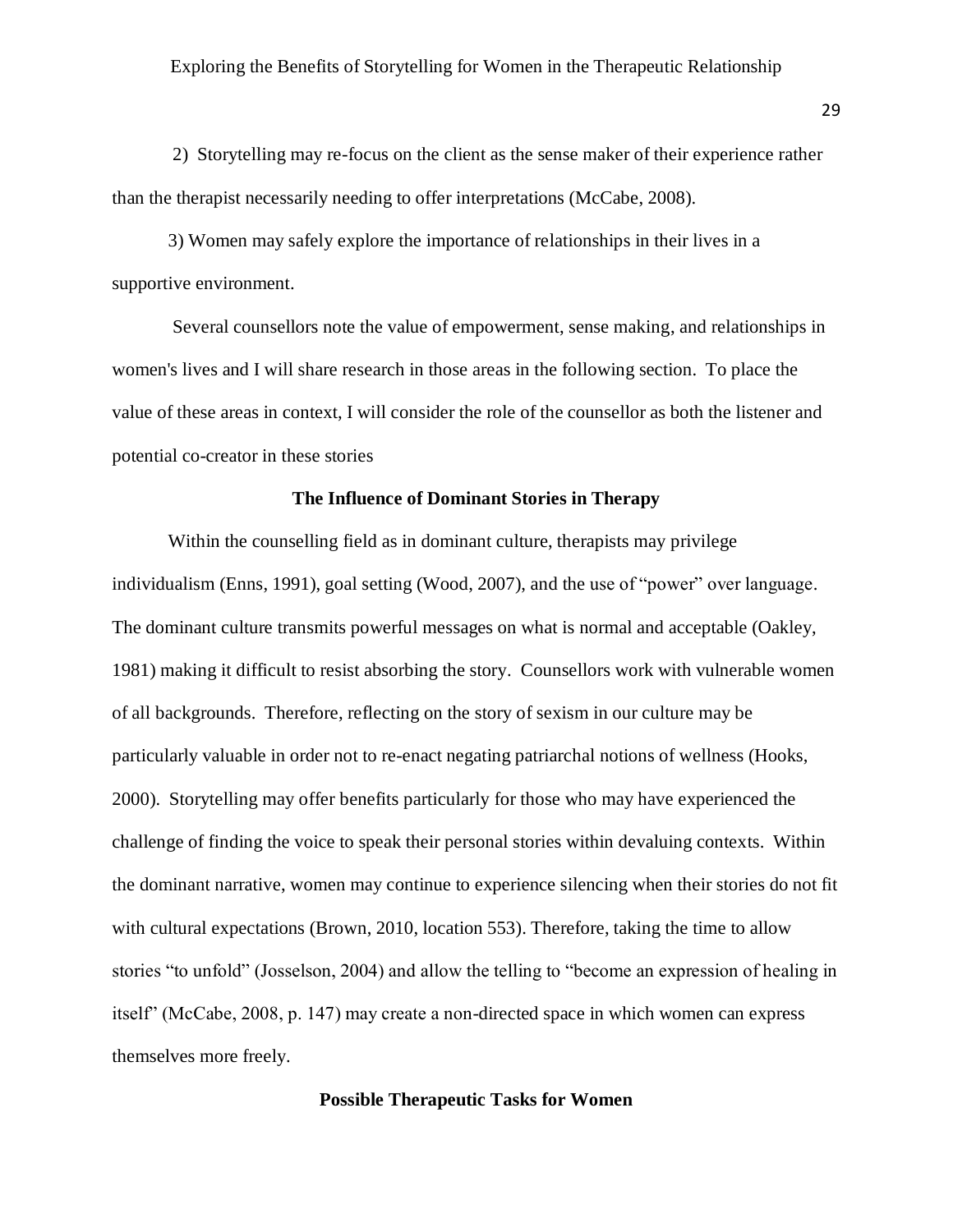In the next section, I will explore research on themes of empowerment, sense making, and relational needs as related to storytelling and their direct value in improving women's lives.

#### <span id="page-29-0"></span>**Empowerment**

Several researchers note the recurrence of empowerment themes in women's stories placing empowerment as one of the foundational goals of feminist therapy (Brown, 2010). Some suggest empowerment for women is not meant "in the usual sense of control of other humans and/or resources" (Brown, 210, ch. 3) but rather relates to a kind of selfdetermination that works to maintain the web of connection with others. Brown elucidates the meaning of power as a combination of awareness and ability to make the best choices based on this level of consciousness. Such a woman in power knows her social and personal history. This woman understands the interplay of social, historical, political contexts of the time she lives in and the story that came before. She is able to use this knowledge base to make informed choices for her own well-being and those of others. This woman is not only the receiver (Belenky, et al; 1986) of dominant cultural messages but is also a reflexive agent, able to distinguish what is hers and what is not. Empowerment in the feminine sense encompasses the active struggle to balance the needs of others with the needs of the self (Miller, 1986). Jean Baker Miller, one of the developers of Relational-Cultural Theory, speaks about women's struggle to enact power in ways that are cooperative rather than hierarchal (Miller, 1986) supporting personal achievement without subordinating other people. Given women's long story as caretakers, women may feel guilt when putting their own needs first. They may still possibly be more comfortable working in supportive roles rather than risk relationships if they become too outwardly empowered (Enns, 1991).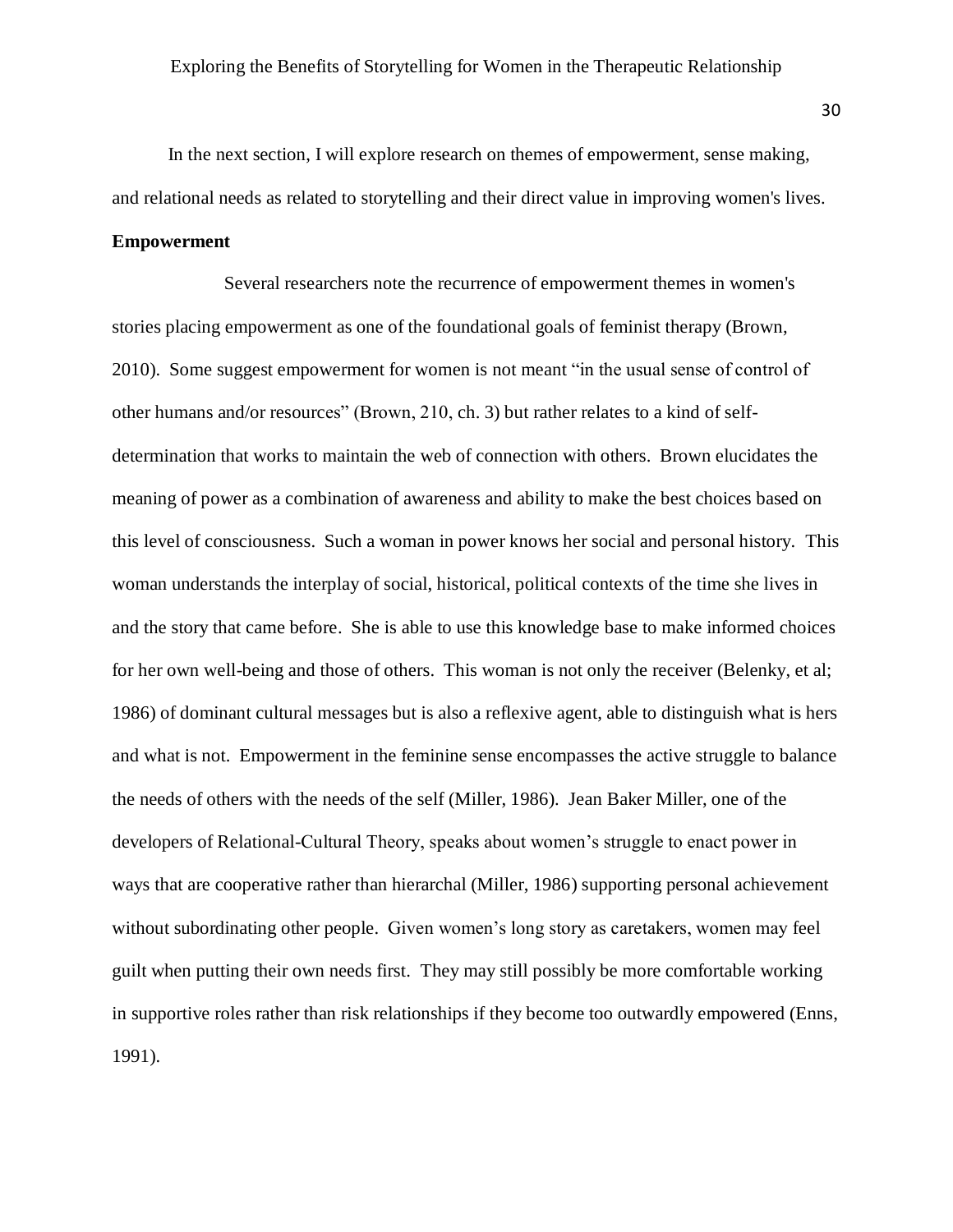For women, there may be key points in their lives in which it may be helpful to examine their relationship to power in a safe, supportive environment. In fact, women may be coming to counselling at just those points when they are in conflict with power: in their relationships, in attempts to gain economic leverage or when moving in a different direction from socially sanctioned norms. How to enact empowerment in ways that feel healthiest may be a theme that comes up consistently in women's stories.

Several counsellors have observed the benefit of empowerment in their work with women in a variety of contexts. Holly Loveday (Loveday, 2009), a domestic violence counsellor, notes the importance of considering power when working with women. In her group work with women dealing with domestic abuse, women may experience the underlying frustration of therapists when they consistently return to their abusive partners rather than leave. Efforts to empower women to leave may set women up to fail and feel further dis-empowered. Loveday found that by highlighting the parts of their story in which they were resourceful, clever, and still enacted their values, increased their feelings of empowerment. The women in the group continued to engage with counselling services and made plans for emergencies. She argues for a more complex exercise of empowerment in which counsellors support women to "find a safe place from where she can speak about the violence without being defined by it" (p. 7). Although this process may take more time and less visible progress, this stance on the part of the counsellor allowed stories to unfold in which the women could reconnect to personal power in the midst of dis-empowering circumstances.

Storytelling may further help women resist societal pressure to conform and feel empowered enough to express their own values. Jane S. Grassley and Tommie P. Nelms, (2009) performed a secondary analysis of breastfeeding stories from 13 women. Lactation consultants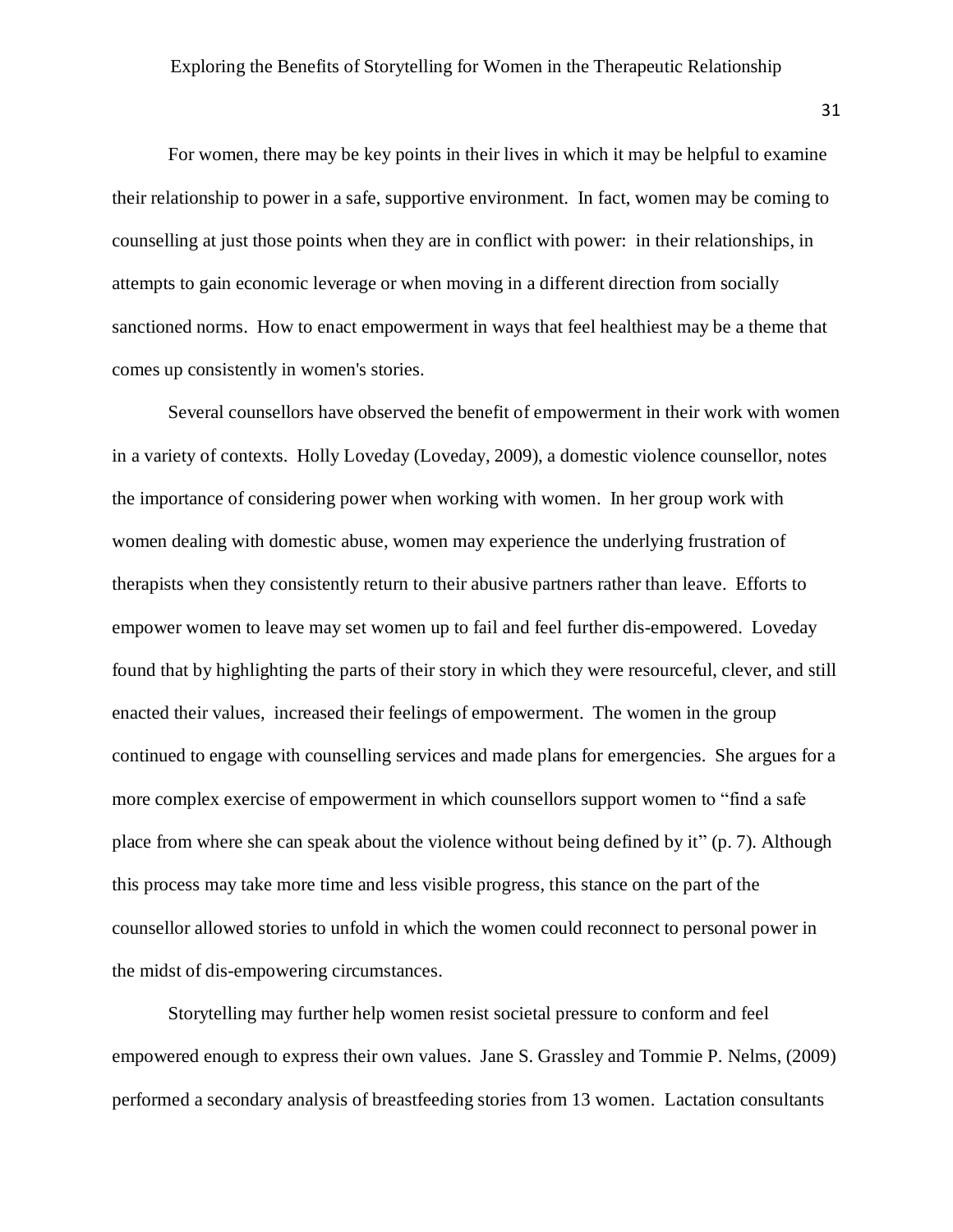collected stories from 2002 to 2004 in one-on-one interviews using two open-ended questions. The researchers describe the storytelling process as "emancipatory, as women are invited to be active participants in the identification of inequitable social and cultural structures and in planning needed changes" (Grassley& Nelms, 2009, p. 2448). Here the term "emancipatory" is arguably interchangeable with "empowering" in seeking to encourage a sense of personal authority and questioning of social authority. The researchers noted through the invitation to tell their stories with no interjection on the part of the lactation consultant, women appeared to open up about their frustration at the pressure to breastfeed in particular ways (Grassley  $\&$  Nelms, 2009). Those in perceived positions of authority expressed these expectations through subtle or not so subtle criticism. Workplaces often did not support working mothers with childcare or places to pump while community members, friends, and family could appear judgemental about the choice to breastfeed. At the same time, healthcare providers did not give them enough information about the facts of breastfeeding and some women expressed feeling inadequate when they found breastfeeding challenging.

In this project, these mothers had to make a choice about how engage with power in their roles as caretakers. According to the study, the women came up against a confusing "storyline" (p. 2451) which goes like this: a) women should naturally know how to breastfeed and therefore breastfeeding should be easy b) if breastfeeding is not easy the mother may be flawed in some essential way c) if the mother is flawed she may need more instruction from experts d) experts lack information e) breastfeeding should be kept out of the public eye. Some might argue that this process is a private decision. Yet because women are involved, there may be a sense that society is entitled to decision-making power. The breast as a source of food may make some uncomfortable who might prefer to retain the breast as a sexualized object apart from its full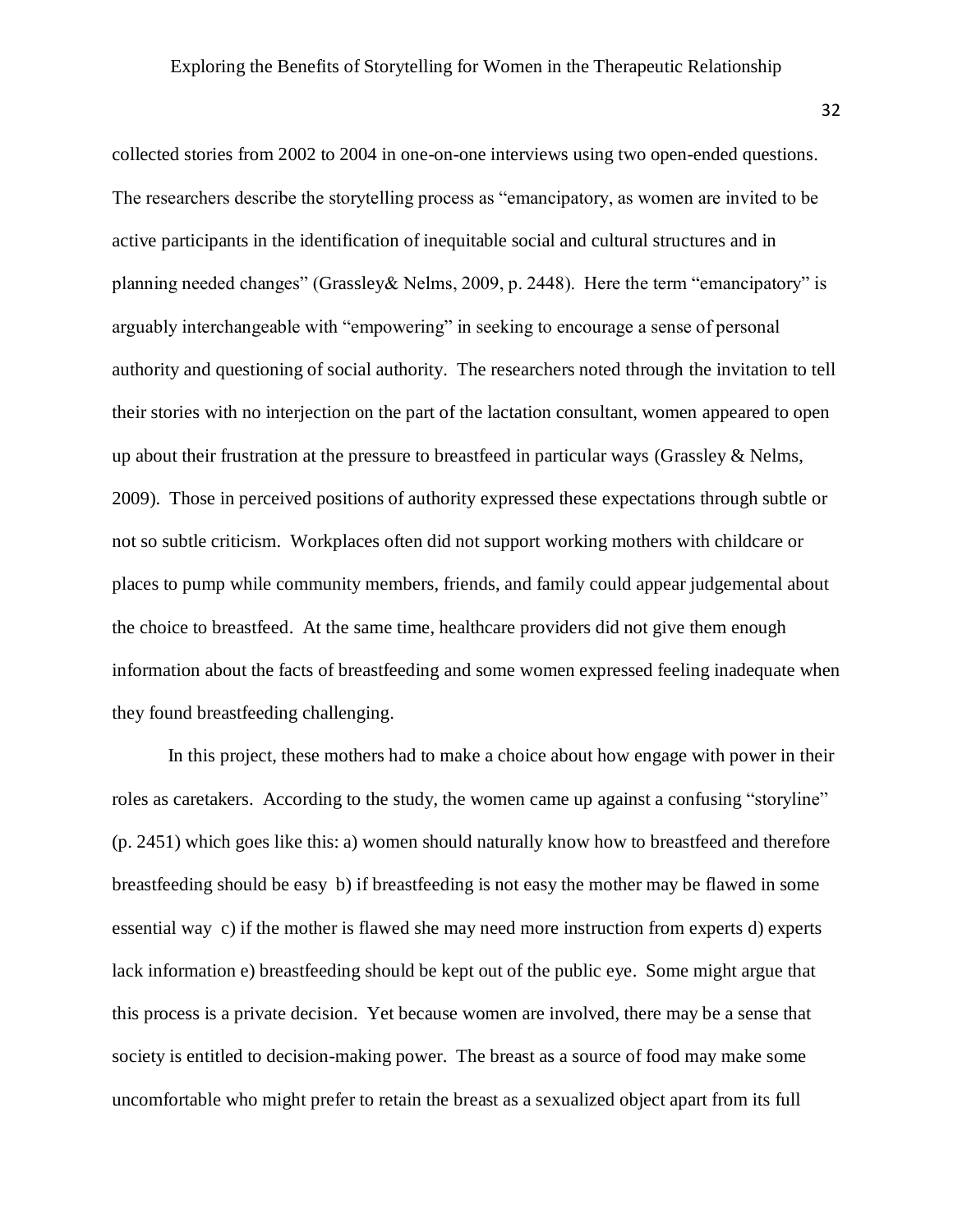sensuality. Once they were able to speak and later execute their own values regarding this personal act of mothering, participants reported relief and growing sense of validation. In this example, researchers elicited rich stories with just two questions, perhaps supporting women in talking through and discovering their own wisdom. With little interjection on the part of the consultant, women were able to connect with their empowerment and resist pressure to conform to ways that did not work for them.

Another researcher (Goering, 1996) also found that by encouraging women to share their stories, women discovered a greater sense of empowerment not just on a personal level but also on a social scale. Through interviews with women from seven different global Rhett organizations, Elizabeth Goering (1996) explored how storytelling helped mothers of daughters with Rhett syndrome empower themselves to advocate for change. Rhett syndrome is a rare condition affecting only girls that causes severe mental and physical impairment during infancy. Goering describes the experience of the women as "empowering through the act of storytelling "(Goering, 1996, p. 3). In the act of sharing stories, women were able to celebrate their competence, connect with other women dealing with the same issues, and share elusive information on how to advocate for their children. In a sense, their research is a good example of capacity building form of empowerment, in which community members share skills and information to advocate for a shared goal (Wendt & Gone, 2011). The women of these Rhett organizations often had little knowledge on how to access resources on this rare condition. By telling their stories to each other, they were able to assess their successes while empowering others with the knowledge they gained. These women created a new history, a knowledge resource that other women could turn to for guidance. Goering's (1996) interviews provide

33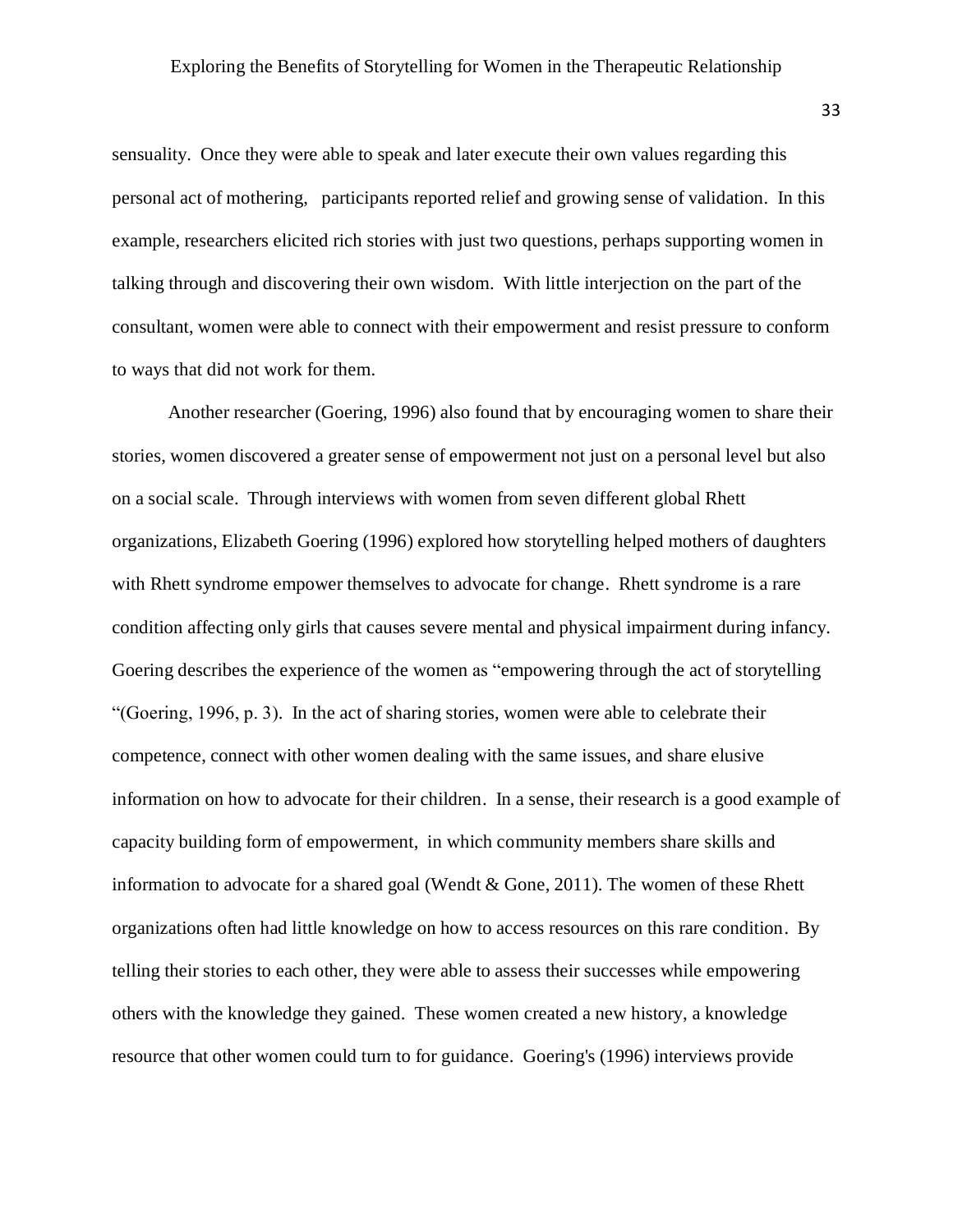further evidence of the potential of storytelling to benefit women in achieving empowerment for themselves and others.

# <span id="page-33-0"></span>**Storytelling as a Sense Making Experience**

Stories connect the listener and the one being listened to, creating a "common experience between teller and listener" (Banks-Wallace, 2002, p. 411). The teller shares the burden with another. Even if the listener is silent, only responding with body language, the encounter still becomes a dialogue, a reflection. Without this opportunity, the experience may remain a ruminating monologue rather than a story of "an evolving self with history" (Josselson, 2004, p. 120). Storytelling can have unexpected benefits even in contexts in which therapy was not the goal. Julia Vadja (2007), a researcher conducting interviews with Hungarian Shoah survivors, noted a therapeutic effect on one of her interviewees. Vadja interviewed a woman sterilized in Auschwitz who for years held in painful memories. The woman reported relief and requested more of the "technology" (Vadja, 2007, p. 92) used in the interview. The technology was the narrative biographic interview technique. In this style, the interviewee inhabits the primary speaking role with the interviewer acting primarily as listener. After many years of holding her story in, sharing her story relatively unimpeded, helped her make some meaning of a horrendous past. Storytelling may therefore be especially useful for giving the space to the client to make sense of the pieces of their story while letting go of any shame.

Other therapeutic workers/researchers use myths, stories, and metaphors in their work with women to help women get in touch with their intuitive sense making process. Anita A. Johnston (2000) used folktales to illustrate teachings to support women in redefining the role of food in their lives. The folktales use the language of metaphor, a kind of poetry rather than a rational, pathologizing language, guiding women into a deeper intuitive relationship with what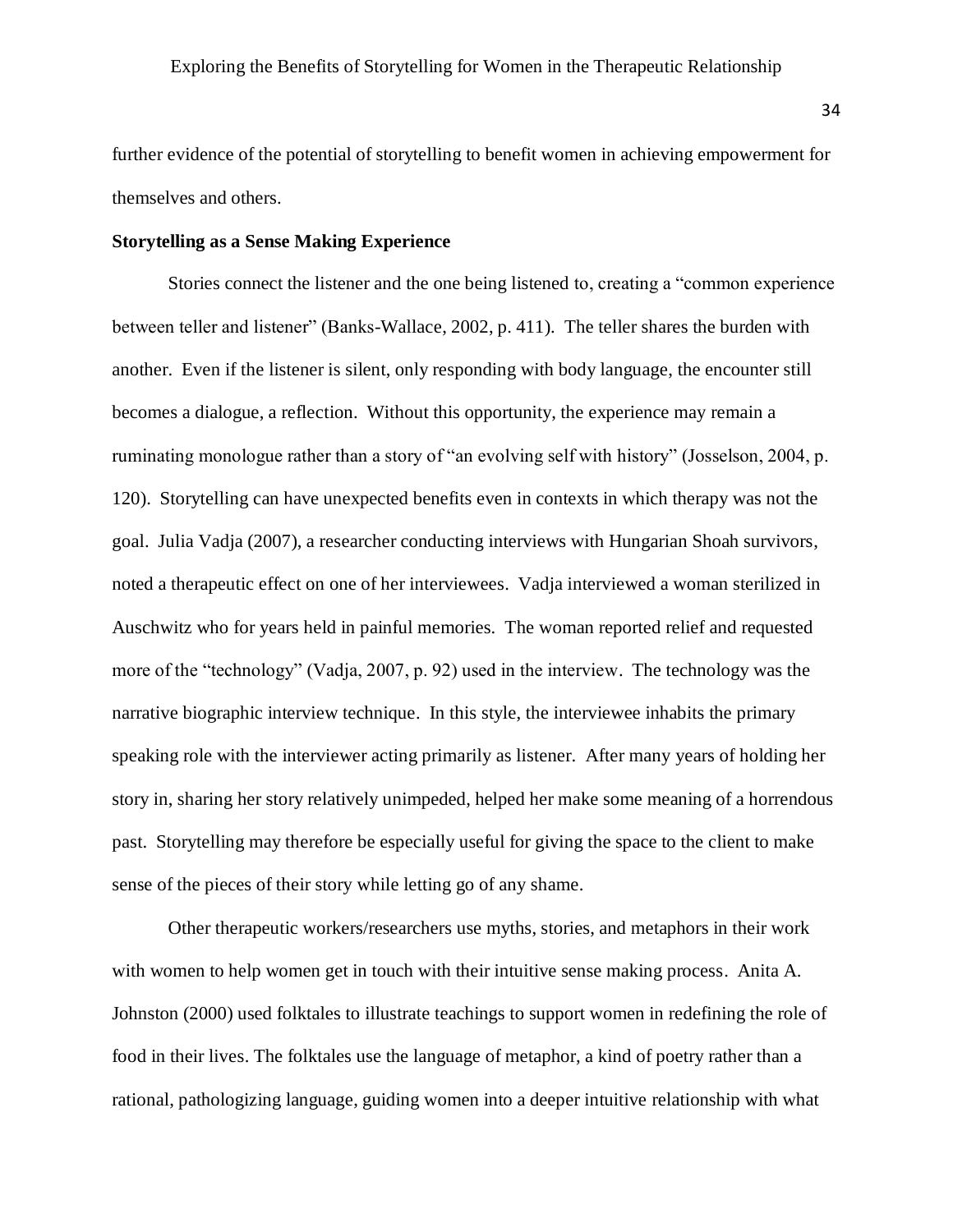their hunger represents. Hunger for food may be a hunger for love, compassion, self-respect and so forth. Johnston's research suggests women can learn by listening or reading stories and then reflecting on them in order to make sense of their own experience.

# <span id="page-34-0"></span>**Relationships and Connection**

"A woman's life stories, in other words, are concerned less with "what I have done, what has happened to me," than with how, with whom, and under what circumstances she has successfully sustained "life," as in bodily and emotional well-being—her own but also that of past and present kinfolk, friends, and fellow residents of her tiko" (Gengenbach, 2006, paragraph 13). "Tiko" is a term related to both the earth and the people on it, and considers that communities are not just human but animal, mineral, and plant. Honouring these interconnections keep us each and all alive.

One of our cultures most soul destroying, barbaric punishments is solitary confinement. Our culture understands the damaging psychological effects of isolation while advocating for increasing detachment from others in our tiko. Jean Baker Miller and Irene Pierce Stiver (1993) suggest, "women are more often searching to participate in connection to others" (p 425) perhaps given their socially supported historical roles as caretakers of children and families. Women learned to cultivate relationships and seek independence cautiously. The struggle towards independence has often meant isolation, from children, partners, and other women. This legacy is still alive today in the struggle of many contemporary women. Women understand the value of relationships and still struggle to balance relationships with attempts to access greater socioeconomic freedom. Real barriers to achieving this balance are apparent in the astonishing reality that few companies offer support for women who may wish to care for their children while developing economic stability. In a world that is increasingly experiencing the negative effects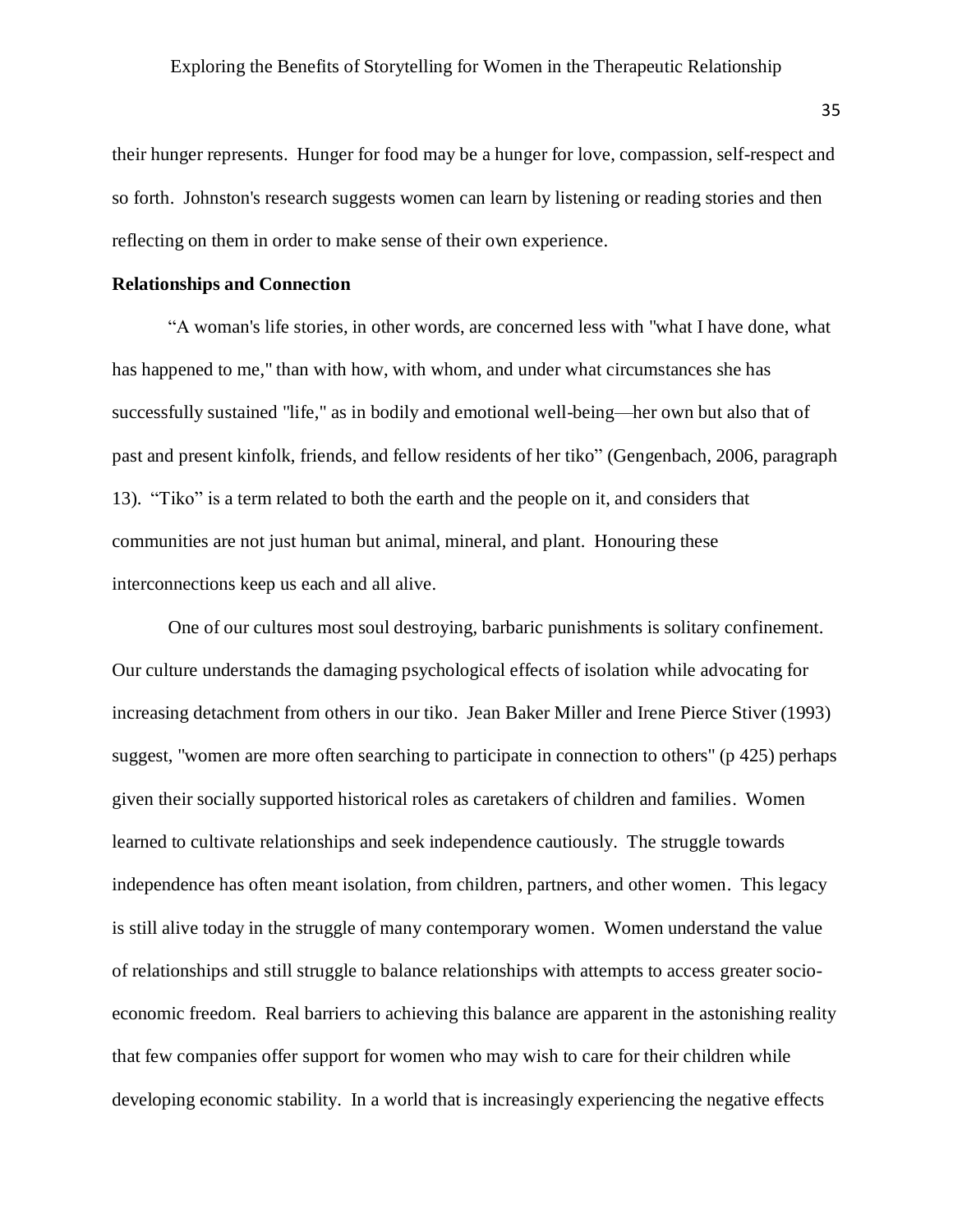of narcissistic , destructive "I in dependence", the "I" constantly in search of the elusive "more", at the cost of connection with other human beings, women's development may provide useful cues for how to balance these strivings. Therefore, the opportunity for women to tell their stories in therapy may provide the emotional space for dependence: a state currently pathologized as, at minimum, a state of foolishness, at worst, indicative of mental and psychological deficiency needing treatment.

The therapeutic benefits of connection with others and the dangers of isolation are well documented in the mental health field. Historically, researchers view women as particularly reliant on relationships as a source of strength and support. Several researchers have observed the recurring theme of connection in their work with women (Belenky et al., 1986; Miller & Stiver, 1993; Brown, 2010; Enns, 1991; Gilligan, 1982; Johnston, 2000). Women's wellness is not just about personal achievement but interconnected with the quality of their relationships (Enns, 1991). Potential listeners may ignore women's deep relational needs when trying to conform to an artificially produced ideal of fierce independence (Miller & Stiver, 1993). Counsellors may view "embeddedness in relationships as dependency" (Enns, 1991) when looking through a cultural lens which places individuation at the pinnacle of mental health and dependency as the pinnacle of mental dis-ease. The part of the story in which relationships are a source of sustenance may be lost. Ever increasing webs of healthy dependence are more likely to be supportive. In the following section, I will explore research on the role of relationships in women's stories of themselves.

Considering the role of relationships in women's stories of themselves and their attempts to make sense of dilemmas may be vital in fully understanding women's experiences. For example, had Carol Gilligan (1982) accepted Lawrence Kohlberg's framework for identifying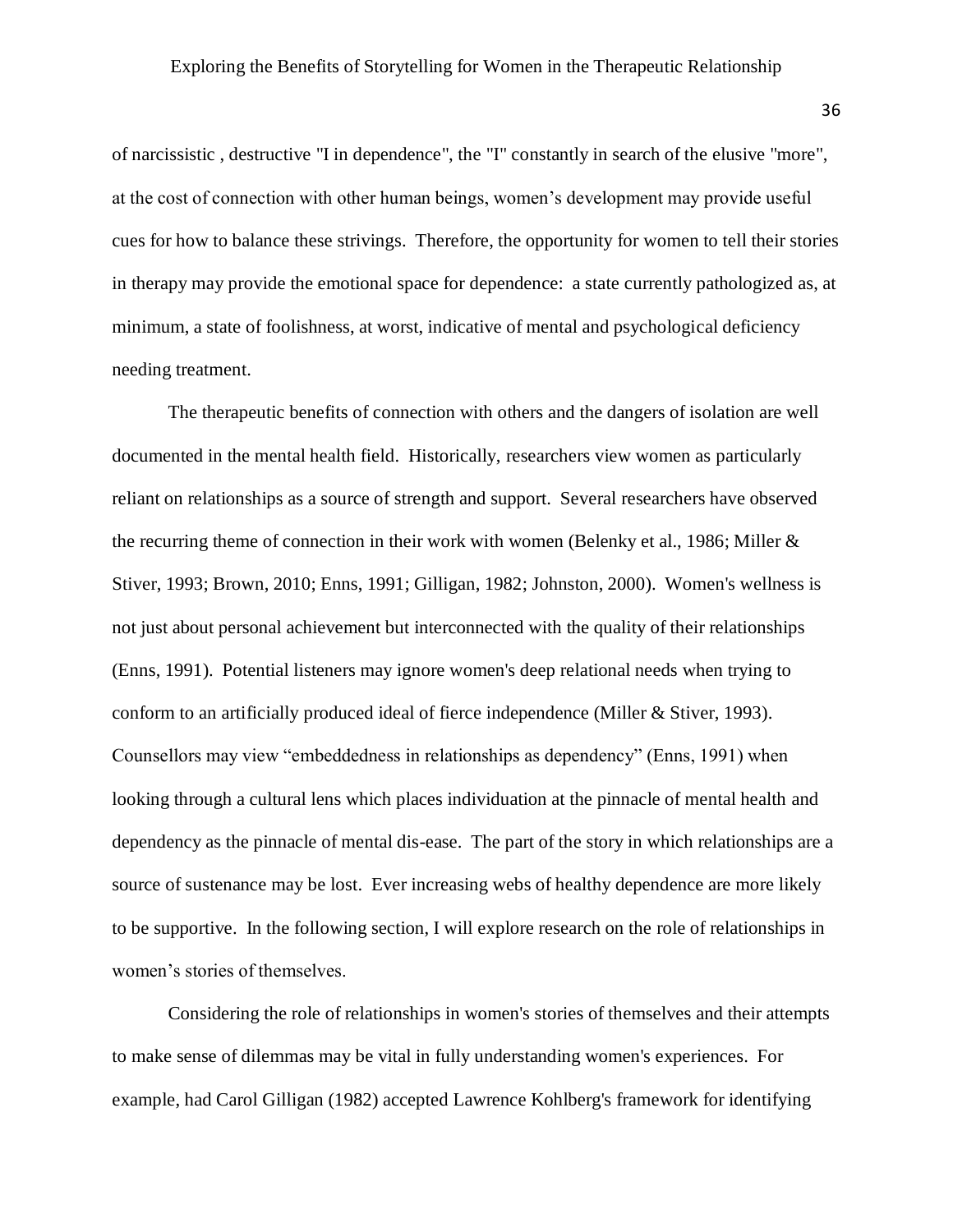stages of moral development, in which the ability to reason was the primary indicator of advanced morality, women today could potentially be viewed as morally under-developed. However, in their landmark study of moral development in children, Gilligan observed that girls appeared to wrestle with how any particular decision would affect the relationships in the scenario rather than taking a more distanced approach. Gilligan noted, "her world is a world of relationships and psychological truths where an awareness of the connection between people gives rise to recognition of responsibility for one another, a perception of the need for response" (Gilligan, 1982, p. 30).

In the moral dilemma, interviewers asked children if the husband should steal a drug in order to save his wife. Although the boys in the study tended to answer "yes" or "no" appropriate to the binary style of the question, the girls struggled. Gilligan hypothesized the girls seemed to work through the problem in terms of the relationships rather than as an exercise in justice. Stealing the drug might help the wife in the short time, but Heinz would probably go to jail and they would suffer the pain of separation. The druggist may have missed an opportunity to engage in a relationship in which he becomes someone's hero. By setting aside the dominant framework, Gilligan was able to hear this non-pathologizing story and tune in to the value of relationships in the girls' attempts to solve a complex problem. Gilligan's probing research suggests by listening for the value of relationships in women's stories, even when they seem irrelevant, develops a richer understanding of how women deal with the dilemmas they face.

 In a variety of therapeutic contexts, counsellors observed the power of relationships in women's stories (Loveday, 2009; Rolls, 2010; Williams & Taylor, 2004). Two of these researchers, Rachel Williams and Janette Y. Taylor, worked with a group of nine incarcerated women and used collages to start a storytelling process about relationships. Used as "narrative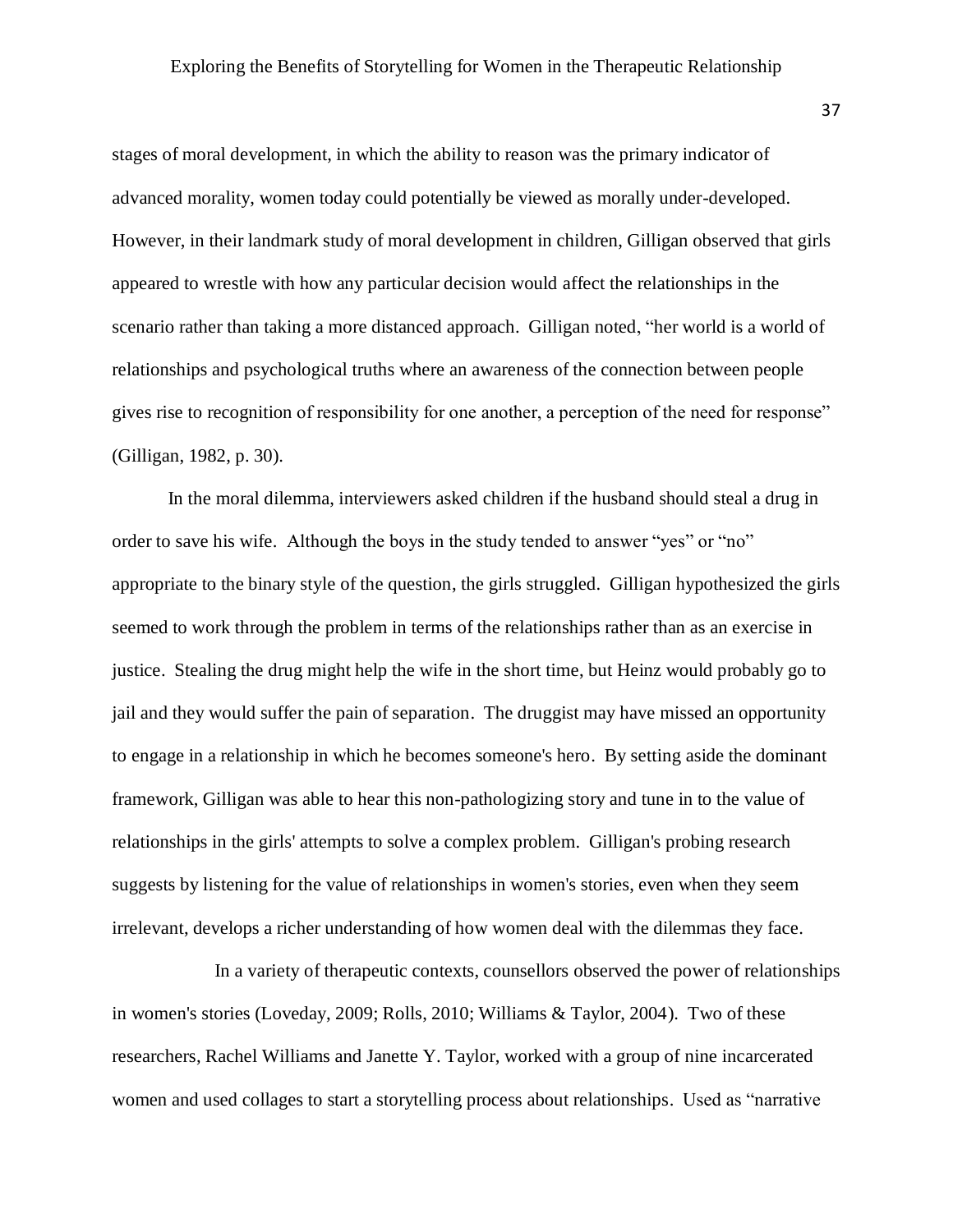aid in the storytelling" (Williams & Taylor, p. 50), the collages freed participants from artistic self-consciousness while supporting women in the process of revealing the operation of relationships in their choices. For some, painful histories of abuse by others directly led to women making choices that ultimately landed them in jail. Although the authors do not go into detail, the article suggests the women were able to analyze how their relationships were supportive or detrimental. By actively reflecting on these relationships, perhaps the women gained the knowledge to make different choices in the future, while developing compassion for them given their often-painful experiences of relationship. The research of Williams and Taylor supports the value of storytelling in revealing the impact of relationships in women's life course.

For women, telling the stories about their relationships to each other in a safe environment can provide relief through fellowship with other women. Researcher Judith A. Rolls (2010) worked with five focus groups with three to five participants. The purpose of the study was to discover the major factors in determining what helped women get over breakups with relative ease and what factors made breakups more difficult. The primary purpose was not therapeutic. They eased the pain of losing one relationships by building relationships with other women. Each session guided only by five questions, women had time to share their stories. . The article describes the relief women expressed in being able to connect with other women going through similar situations. In a group space, they are able to reach out to each other, give advice, and openly express emotion. In this kind of storytelling format, women created a larger story, a story connected to the stories of other women in similar struggles.

#### **Summary**

Storytelling, with its open-ended approach rather than intervention focus may offer a unique "technology" (Vadja, 2007, p. 92) focused on listening. The focus is on the interviewer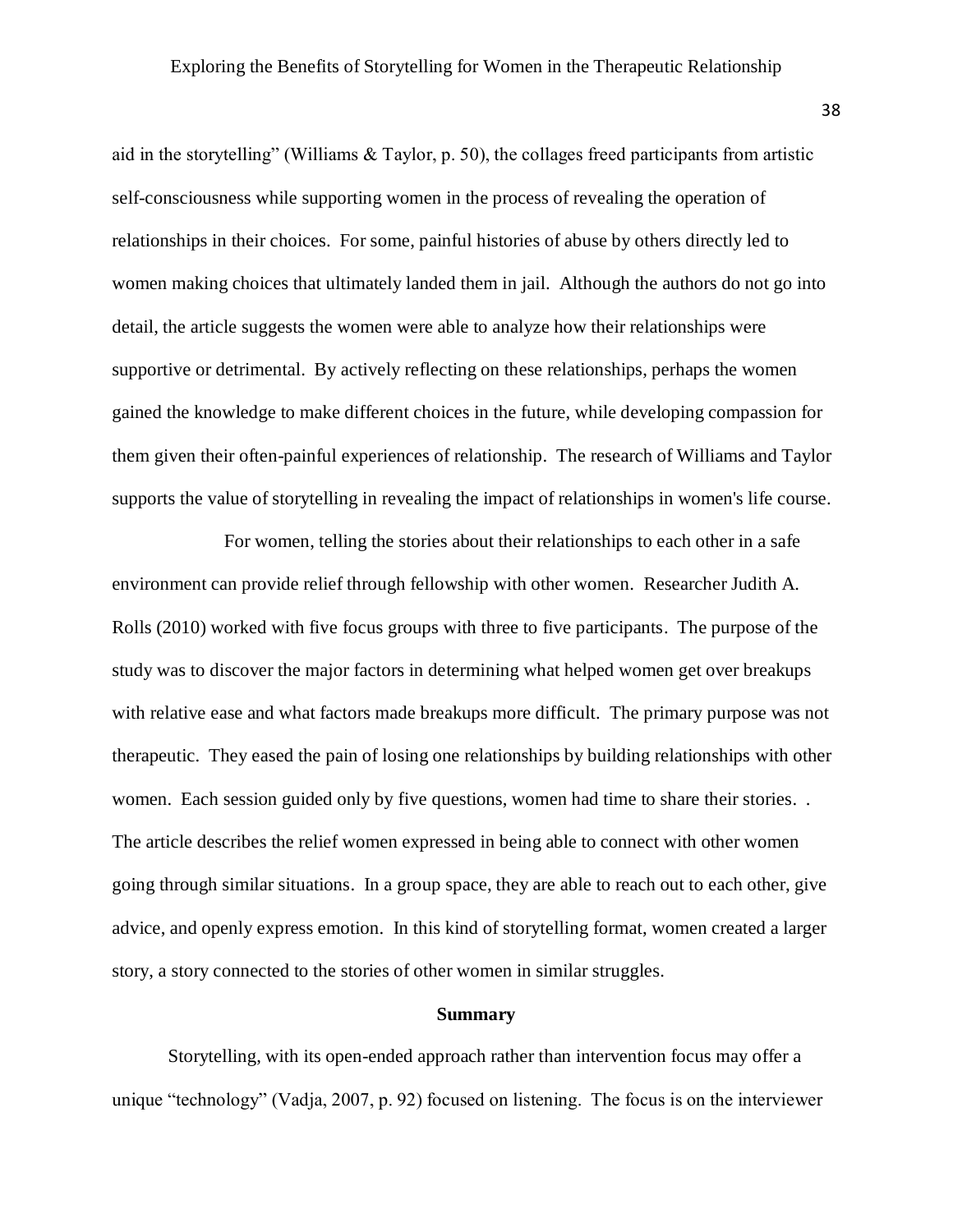listening, seeking to empathize with the teller's experience rather than necessarily actively interpreting or strategizing solutions. The research literature suggests storytelling on its own may offer unique curative benefits for women in a variety of therapeutic contexts (Ali, 2014; Goering, 1996; Grassley & Nelms, 2009; Hodge, Pasqua, Marquez, & Geishirt-Cantrell, 2002; Janette, 2004; Josselson, 2004; Loveday, 2009; Rolls, 2010; Vajda, 2007). As Afra Kavanaugh (2010) writes, of the authors in her introduction to Women in/and Storytelling, "all affirm the connection between women and storytelling and recommend the ethical use of storytelling in a variety of settings or situations as both a learning and healing tool" (p. 91). Women may experience greater freedom to speak on body and health issues (Goering, 1996; Grassley & Nelms, 2009) without the pressure to conform to societal expectations. Marginalized women find the voice to tell and retell their stories of pain to supportive others (Janette, 2004; Loveday, 2009), or come together to work through relationship endings (Rolls, 2010).

Storytelling is an ideal method for opening the therapeutic space to a sense making process (Vadja, 2007), while at the same time allowing women to explore the impact of relationships and empowerment in their lives (Belenky et al., 1986;Enns, 1991; Miller, 1986; Miller & Stiver, 1993). Dismissing the importance of relationships in a woman's life may lead to a failure to acknowledge a woman's deepest needs for connectedness. Despite gains in economic and societal power, many women across the globe still experience the vulnerability of financial dependence, the pressure of cultural norms, and the risk of sexual shaming or assault. Living in a cultural story, which dis-empowers women, women's stories, may nevertheless still consistently speak of the alternate struggle towards empowerment and fulfilling, supportive relationships.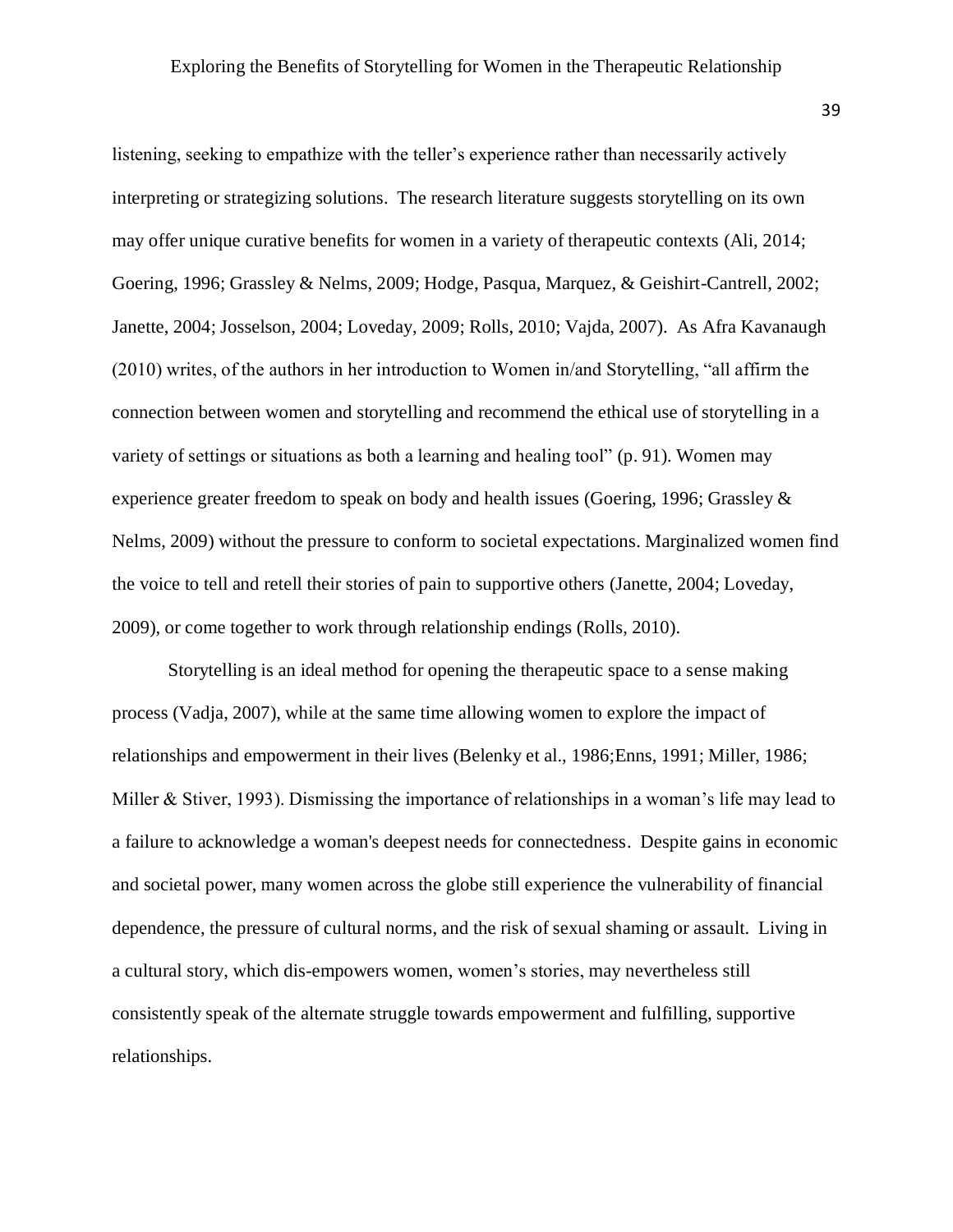When working with women and their stories, it is also valuable to reflect on the stories put out by the dominant culture. Counsellors live in the cultural story just like clients and therefore may absorb andocentric themes, which prize vigorous self-reliance, reason, and power. Even those in helping professions may still tend to view needing others as a weakness, nonrational, creative methods of sense making as suspect, and tentative engagement with power as timidity. Women may still be working to "claim the power of their own minds and voices" (Belenky et al., 1986, Introduction section). The research suggests examining one's own role in bringing a story of the dominant culture into the room (Hooks, 2000) as a vital practice to clear the space for the themes relevant to women. Listening skills rather than interventions may be exceptionally useful when working with women.

Most of the research (Goering, 1996; Grassley& Nelms, 2009; Loveday, 2009; Vadja, 2007) is primarily qualitative giving narrative descriptions of women's experience with storytelling. I could find no quantitative studies or mixed methods studies comparing the efficacy of an open-ended storytelling approach to a more directive approach when working with women. In fact, much of the literature relates stories of the researchers own subjective understandings of how women benefited from a storytelling process. These stories provide layered descriptions and suggested ways in which storytelling elements can enrich women's experience in therapeutic contexts.

The research area of women and storytelling may benefit through some quantitative/ mixed methods research comparing the benefits of storytelling with other approaches such as CBT. I could find no other studies comparing the experience of women receiving therapies such as CBT, Solution Focused, versus a more non-directed approach that facilitates storytelling. A second area to study might be what aspects of storytelling are particularly beneficial to people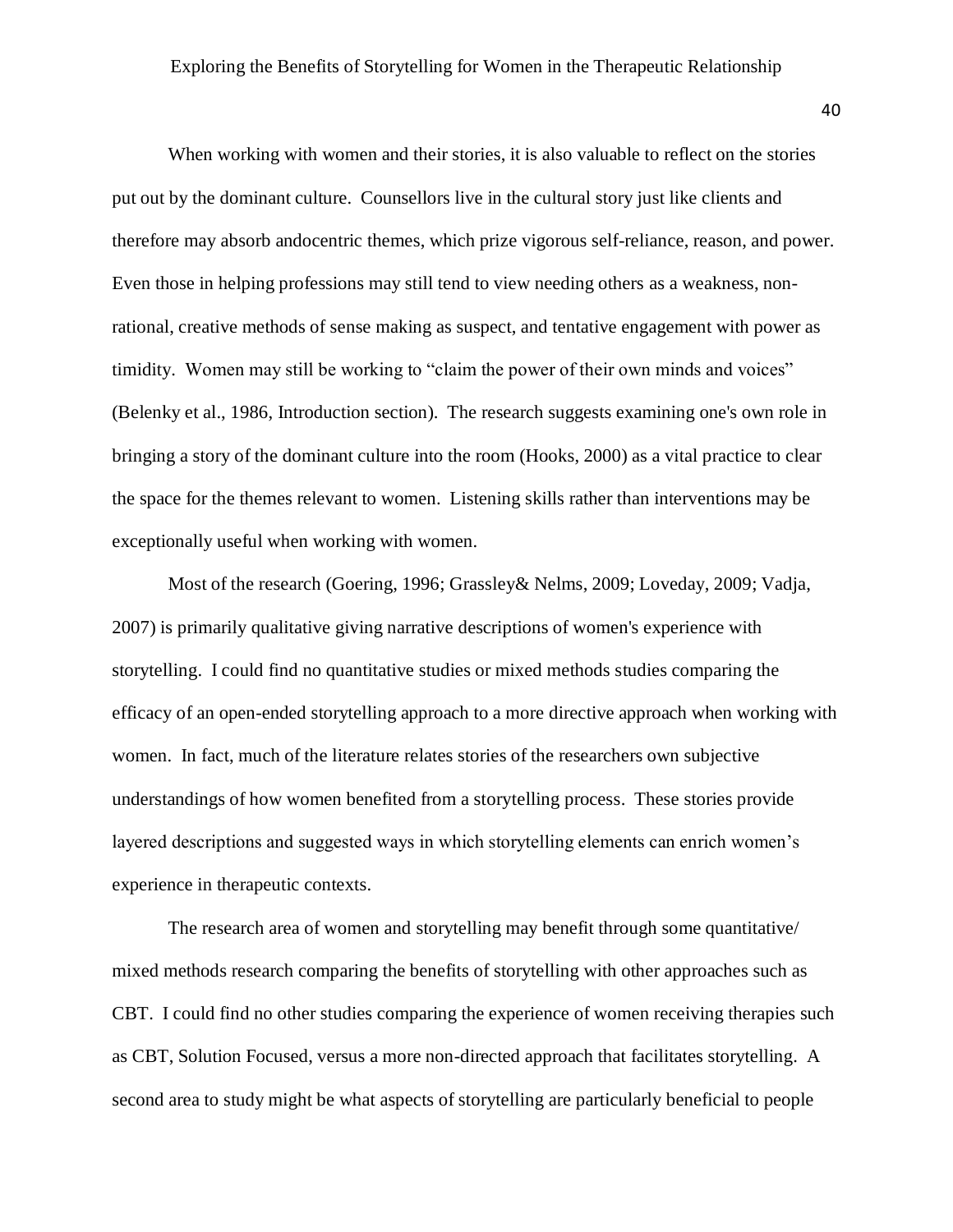who have experienced institutionalized oppression. Supposing that dominant ideas may colonize the therapeutic space with set ideas about mental health, how does storytelling serve the client? Finally, what more can we learn about this "technology" of listening and how can counsellors skilfully listen in ways most helpful to the women they serve?

#### Chapter 3: Methodology

The following section describes the use of the narrative literature review as the methodology for my primary research topic on oral storytelling in therapeutic contexts with women. I offer a brief definition of a generic literature review before discussing its purpose as a research project. I then describe some of the key features of a narrative literature review in contrast to a systematic literature review. An overview of the databases and keywords used in the search is given followed by a discussion on my role as researcher.

## **Definition of a Literature Review**

A literature review surveys current research in a field and provides a summary to the reader (Cronin, Ryan, & Coughlan, 2008). The gathered research is then framed within a social/historical context (Green, Johnson, & Adams, 2006). A variety of contemporary research, (Cronin, Ryan, & Coughlan, 2008) drawn from multiple sources, is brought together in one cohesive document (Baumeister & Leary, 1997). The challenge of writing a useful literature review is the lack of a definitive guide on how to do so successfully (Baumeister & Leary, 1997; Boote & Beile, 2005; Green, Johnson, & Adams, 2006). However, there are some guidelines for writing a useful review. According to Boote and Beile (2005), a literature review performs key functions: it covers, synthesizes, reveals, recognizes, and clarifies. The review covers the chosen area of inquiry based on variables that the researcher has decided are relevant to the research question. The researcher synthesizes by placing the issue under study in "the broader scholarly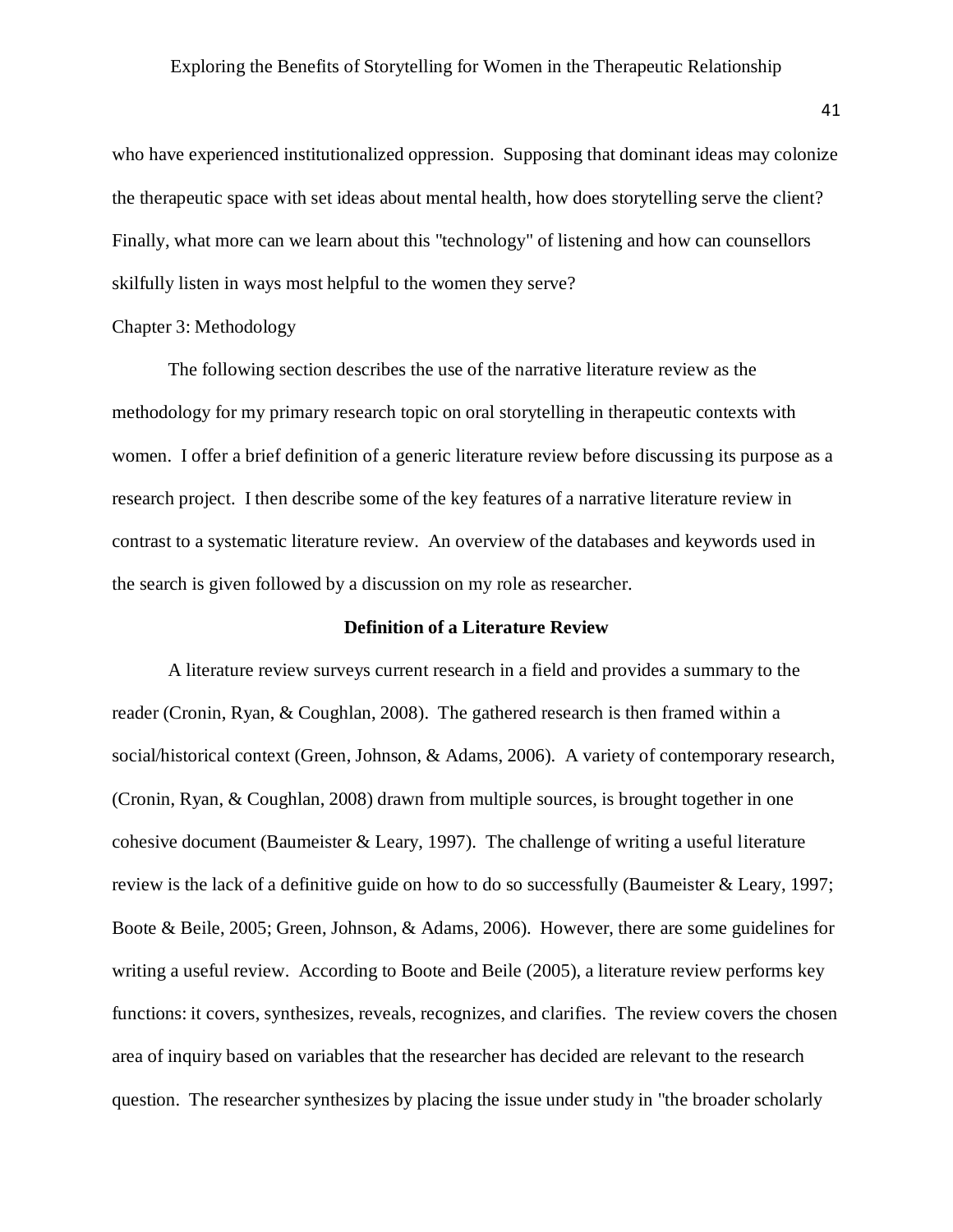literature" (p. 7) and "historical context of the field" (p. 7). The reviewer pays attention to the methodology used in the research referenced, recognizing how they affect the researcher's conclusions. For example, randomized clinical trials versus case studies may be given different degrees of empirical power and may impact what conclusions can be supported (Cronin et al., 2008) based on the research. The reviewer helps the reader follow the argument. Ideally, the reader can travel a clear path from the research questions through the field of presented research to the interpretation of the researcher (Green et al., 2006). The end of the literature review should discuss specific implications for the field being studied (Baumeister  $\&$  Leary, 1997), offering the question, what might we do now?

# **Why a Literature Review**

There are five primary purposes to a narrative literature review: theory development, theory evaluation, knowledge survey, problem identification, or historical account (Baumeister & Leary, 1997). The primary research question is, "how might counsellors use storytelling with women in therapeutic contexts?" This question is at the hub of the wheel of inquiry, from which there are many possible spokes. The spokes I follow along are the sub-questions: How have groups who may have experienced marginalization use storytelling? How does the dominant story come into play? What are some possible therapeutic tasks that emerge through storytelling? These curiosities underlie the primary question and may add complexity (or confusion) to the review. Impelled by these curiosities, I survey the knowledge from the feminist perspective including articles on the use of storytelling by other groups who may have experienced historical marginalization. This literature review is not intended as an exercise in theory development or evaluation nor does it provide a strictly chronological account of the "history of an idea" (Baumeister  $&$  Leary, 1997, p. 312). The two primary purposes of this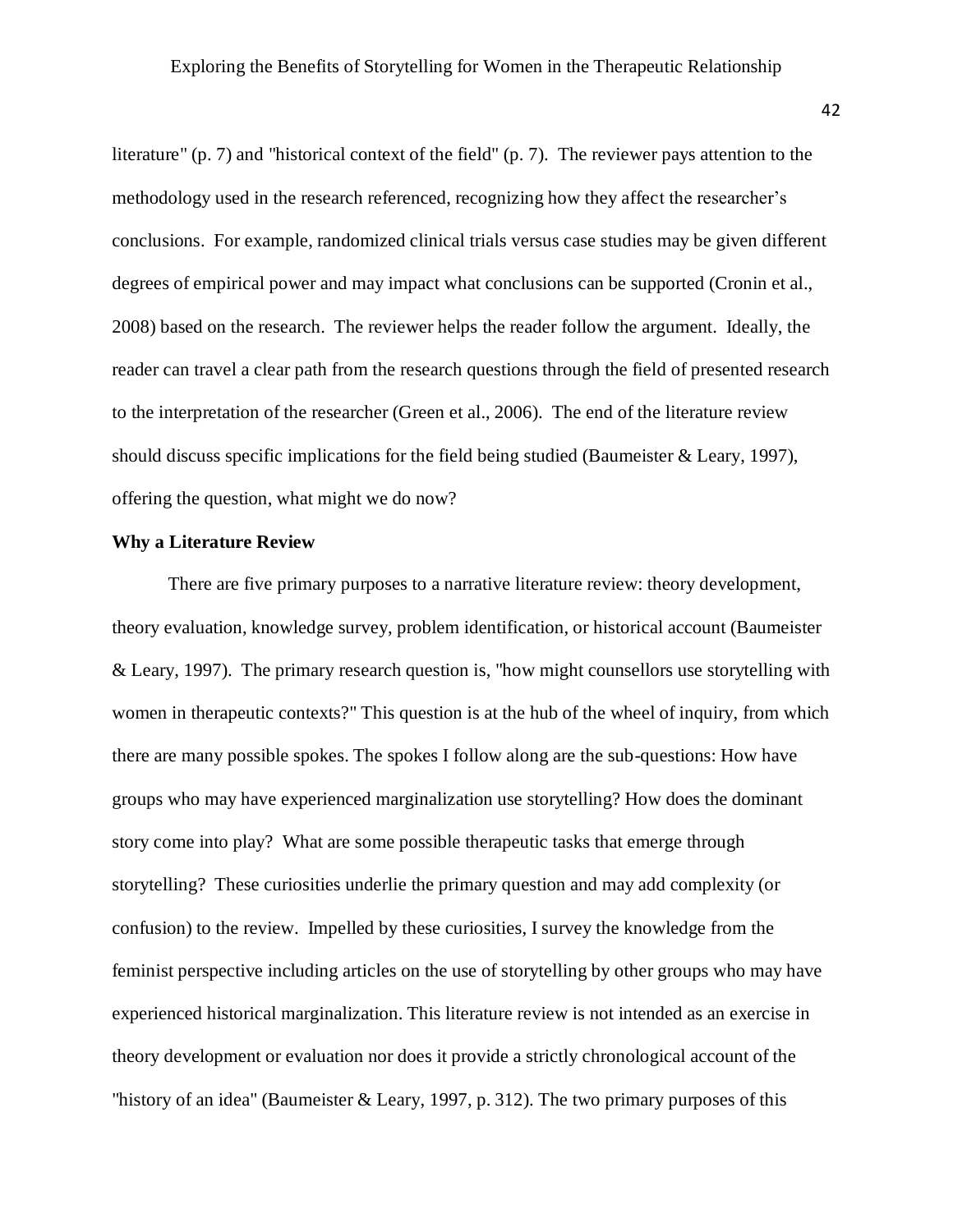narrative literature review are to function as a knowledge survey while identifying areas for further questing.

The literature review also performs important functions for both the researcher and the community. A literature review educates the researcher while adding new knowledge to a particular field (Boote & Beile, 2005). "The review of literature can be seen as an end in itself, either to inform practice or to provide a comprehensive understanding about what is known about a topic" (Mertens, 2010, p 91). As a student researcher, this thesis is an opportunity to learn about storytelling and its therapeutic utility with groups who may have experienced marginalization. As a future counsellor, I hope what I learn through this process will motivate me to listen deeply to the client. Furthermore, this project may encourage me to extend and deepen my social justice stance by viewing clients within larger social/political/historical contexts.

As mentioned above, the second purpose of a literature review is to educate the community (Boote & Beile, 2005; Cronin, Ryan, & Coughlan, 2008). Readers are offered a snapshot of current research while gaining inspiration for further exploration. An outcropping of this educative value is that it can "propose studying the effect of an innovative intervention" (Mertens, 2010, p. 91). For example, in this thesis, the effects of the storytelling approach are explored. Since my entire thesis is a narrative literature review, I try to explore the topic in some depth to provide context and complexity (Mertens, 2010, p. 90). The hope is that other counsellors in the field will have an accessible document to pull resources from and to engage in discussion. The value of a literature review is to serve the public as an information source. However, the reality is that few literature reviews are ever published (Boote & Beile, 2005), and few theses are read by others in the field. Therefore, the purpose of this thesis, structured as it is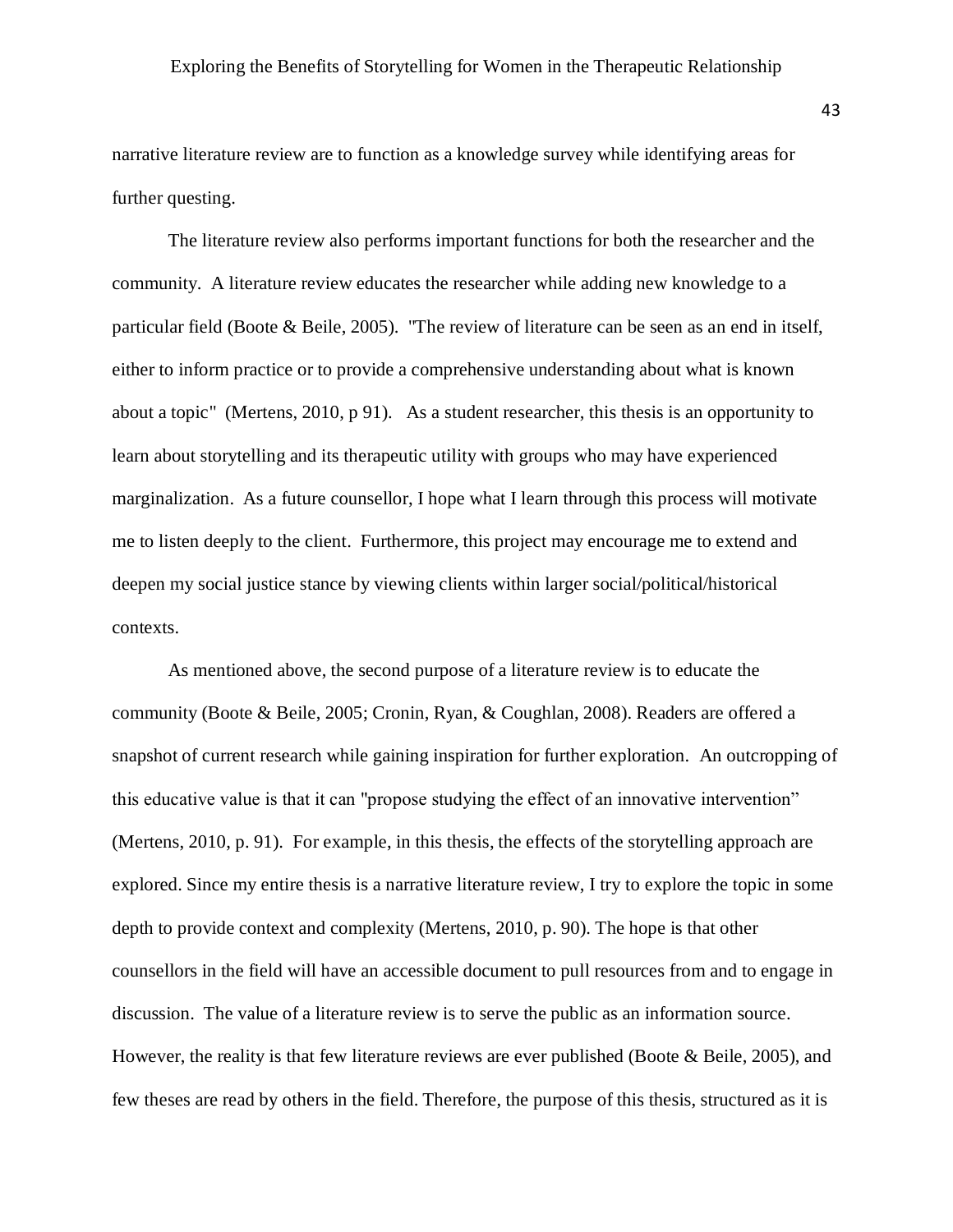through a literature review, will be primarily to educate myself on my chosen topic and the selected research process itself (Cronin, Ryan, & Coughlan, 2008).

Finally, a literature review is cumulative and generative (Boote & Beile, 2005) and is primarily an "integrative endeavor" (Baumeister & Leary, 1997, p. 317). Cumulative in part by summarizing research (Cronin et al., 2008; Green et al., 2006), while generating ideas on what the research might mean (Boote & Beile, 2005). Integration describes the task of pulling together individual literature under the umbrella of the driving research question (Baumeister & Leary, 1997). I, therefore, attempt to integrate the experiences of other groups (Thorne & Varcoe, 1998) with storytelling in therapeutic contexts, rather than including only women, to create a fuller picture of how storytelling might be used. Feminist philosophy functions as the over-arching conceptual framework as I attempt to merge theoretical ideas with practical research examples based on a feminist standpoint and epistemology (Mertens, 2010). As a future counsellor, I hope to work with women and persons who may have experienced marginalization as part of their history. I am, therefore, particularly interested in ways to serve these communities in ways that will not contribute to re-silencing in therapeutic spaces. The literature review process is an opportunity to engage with materials and questions that will later inform my counselling practice (Cronin et al., 2008; Green et al., 2006). Through the learning opportunity of the literature review process, I hope to gain research skills in summarizing literature and generating useful insights that will infuse my work as a counsellor.

## **Description of Narrative Literature**

A narrative literature review may be referred to as a "traditional literature review" (Cronin et al., 2008, p. 38) and is slightly different from a systematic literature review. A narrative overview or narrative literature review is a type of review that pulls from a range of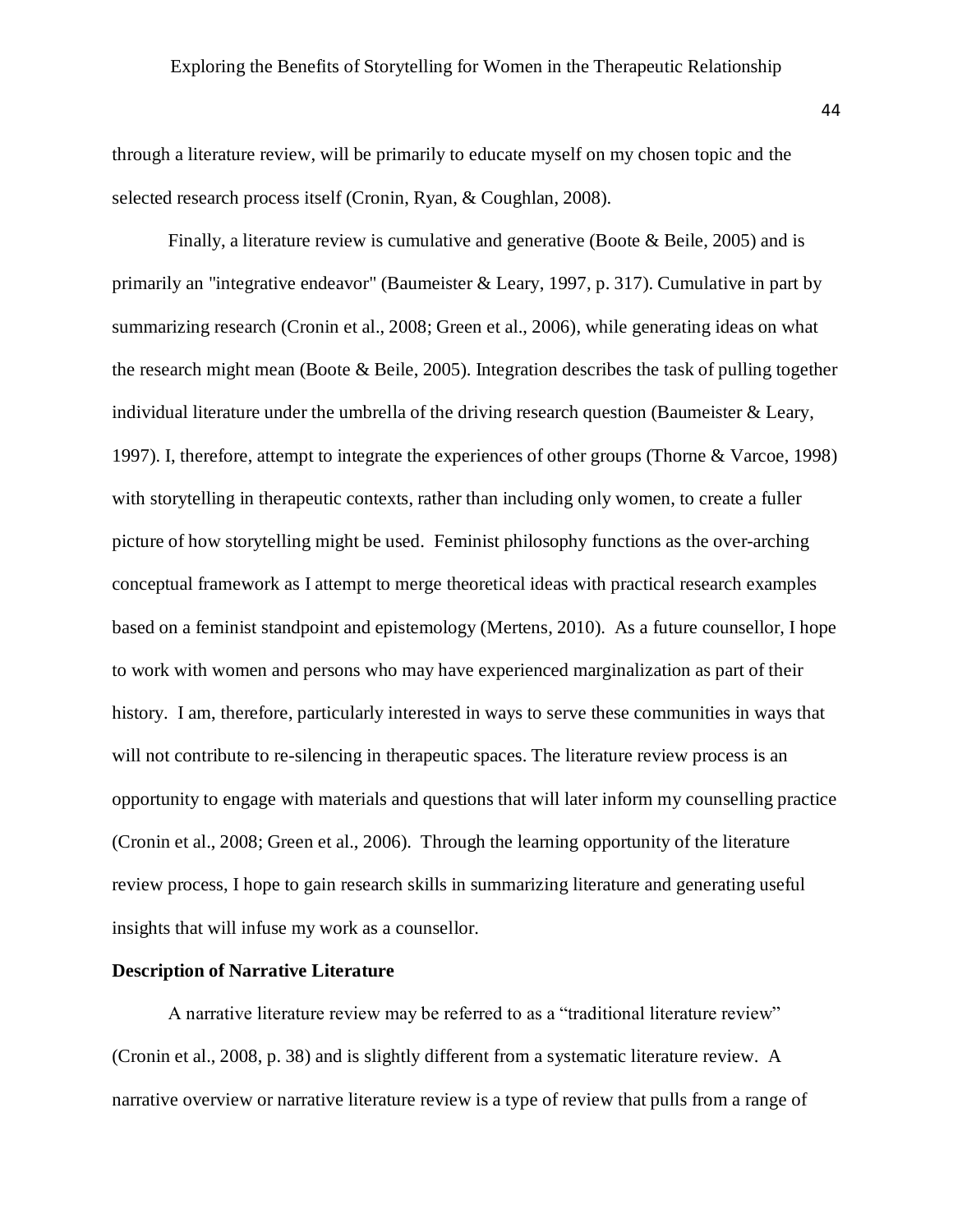different research sources (Green et al., 2006), sources that may otherwise seem un-related (Baumeister & Leary, 1997). Therefore, narrative reviews may open up a broader vista on the issues (Green et al., 2006), or, the questions under examination. Narrative reviews provide the grounding for the research question while challenging the researcher to come up with their own novel, new understandings of the literature (Baumeister & Leary, 1997). This process may generate discussion alongside ideas and possibilities for a new theory (Green et al., 2006; Baumeister & Leary, 1997).

In contrast, systematic literature reviews are more comprehensive and must provide the reader with an exact methodology on why articles are included (Cronin et al., 2008). They must operate within clearly defined "detailed, rigorous, and explicit methods" (Green et al., 2006, p. 103) and serve to answer highly specific research questions (Cronin et al., 2008).

There are some key features, which identify a narrative literature review. For example, research pieces may be summarized without the need analyze their methodology (Green et al., 2006) stringently. Second, narrative literature reviews are considered to be less systematic (Cronin et al., 2008; Green et al., 2006). Therefore, there may be more bias revealed on the part of the researcher given the less restrictive structure of the narrative review. This subjectivity is not necessarily a negative. As long as the researcher can support their conclusion, the researcher can make the best guess given their interpretation of the materials (Baumeister & Leary, 1997). Third, narrative literature reviews follow looser methodological guidelines in comparison to systematic literature reviews (Baumeister & Leary, 1997; Cronin et al., 2008). For example, a systematic literature review requires strict adherence to defining precise research parameters within a narrow field of inquiry (Cronin et al., 2008). Fourth, a key feature of narrative literature reviews is their accessibility to the reader. A useful narrative literature review connects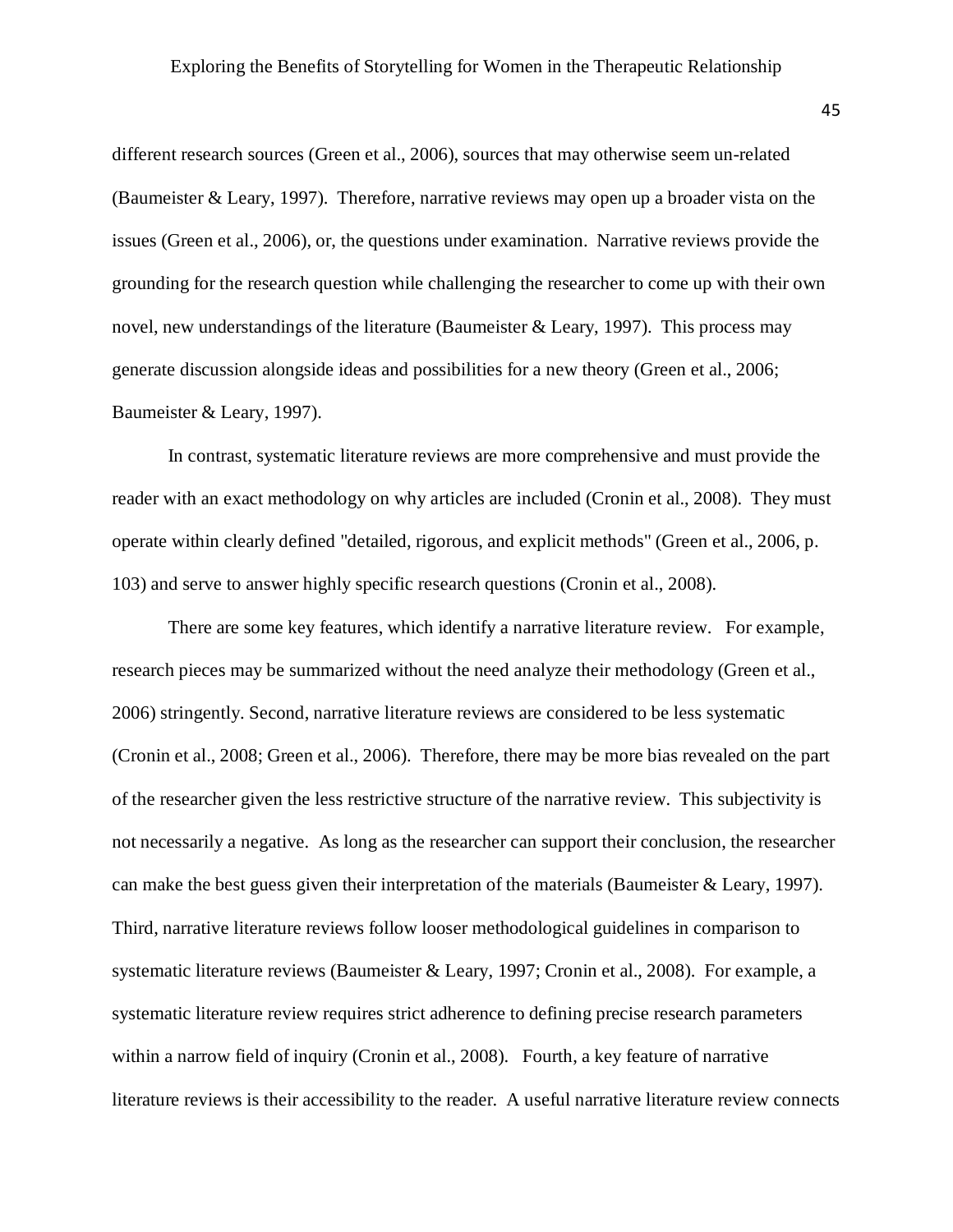the dots between the research question, the research presented, and the conclusion drawn from the study of the literature chosen for the review (Green et al., 2006).

After reading the narrative literature review, the reader will hopefully appreciate the research question within a social/historical context and have a convenient document filled with studies related to the topic.

Finally, a literature review process is an organic learning experience in which a subjective person interacts with new knowledge. Therefore, the question or hypothesis guiding the research may be re-shaped by the discovery of new information (Mertens, 2010). In this sense, "literature reviewers should be led by the evidence" (Baumeister  $&$  Leary, 1997 p. 314) rather than holding on to pre-determined ideas. There is some room for flexibility and circularity-each new piece changing another. In the excitement of discovery, a researcher may track paths unanticipated at the start of the project. My initial purpose was to learn more about storytelling and women. This led to learning more about how women have historically experienced challenges in psychology, often diminished when not fitting into the dominant story. Other persons, such as those in African-American and Aboriginal/ Indigenous communities, have perhaps experienced similar diminishments in counselling psychology contexts. Therefore, my review encompasses storytelling by African-Americans and First Nations used as a therapeutic action. Influenced by feminist perspectives, this thesis pulls from those experiences to ultimately serve women in therapy. Gender is not necessarily the primary inclusion criteria to be considered feminist research (Ironstone-Catterall et al., 2011; Thorne & Varcoe, 1998). The challenge of the narrative literature review is to balance the need to be guided by the research without straying completing off topic. The following is an overview of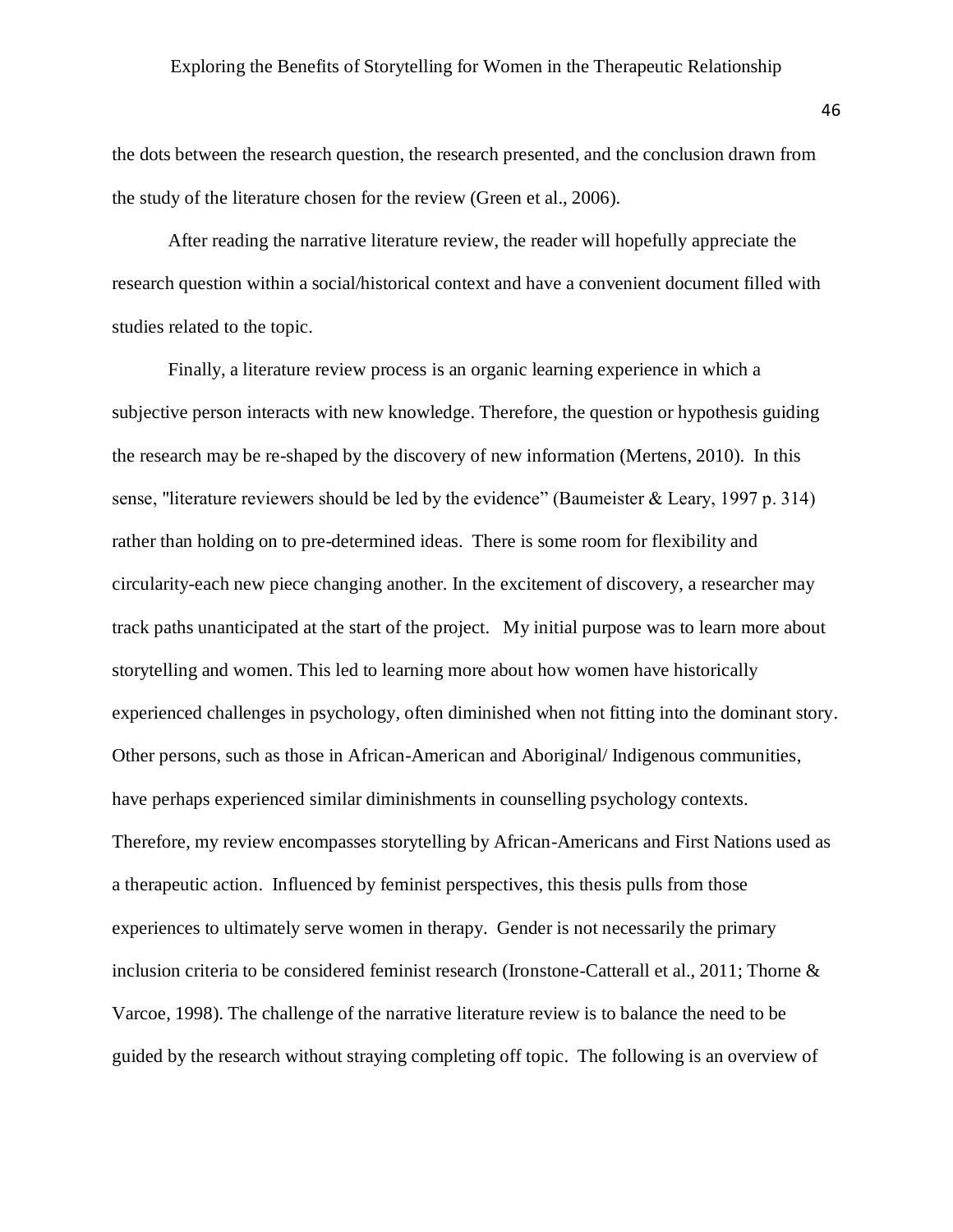the keywords and databases used to confine the research arena while still including a diversity of research.

## **Databases and Keywords**

The following databases were accessed to conduct the literature review: City University Catalogue Plus, City University Librarians, PsycInfo, PsycArticles, and the Psychology & Behavioral Sciences Collection, Google Scholar, Amazon.com, and the worldwide web. The following keywords were used in the search: therapeutic effect listening, oral storytelling and women, oral storytelling and therapy, benefits storytelling women, women and therapy and storytelling, feminism and storytelling, feminism and story, narrative therapy and women, life story interview and women, storytelling and African American healing, therapy and story and African American, storytelling and First Nations, aboriginal storytelling, indigenous storytelling, dominant discourse, therapy and story and first nations, feminist research methodology, narrative literature review.

The parameters for the research focused on materials that discussed storytelling and its therapeutic benefits starting from a broad outlook to a narrow base. For example, a general introduction to the therapeutic benefit of talking is included. Whether this section is ultimately useful in adding to the totality of the research project is currently uncertain. Finally, materials that explored storytelling but did not explicitly relate storytelling to therapeutic outcomes were excluded. For example, I found an article in which storytelling was used to generate group dissection of female stereotypes (Ali, 2014). This article was not included because it did not describe any therapeutic benefit for the participants. However, another researcher may have inferred a therapeutic benefit and included the article.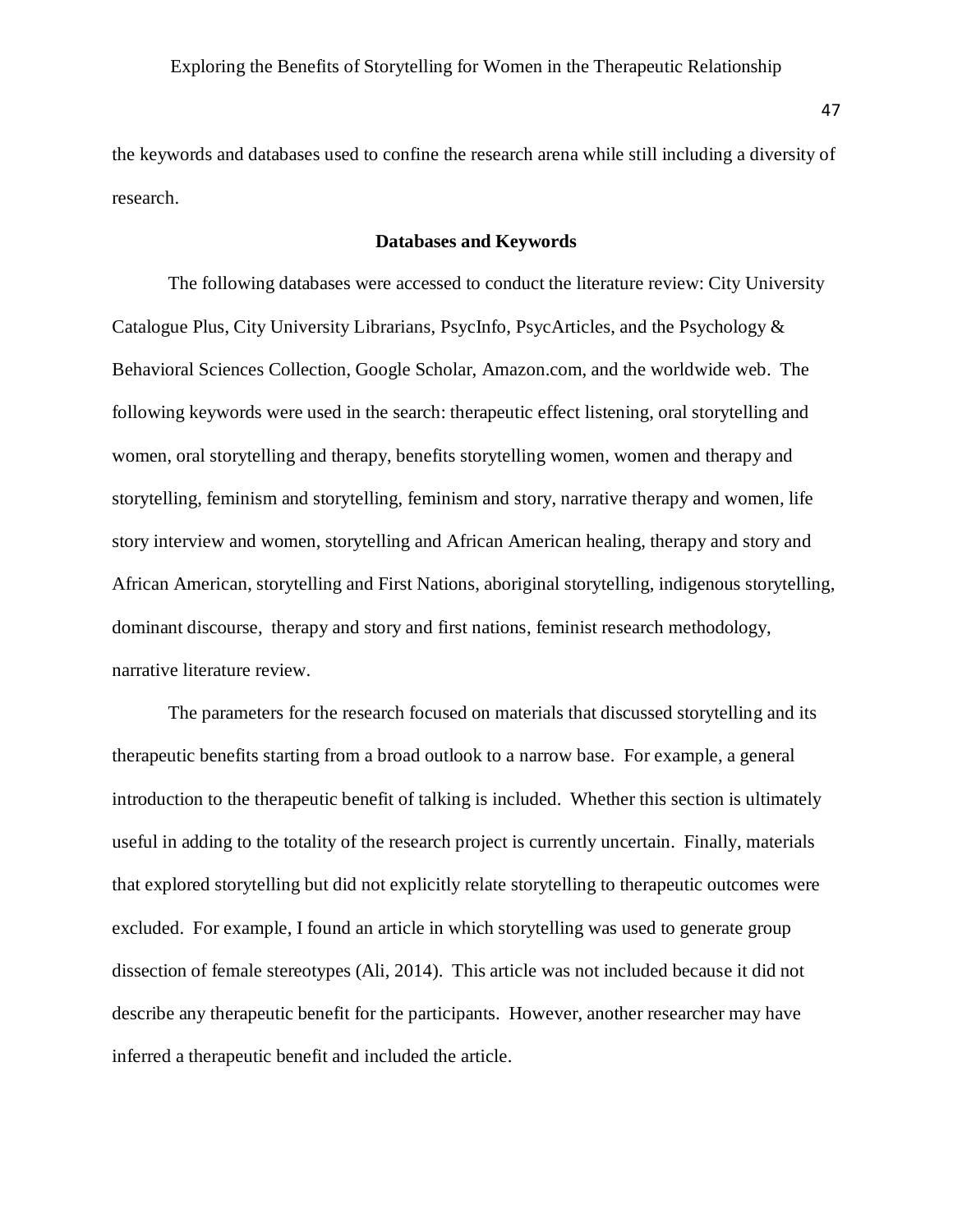The above is a brief snapshot of the resources accessed to conduct the literature review to the best of my knowledge. However, I am not sure that the methodology described above is enough to permit another researcher to duplicate and come up with the same results (Green et al., 2006). The above does not accurately capture the researcher's role in selecting what pieces were included in the review and by what criteria others were left out. In the next section, I discuss my role as a researcher in selecting the literature, examining my subjectivity and the impact of feminist ideas on the research.

### **Role of the Researcher**

Inherent in any research undertaking is the subjectivity of the researcher. Whether a person as researcher can truly be "unbiased and neutral", (Lyons, 2006, p. 1) is debatable. One of the definitions of subjectivity is: "peculiar" as in "modified or affected by personal views, experience, or background" (Peculiar," n.d., para. 1). Without the unique peculiarities of the individual, novel questions or ideas may never be brought out. At the same time, the peculiarity of the researcher may be negative when ignoring research that does not support researcher's bias (Baumeister & Leary, 1997; Green et al., 2006; Ironstone-Catterall et al., 2011). Attempting to balance the possible benefits and downsides of subjectivity and objectivity is challenging, and I am not sure I will succeed. The tricky part about having a blind spot is that it is a blind spot. The fact that I have chosen a topic at all is already an act of subjectivity: the choice reflects the researcher's own values, background, context and interest.

This thesis is further biased in seeking to privilege the voices and experiences of those who have faced inequalities (Ironstone-Catterall et al., 2011) placing it in the family of feminist research. Three wheels intersect in this thesis exercise: the outer wheel of the "broad structural" (Ironstone-Catterall et al., 2011, p. 55) context, the middle wheel of the organizational context,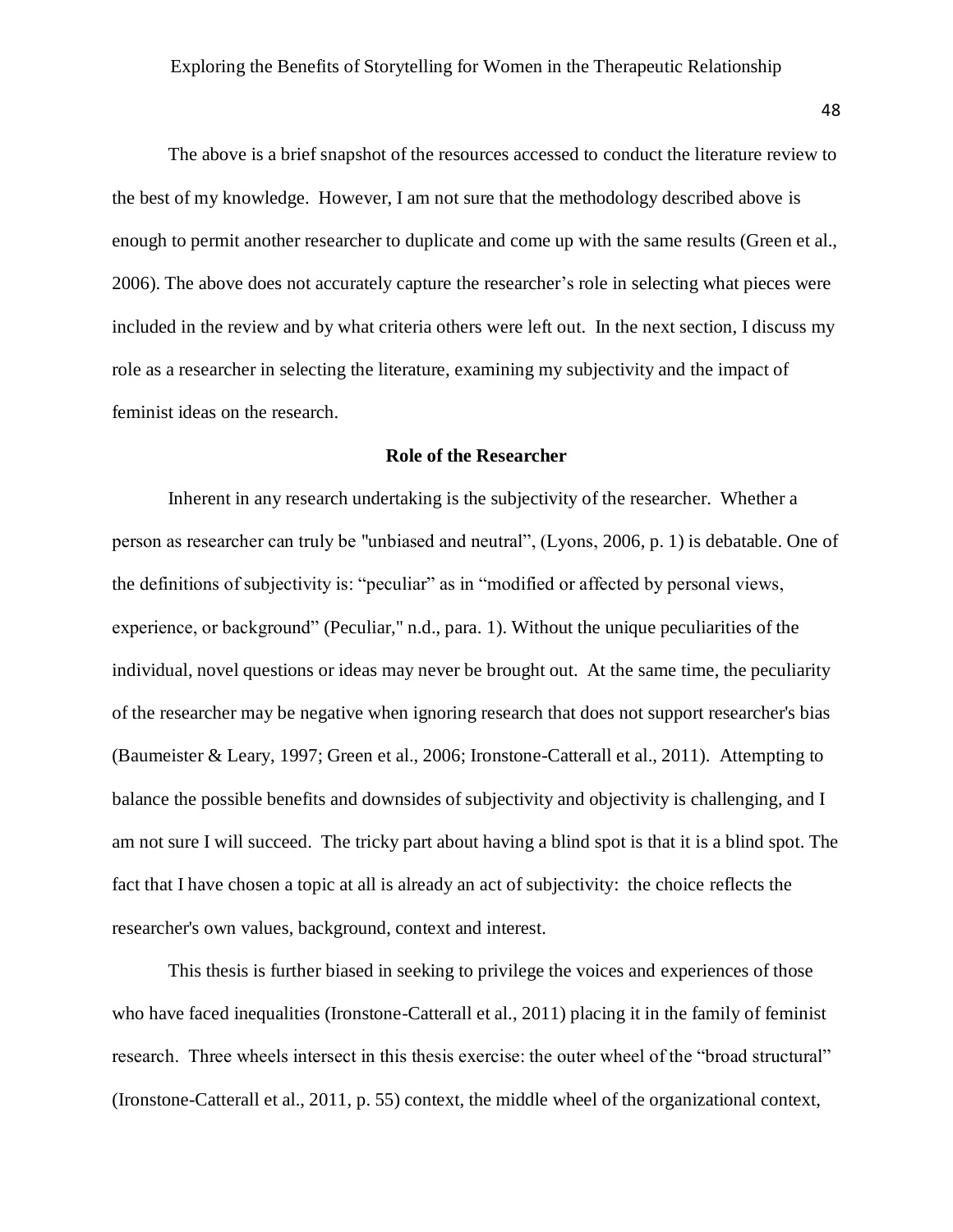#### Exploring the Benefits of Storytelling for Women in the Therapeutic Relationship

and the center wheel of individual experience. In speaking of women, and others who keenly experience social impacts, these wheels are intertwined. Therefore, speaking of one without the other is challenging. In fact, these wheels mirror the counselling process in which the counsellor may learn to include the larger context of a person's life while working on an individual level.

At the same time, my research project is further influenced by feminist principles around reflexivity. Reflexivity describes a transparent analysis of the researcher's role in the research process, including how biases come into play (Lyons, 2006). Rather than aiming for 'pure neutrality', I acknowledge my subjectivity which informs the initial research question and following research path (Thorne & Varcoe, 1998). My particular kind of subjectivity is in part shaped by my cultural backgrounds. Some feminist researchers question the value of the sharing one's cultural categories in research documents (Thorne & Varcoe, 1998). Disclosing such categories without analyzing their impact may be meaningless if this level of transparency does not support the researcher in analyzing their subjectivity. As a counsellor, I will consistently strive to acknowledge my own background and levels of privilege in therapeutic work. I believe this same reflexive process is essential to my particular research process. Since I cannot separate myself from the influence of my cultures, I will try to reflect on them striving to be ethical and transparent in my research (Mertens, 2010). The elements of my own context, including values and beliefs, all informed the peculiar path of my study (Thorne & Varcoe, 1998).

As the reader, I am an intersectionally connected part of many cultures. Some of my cultures include being a woman, being a person of color with influences of American, African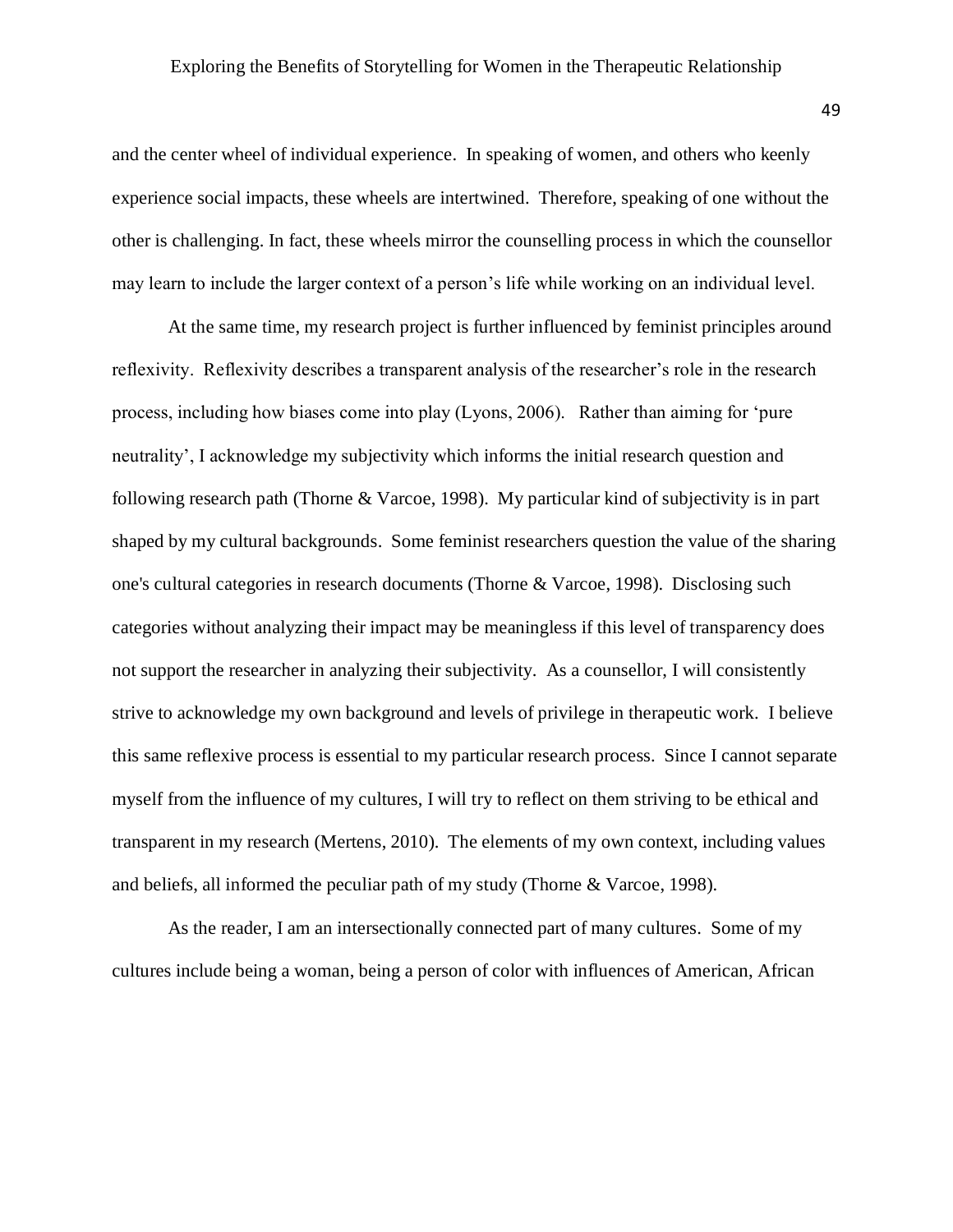brought to America, German, Canadian, and theatre <sup>3</sup> cultures. These various cultures operate in this thesis and guide the current research interests. As a woman, I am personally interested in the gendered part of my own story. At the same time, I want to serve women in the most responsible way. In this document, I make the conscious effort to, as much as possible, include work by women. Therefore, I began the research by accessing classic feminist works to a) develop a conceptual framework b) get a sense for the issues women talked about in feminist works. This process led to locating primary articles related to storytelling (Onwuegbuzie, Leech, & Collins, 2012).

As a person of colour, I am personally invested in understanding the experiences of other persons of colour who may have experienced marginalization. As a person of two primary cultures, African American and Caucasian, I speculate I am particularly interested in finding the links among cultures. Consequently, I make a conscious effort to include works by African-American and First Nations cultures (Onwuegbuzie et al., 2012).

As an actor for over a decade, I have been an interpreter and communicator of stories. Inclinations towards connection and interpretation are embedded parts of my "peculiarity". Within this document, the desire to connect with the intimate circle of readers may sometimes emerge in an attempt to return to a place of human level interaction.

As a Western person, I have a high degree of socio-economic privilege. I am humbled by the need to examine my role in stilling voices of difference or encouraging voices that relay the client's truly lived experienced. The person-client is ideally at the center of importance. For this narrative literature review, I try to give primacy to voices that may get lost.

 $\overline{a}$ 

 $3I$  spent many years as part of theatre communities. This grounding in a world of story performance, theatrical narrative, and interpretation are part of who I am as a writer, counsellor, and person.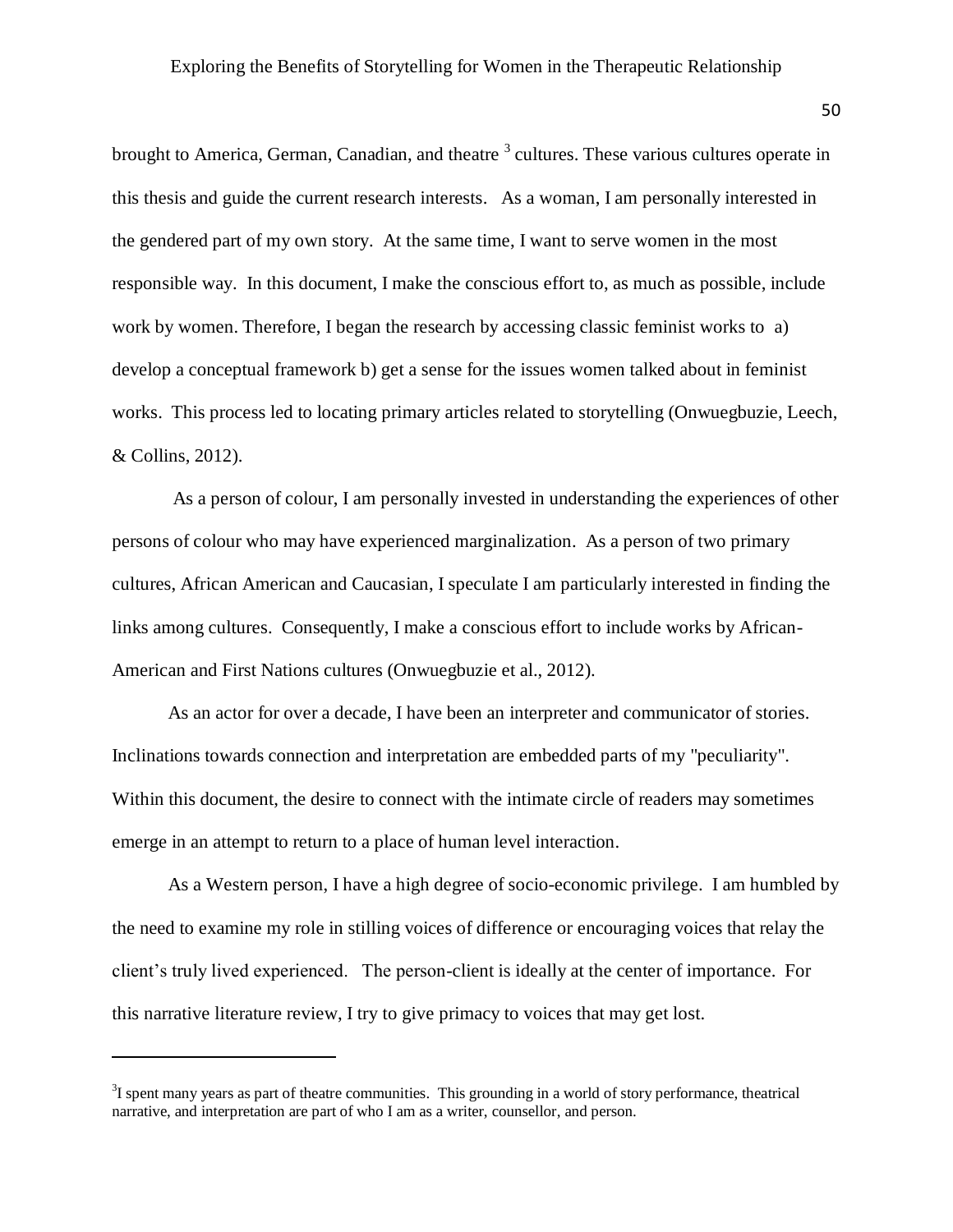#### Exploring the Benefits of Storytelling for Women in the Therapeutic Relationship

Considering the history of psychology, groups who have experienced oppression may be vulnerable to further oppression when these voices are potentially re-silenced in therapeutic contexts. Re-silencing may occur by demands to fit into particular ideas of wellness or mental health. Therefore, this project is driven by a desire to become a conscientious "ally" (Qmunity, Queer Competency training, Sept 30, 2014). I value the self-reflective process in order to question dominant stories. The stories of dominant culture on what is well, healthy and appropriate may permeate my therapeutic culture (Gone, 2011). In order not to re-enact oppression on my future clients these stories must be deeply considered. I would not be the first well-intentioned counsellor to use the power I have as counsellor, to populate another person's story with my own version of the mainstream narrative of appropriate wellness.

Even as a novice counsellor and any attempts to equalize the relationship, the balance of power is in my favour (Brown, 2010). I have received specialized training in counselling, granting me knowledge, skills, and resources perhaps not accessible to the person-client coming in for help. As a novice researcher, I have a responsibility to present the work of others in a way that is in line with their intentions. However, I must acknowledge the power I have in moulding the research I present to the reader.

In summary, the methodological approach for this thesis is a narrative literature review. The narrative literature review is less strict than a systematic literature review in allowing for a broader inquiry and theorizing process (Baumeister & Leary, 1997). However, the narrative literature must still honor empirical research practices (Cronin et al., 2008). This narrative literature review is strongly influenced by feminist principles in which I acknowledge how my cultures influences the content and tone of this project while focusing on research that will, hopefully, benefit women.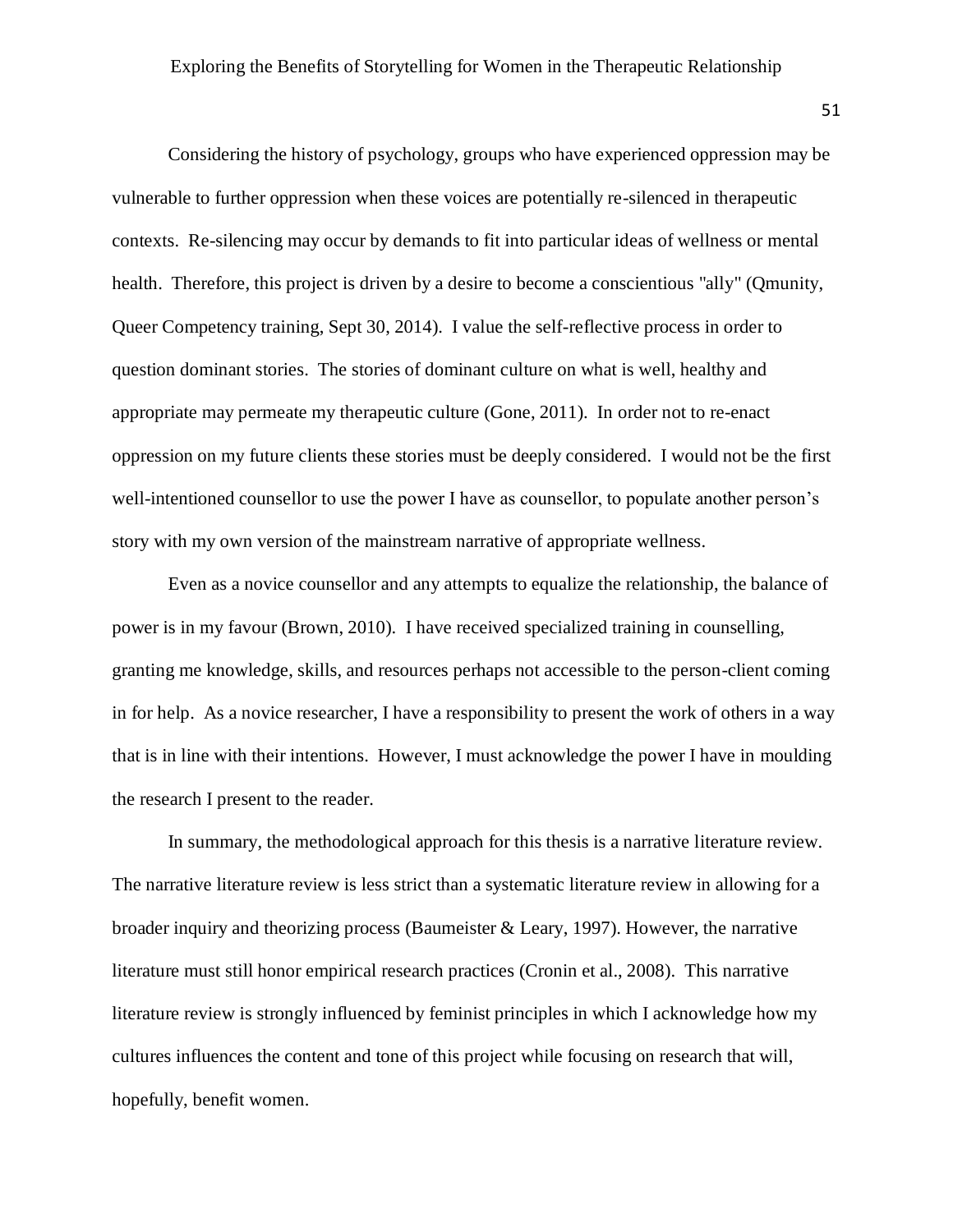Exploring the Benefits of Storytelling for Women in the Therapeutic Relationship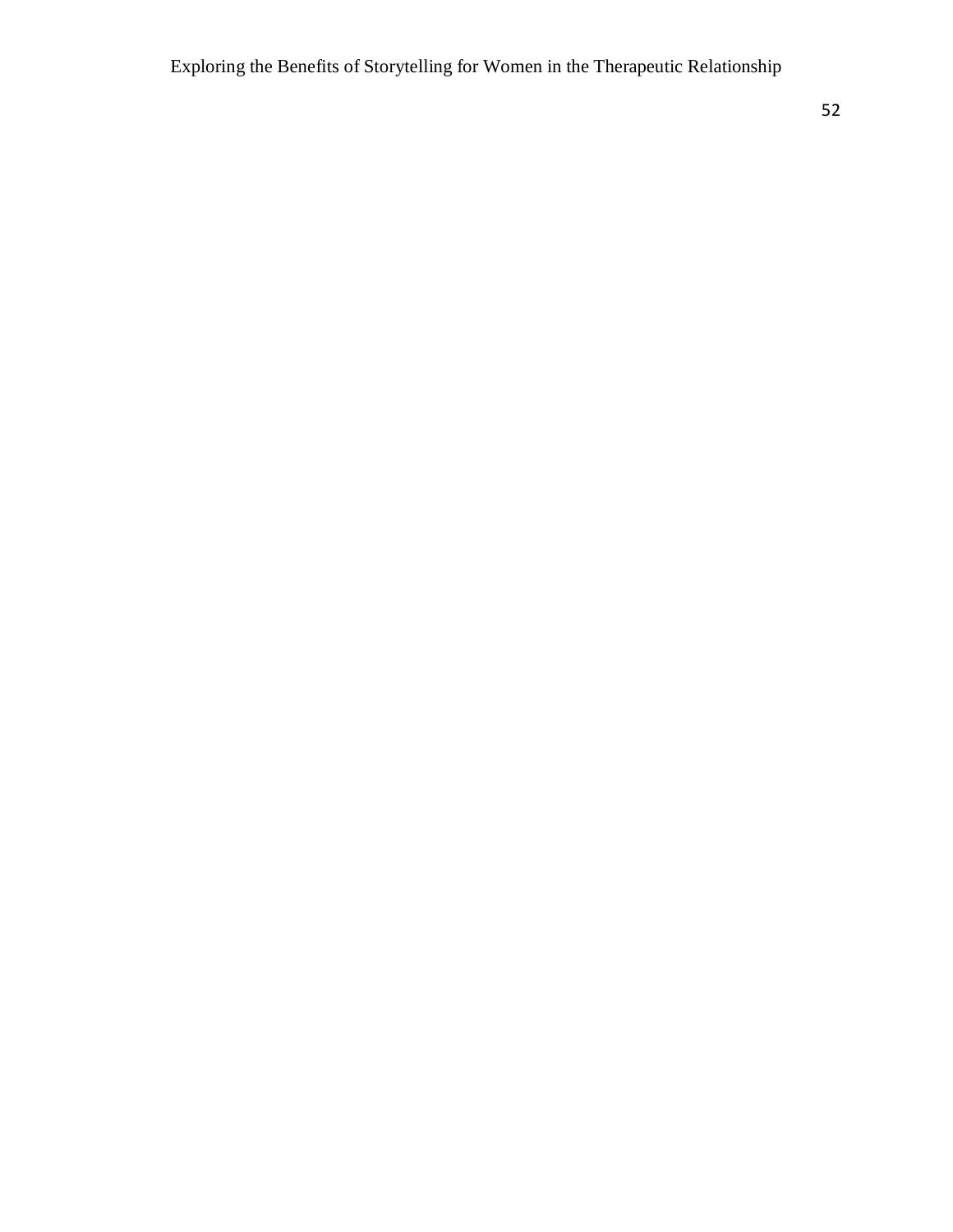#### **Chapter 4: Results**

## **The Story of "Results" versus "Findings"**

Researchers may conceptualize a "results" section from both a literal and metaphorical perspective. Based on a literal interpretation, the results section of a research paper is "the presentation of information uncovered during the research process" (Berg, 1998, p. 271). There is also a distinction between a "findings" (p. 276) and a "results" section (p. 276). A findings section functions primarily as a summary for the reader, while in a results section, the researcher engages in the early stages of analysis; both processes summarize research conducted thus far. However, a "results" section goes one-step further, by exploring possible relationships between key points uncovered in the research and connecting them to the primary research question. Similar to the counselling process, complexity, even confusion, may emerge from the researcher's evolving relationship to the original questions. Furthermore, the results section functions as the spark for the proceeding discussion chapter introducing possibilities for further research in the field.

As a result of re-engaging, re-reading, and re- thinking through the previous research, I am noticing a new story emerging. The purpose of my research from this point seems to be moving towards honouring the principles of Indigenous, African American, and feminist storytelling in counselling. Indigenous storytelling highlights connection to land and family, is intergenerational, and uses stories as acts of "resistance and resilience" (Corntassel, 2010). In African American storytelling, the storyteller is the most important, deeply respected person. Storytelling serves to nurture community, give voice to "unique cultural identity" (Banks-Wallace, 2002, p. 412), and de-mystify oppression. How can therapists use these storytelling traditions in ways that support feminist aims for women in therapy?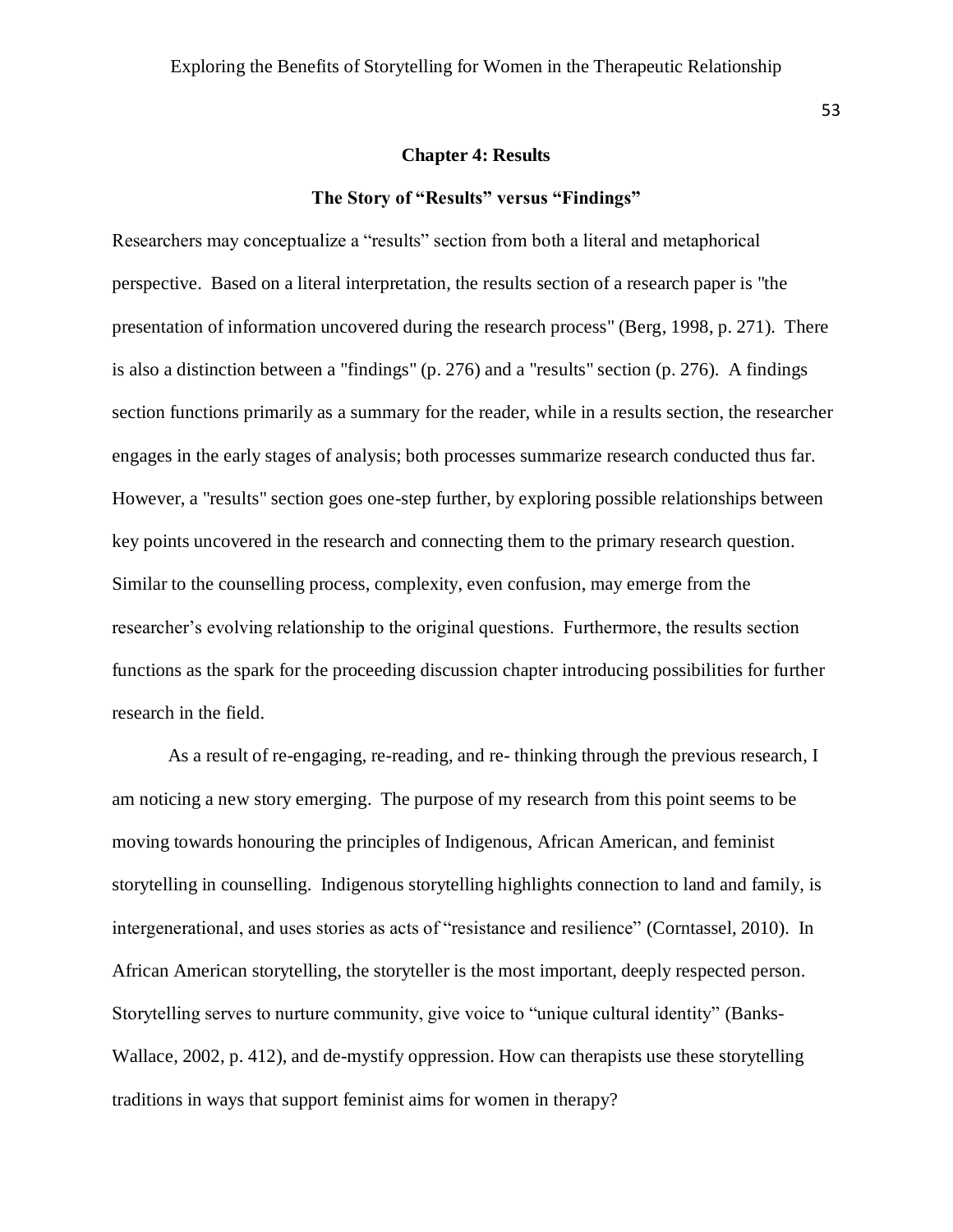Therefore, in the following section I will summarize the previous research in this paper working towards articulating what it is I envision, when integrating these concepts. I attempt to perform a summary in line with thesis guidelines. At the same time, I hope to be transparent about my own fumbling attempts to question androcentric<sup>4</sup> counselling practices while finding a way to put into words the feminist principles I am trying to incorporate. I will then suggest how the key points of the research either support or conflict with the driving aim of this project namely to "explore benefits of female oral storytelling in the therapeutic relationship from a feminist perspective" (Myers, 2015, p. 3). Finally, I provide suggestions for further discussion.

## **Storytelling: What is it good for?**

Research suggests storytelling in therapeutic relationships is a style that may generate a conversational area that frees the therapist from the need to be prescriptive (Brown, 2010; Enns, 1991; Johnson, 2010; Nelms, 2009). The space may then become one that supports a feminist revelatory process. The therapist may enliven the space with a warm willingness to engage in a deeply personal, sense- making process with the client, as a curious listener. For example, on a daily basis, women may experience the small disorientations of subtle sexism which therapists may help demystify with the client (Hooks, 2000). Women may walk away feeling greater validation and the ability to educate other women. This process generates a storytelling mechanism, a shared "herstory" that women can draw on in the future to face struggles. In place of a pathologizing, disabling template is a new yet tested template for what is possible. Furthermore, feminist researchers have noted the need of women to not only consider relationships in their decision-making (Gilligan, 1986), but also the power of relationships to

 $\overline{\phantom{a}}$ 

<sup>&</sup>lt;sup>4</sup>This word does not exist in my Microsoft Word English Canadian or English US dictionary.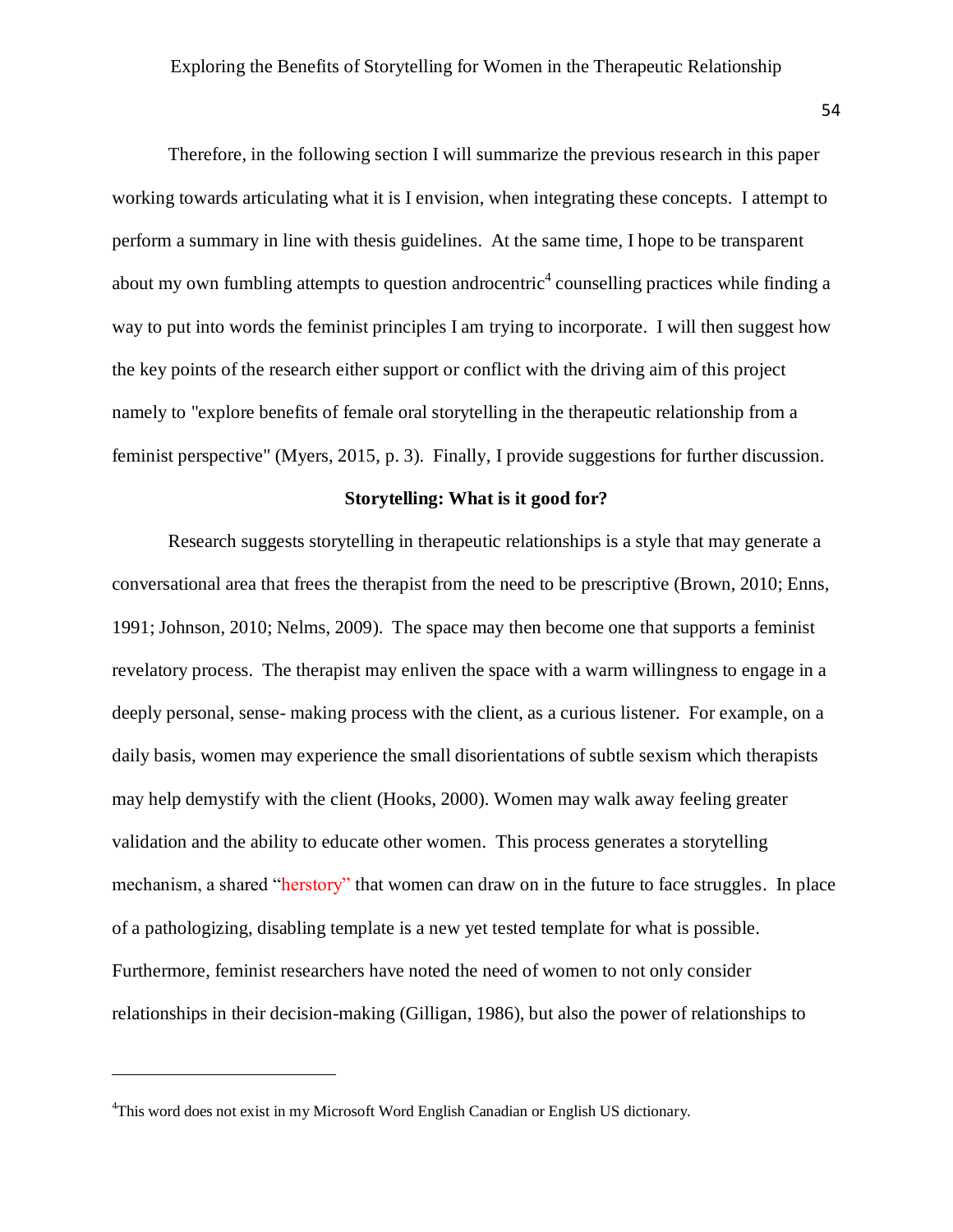shape mood, sense of self worth, preferred ways of working, and life goals (Gengenbach, 2006; Miller & Stiver, 1993). Historically, parents and society have oriented women towards more training in outward compliance than inner empowerment. Dominant discourses may hinder the blossoming of women's stories when heard through a filter that weeds out stories of oppression/resistance, dependency, and empowerment. Issues may be misunderstood when the historical significance of these themes in women's lives are un-acknowledged.

#### **Recalling the Ways to Tell a Story**

Storytelling through the mechanisms of speaking, writing, and drama, all facilitate therapeutic healing. Evidence suggests that speaking, either to oneself or another person is in itself an act of self soothing (Brahnam, 2012; Brewin, 2001; Donnelly & Murray, 1991; Lepore, Ragan, & Jones, 2000; Lyubomirsky, Sousa, & Dickerhoof, 2006; Miller & Stiver, 1993; Pennebaker, Colder, & Sharp, 1990; Vajda, 2007). Research also shows that "requiring individuals to translate previously inhibited traumatic experiences into lan-guage--either through talking or writing--produces important physical and psychological effects" (Pennebaker, Colder, & Sharp, 1990, pp. 529–530). Communication is a key to healing. If one believes in a soul or a personality, even speaking to oneself generates internal movement (Lyubomirsky, Sousa, & Dickerhoof, 2006). This subsequently sets in motion a sense- making mechanism that helps sort complex pieces of information and emotion.

The simple gift of speech, of speaking aloud, is a comforting activity when faced with any fear-inducing stimulus. Speaking names the mystery, gives shape to the darkness through words bringing it up from the depths into a level of reality that a person can deal with. It takes the unspeakable, inchoate, shapeless, fear, sadness, dread, drags it from the deep and hurls it up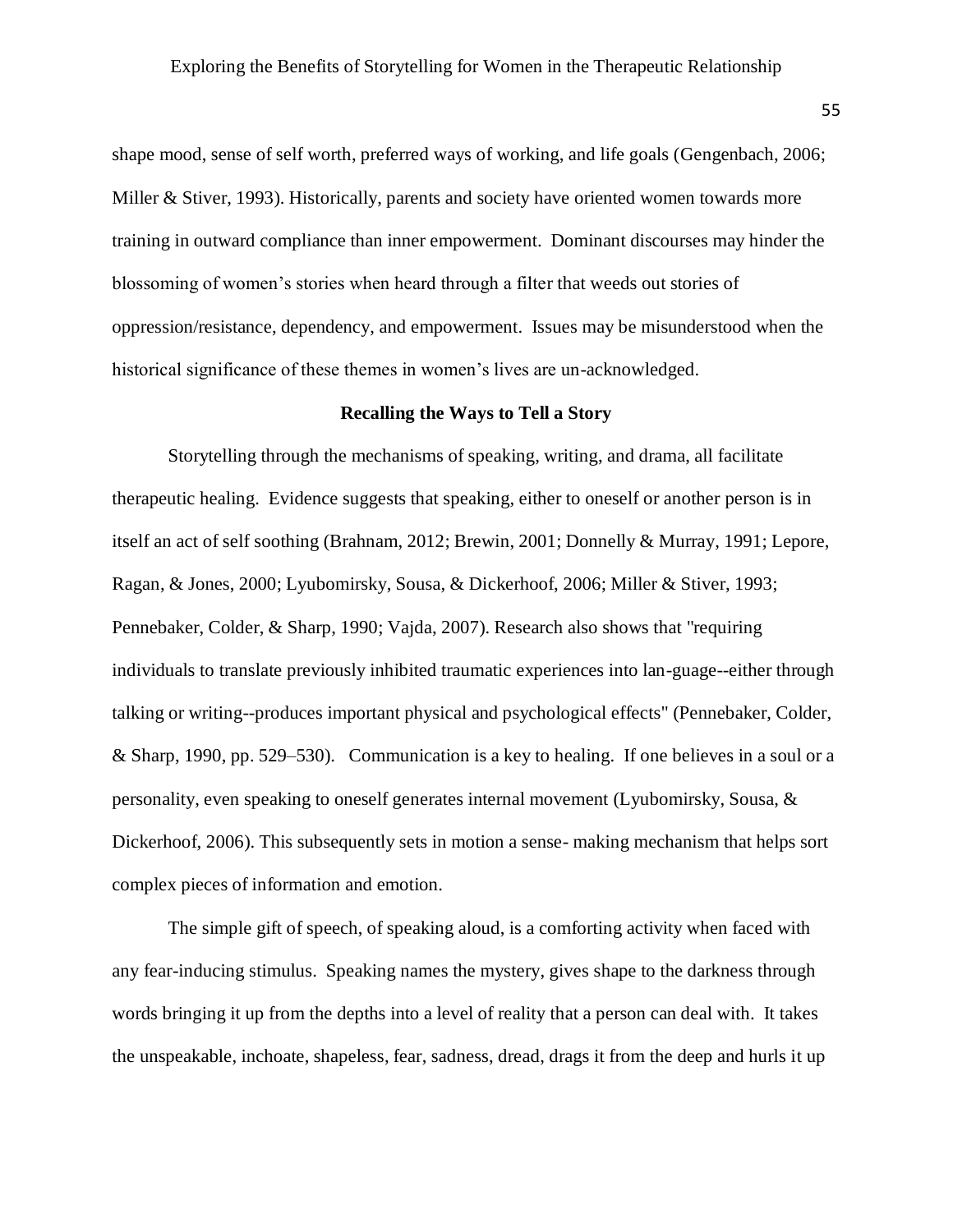#### Exploring the Benefits of Storytelling for Women in the Therapeutic Relationship

and out of the body. Speaking is an act of creation<sup>5</sup> and therefore presents the possibility of destroying and remaking. Again, I ask myself, what kinds of speaking spaces will serve women most deeply?

Given the importance of speaking as a form of communication, we have developed a rich variety of ways to share our stories. For centuries we have used drama to heal and practice new ways of adapting to difficulties (Chang, 2006; Emunah, 1991). Drama gives us a chance at a "do-over". Like children at play, we get a chance to try again when we have gotten it wrong the first time around. Traditional talk therapy is perhaps the adult version of the "do-over": the rare and wonderful opportunity to try something else. Writing may be another pathway to develop new and different understandings of self and situations (Baddeley & Pennebaker, 2011; Pennebaker et al., 1990; Wright, 2009). The writer speaks to the self in a relatively protected space free from the judgment of others (Wright, 2009). The journal is an intervention-free arena, in which a new voice can hear itself within the chorus.

These forms, writing, speaking, drama all reflect our deepest need to speak and to hear. Historically, First Nations, African Americans, and women face multiple consequences when not in line with dominant socially conditioned roles and expectations. Dominant society may privilege its own ideas over the ideas of those perceived as subordinate. Some persons in marginalized societies may have a well-earned wariness of the counselling process and a fear that silencing will be repeated again. This silencing may take the form of interventions which make assumptions based on hetero-normative, Western, rationalistic healing practices. For

 $\overline{\phantom{a}}$ 

 $5$ This section reminded me of a line in the Hebrew Bible. A quick internet search revealed a passage in Genesis in which God speaks the world into existence. I found it fascinating how the writers of the Bible chose this word in reference to the ultimate act of creation. I was also reminded of James Gardner's' "The Intelligent Universe" in which he suggests that the world we live in is co-created, that we live in a "participatory universe" (page unknown): we are worker bees of our reality.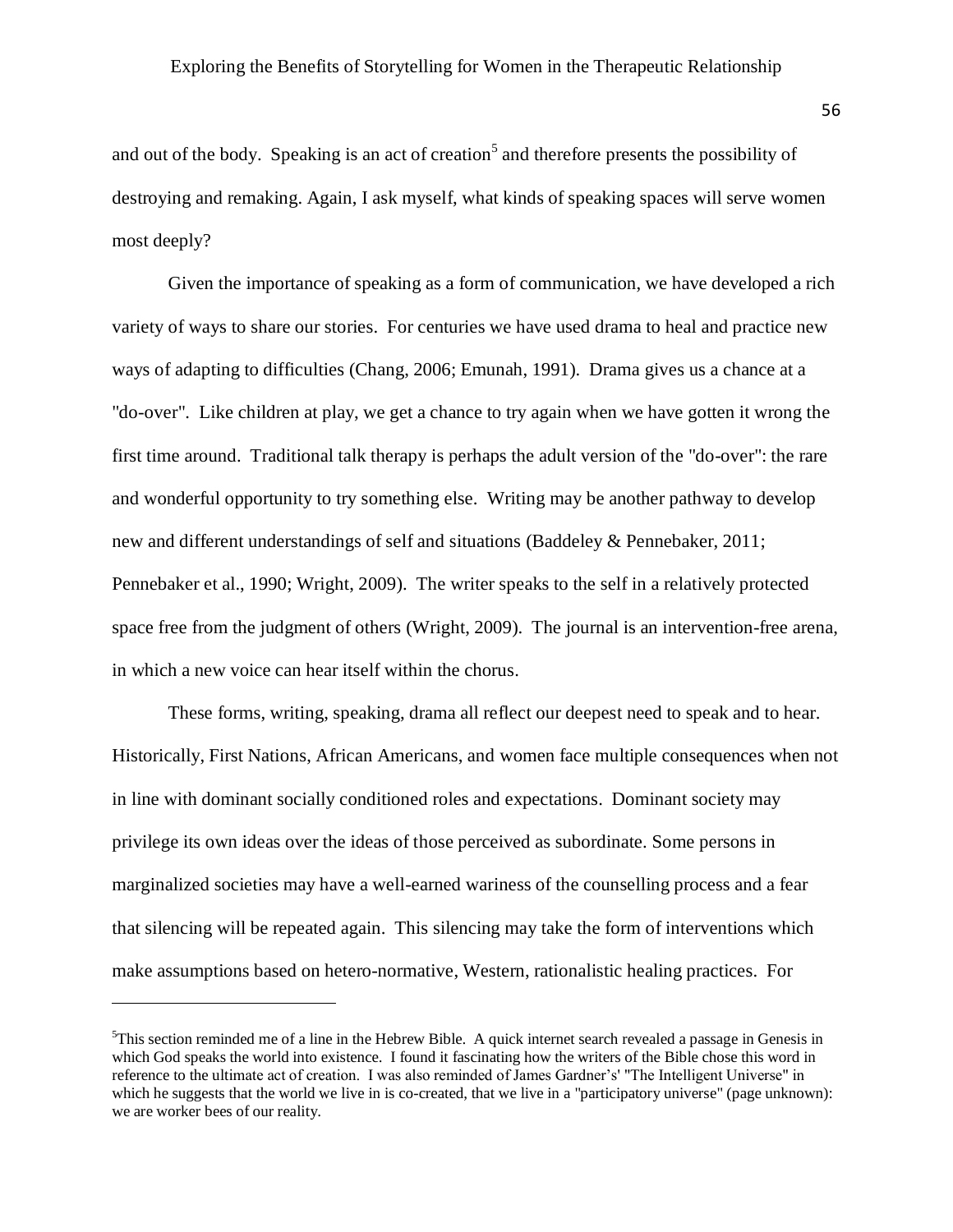example, one idea counsellors practice is that thoughts lead to feelings lead to behavior. Therefore if one changes a thought this will change a feeling and lead to new behavior. For many, this is a valuable strategy for more effective living. For others, this may be a cold attempt to ignore socio-cultural-economic factors at work in a person's life and turn the complexities of life into a simple formula.

Throughout history, bold members of marginalized societies have challenged dominant discourses through creative mediums and continue to do so. To counteract the fear some may have of counselling, perhaps counsellors will benefit by embracing varied creative mediums for clients to hear their own voices. (Bolton, 1998; Chang, 2005; Edwards, 2009; Gone, 2011; Johnston, 2000; McCabe, 2008; Rolls, 2010; Wright, 2009) Particularly for clients who may not trust therapy, a chance to have a private space to write their thoughts and feelings without necessarily needing to share with a counsellor; the opportunity to "act" out a scenario with a counsellor to safely practice an empowered response; the chance to tell their story of heartache without interruption; or the chance to listen to a fable and reflect on its teaching, may be useful in working with people with histories of marginalization. Trauma informed practice makes the assumption that almost everyone who comes to counselling has experienced some form of trauma. Therefore, the therapeutic approach is tailored to include this awareness to prevent flooding, or re-victimization of the client. In a similar fashion, perhaps counsellors can safely assume that women have a history of marginalization trauma warranting consideration in the counselling context.

Although debatable, I argue that the trend of counselling psychology is towards practices that legitimize medical and rational interventions. These are valid, useful practices however, may accidently leave out the practices used by those who have experienced marginalization. As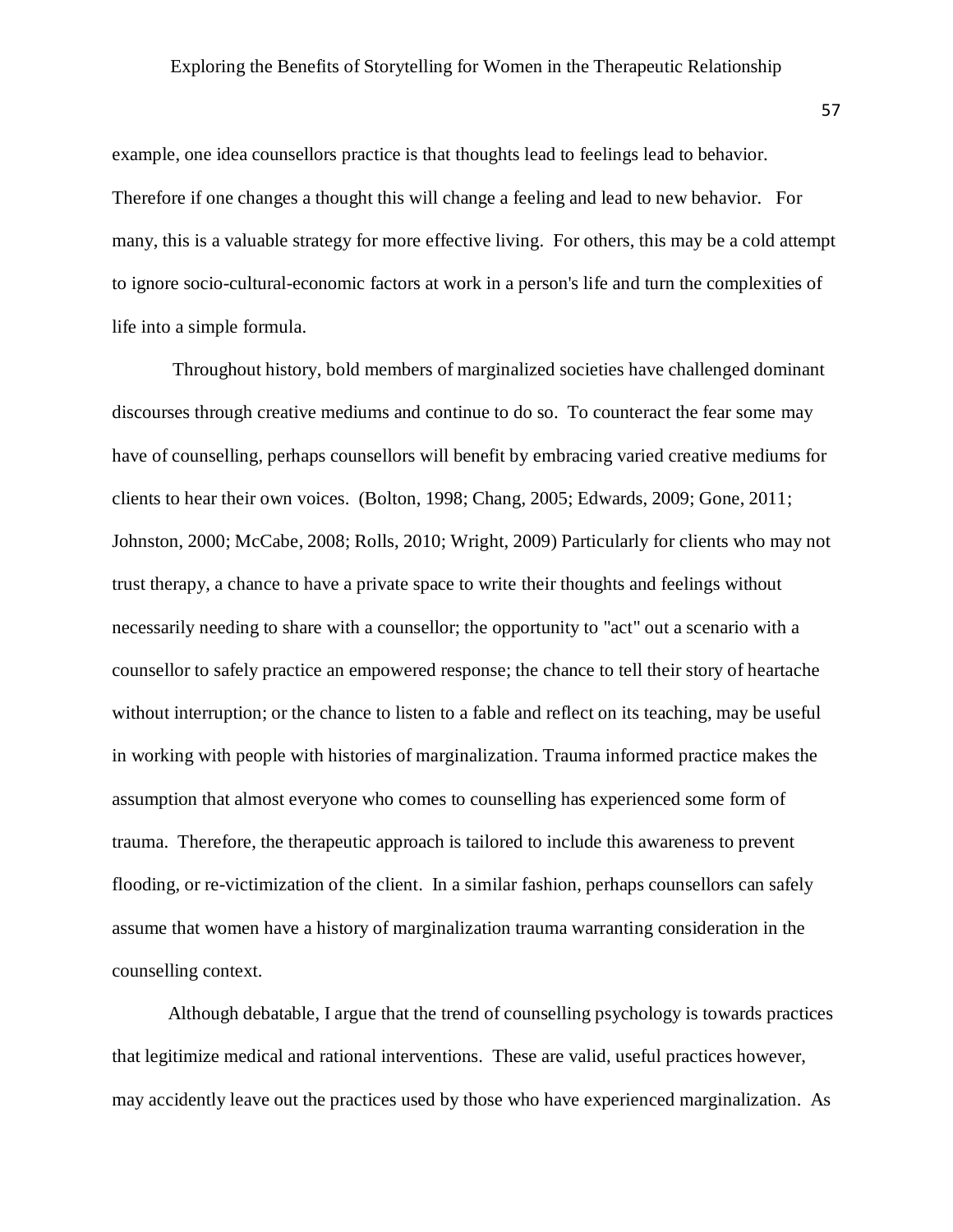discussed previously in this paper, these nurturing practices may include elements of storytelling with less focus on intervention and more on reflection. The counsellor is the engaged audience focused on a person's sense making process. In some instances of works with marginalized persons, supporting the emerging voice with affirmation (Edwards, 2009; Grassley& Nelms, 2009; Wright, 2009) is of primary importance. The environment may be one which is highly supportive of a person's innate competence. From a feminist perspective, ways of healing used by those who have experienced marginalization may have more to teach counsellors about persons' competencies than we currently accredit (Brown, 2010). The counselling/psychology profession may replicate silencing when dominant discourses that prize reason<sup>6i</sup>, individualism, speed, and conformity remain unchallenged. Persons whose histories are marred by repeated marginalization attempts may experience in counselling the same sense of dissonance experienced in the world. The disorienting sense they must conform in order to be accepted into the human community. For example: "Logic or rationality rep- resents a type of story (or a kind of analysis) that one might choose to apply to a particular problem... But when our thinking is drawn to a consideration of issues of meaning in our lives... scientific stories might lack the rich resources of other nonscientific per- species" (Howard, 1991, p. 189). A person may heal through spiritual means, singing, writing, dancing, drama, or just talking to someone rather than needing to confront a problem directly.

Both First Nations and African Americans have a rich tradition of oral storytelling in which speaking the narrative of struggle is cathartic (Edwards, 2009; Gone, 2011). For example, African-American storytelling in individual or group settings reveals what is important to the

 $\overline{\phantom{a}}$ 

 ${}^{6}I$  recently gave a client a worksheet to promote thinking that is more rational.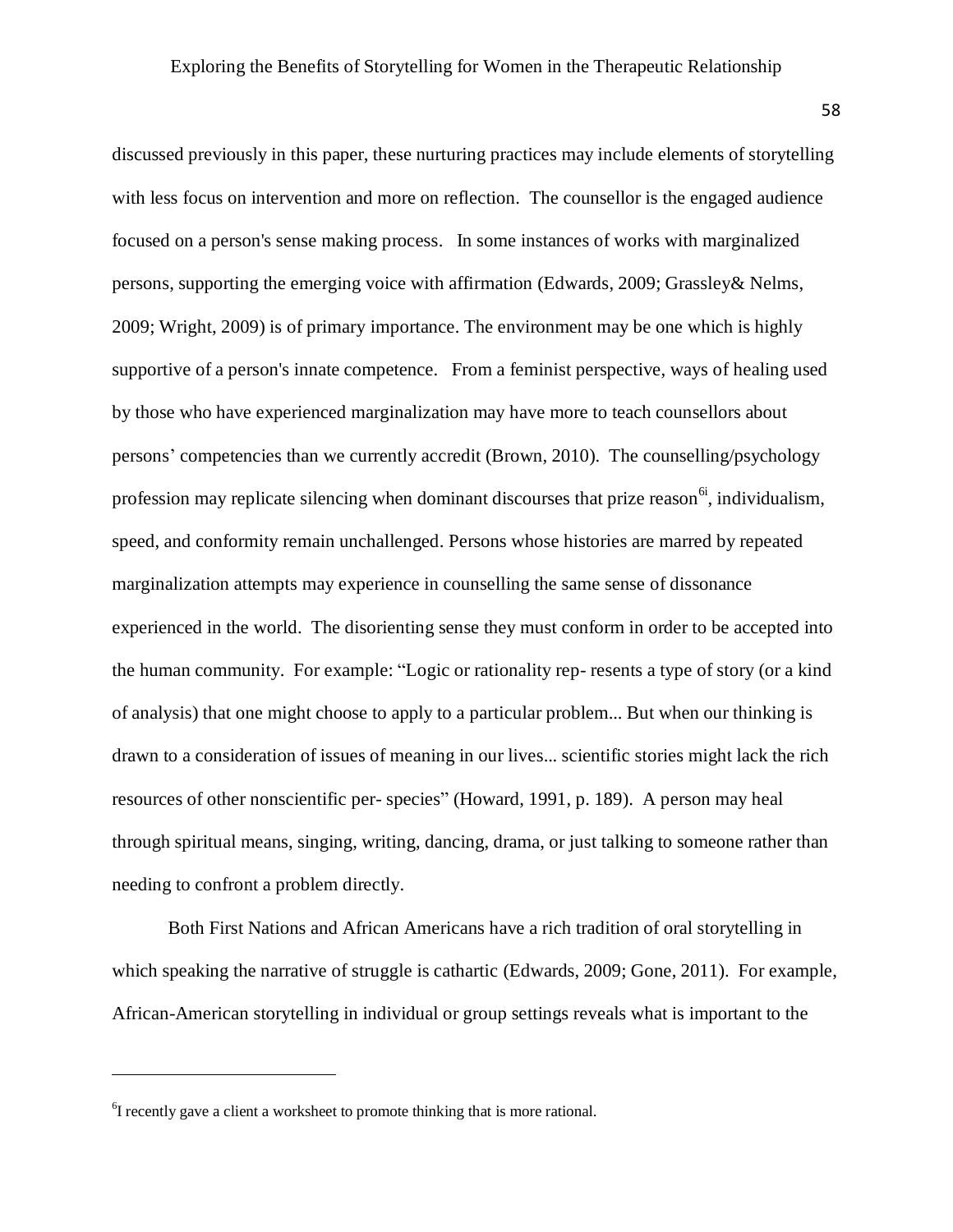#### Exploring the Benefits of Storytelling for Women in the Therapeutic Relationship

teller and can guide the counsellor by the use of key words and repetitions. Gone (2011) advocates for a therapeutic approach with Indigenous persons that uses their language, symbols, and history. Banks-Wallace (2002) argues the importance of understanding the counselling client's culture's unique way or language of telling their particular stories.

Arguably, women may be part of a kind of culture of womanhood, a gendered culture in which storytelling may also have its unique symbols, language, and rhythm. Such dialogic storytelling may take more time and relationship building. Counsellors are under pressure to deliver mental health benefits in a short amount of time. How do considerations unique to culture fit into current dominant counselling practices that appear to increasingly value speed and results?

On suggestion is that dominant discourses still need to be addressed by counsellors working with women (Brown, 2010; Gilligan, Goering, 1996; Grassley & Nelms, 2009; Johnson, 1996; Loveday, 2009). Feminists initiated a therapeutic approach in the 1960s "in which clients would not encounter the sexism, misogyny, and stereotyping that were ubiquitous in the mental health field until then" (Brown, 2010) to serve the needs of those perceived as outside of the mainstream. Their voices, experiences, change processes, lifestyles, preferred visions, goals, ways of being, unique goals are privileged over the demands of the dominant culture to fit into its preferred voices, visions, goals and ways of being.<sup>7</sup> As hooks (2000) states, "whenever domination is present love is lacking" (p. 77); for clients, the process of therapy can be one of domination or love. Therapists ideally exert love when working to understand a history and client's preferred way of being in the world, even when in conflict with the mainstream. Those

 $\overline{a}$ 

 $^{7}$ In a counselling session with a non-heterosexual person, I used the term "partner", assuming they would appreciate this seemingly 'nicely neutral' mainstream accepted term. I was wrong.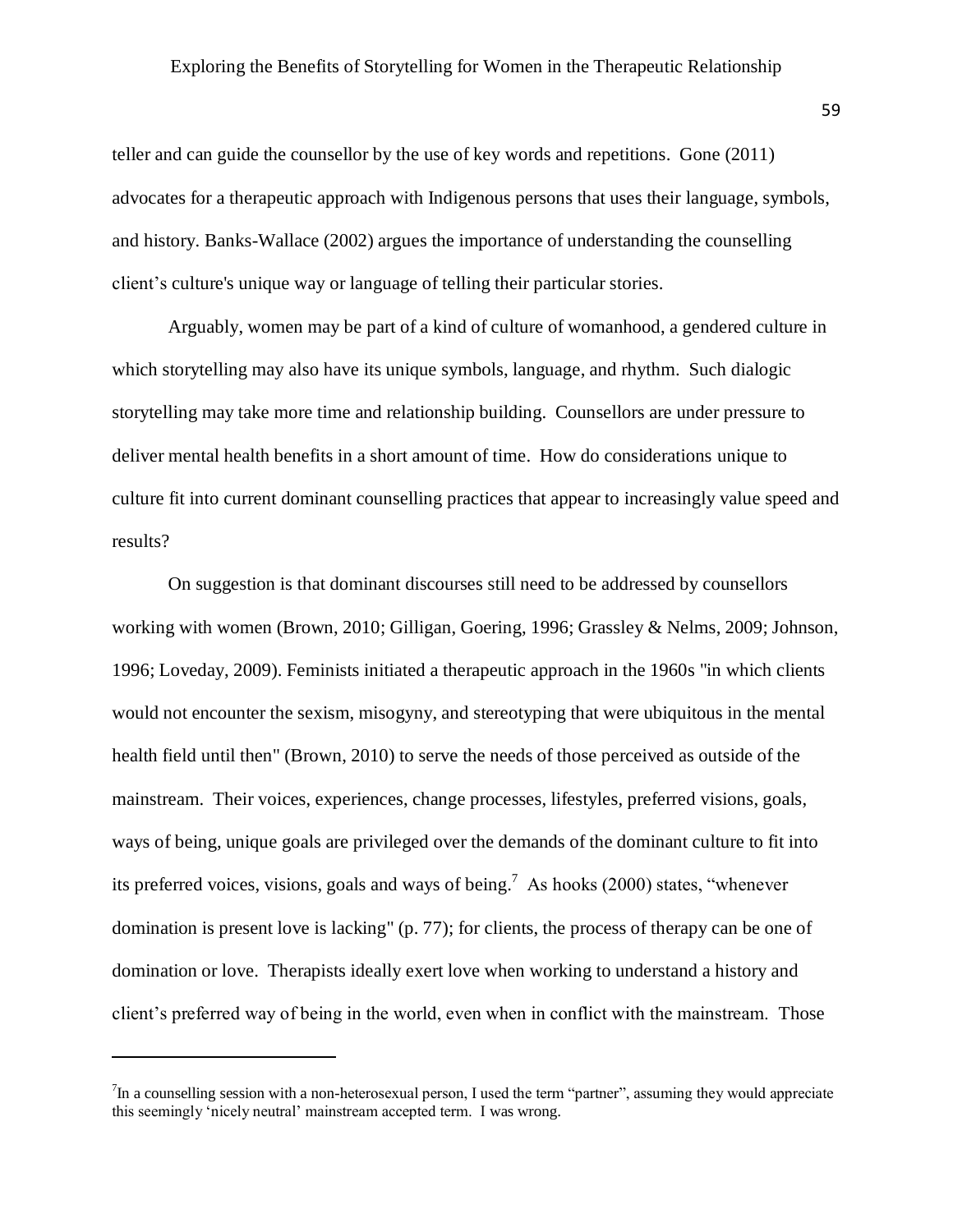in groups outside of what is considered the mainstream may experience the confusing duality of being both invisible and intensely visible. Their histories, struggles, or attempts at sharing full aspects of their being and experience are denied, while other less desirable aspects are highlighted. The struggle to be seen fully and individually, rather than as representatives, may induce symptoms that appear as mental dis-ease and dis-function, yet may offer the safest way to navigate through oppression.

Feminism and storytelling combined create interesting therapeutic possibilities to make sense of such experience and find the voice to resist unhealthy dominant and androcentric messages. These messages may be about distorted images of the body, individualism over relational connectivity, speed over time richness, and rationality over feeling. As Anita Johnson (1996) points out, "the circle was removed from a position of reverence and replaced by the symbol of the line, which had a beginning and an end, a top and a bottom, a superior position and an inferior position. In addition, all things came to be valued according to their position: those on top had more power than those on the bottom" (p. 5). Intuition, feeling, relationships, these could all be claimed by women as sources of strength. However, when these counter-values are denigrated and in opposition to dominant values, what is the subsequent influence on women's mental health?

### **Feminist Therapeutic Aims-Shifting Relationships with Power**

Feminist therapy considers the impact of feelings of powerlessness and strives to empower clients to become conscious of how power operates in their lives (Belenky, Celinchy, Goldberger, & Tarule, 1986). Then clients may make more choices, different or not, in their lives without shame. The context of their lives, the pressure to conform to dis-empowering structures is taken apart and made un-invisible. Historically, society held women in esteem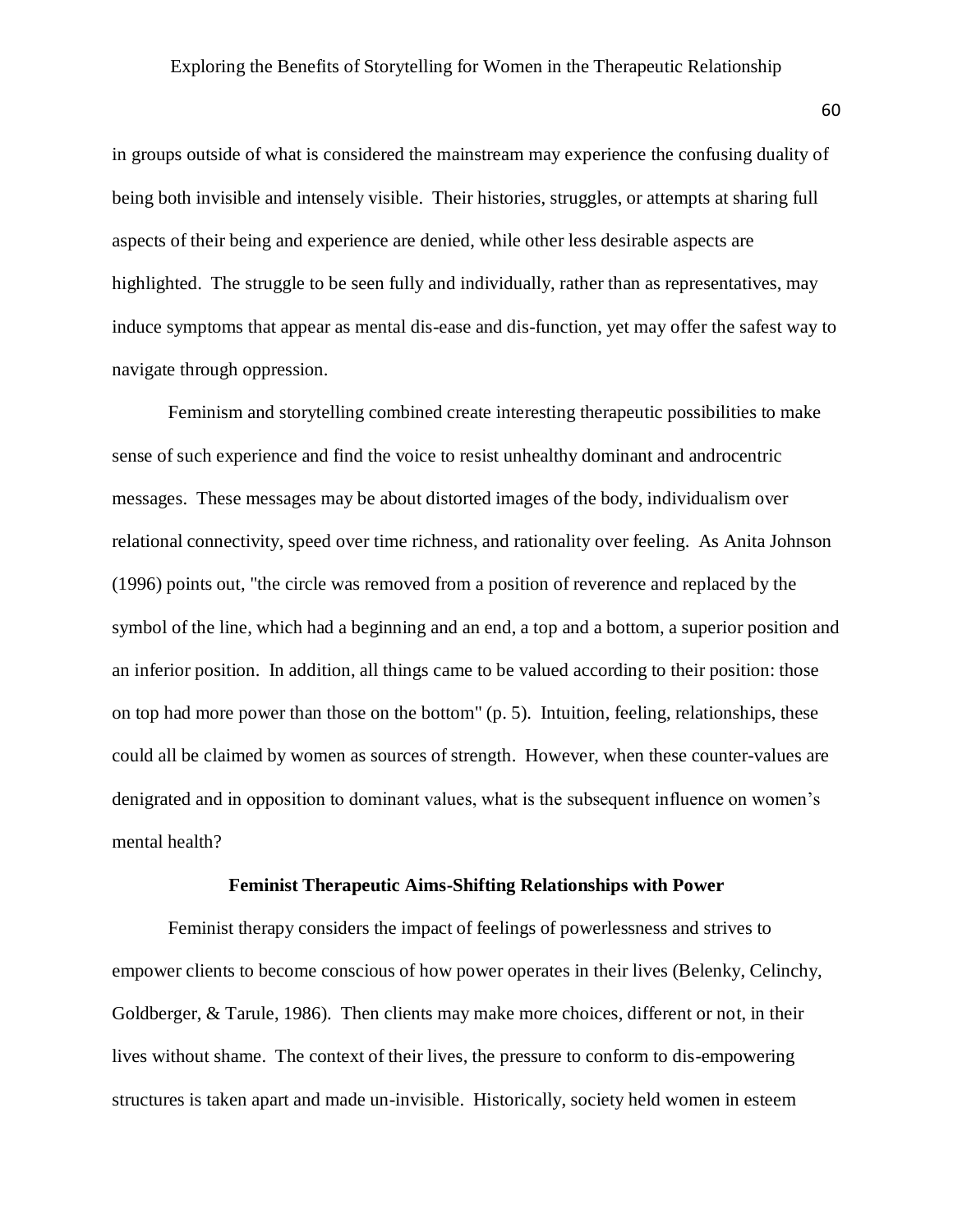when they served others more than themselves. "Virtue for women lies in self sacrifice has complicated the course of women's development" (Gilligan, p. 132), an invisible but socially supported belief that may still keep women stuck in dis-empowering patterns.

The way out of such dis-empowering patterns may be just as difficult now for women as it was for women centuries ago. Women may have picked up specific strategies to better survive in the world. As suggested by Roots (Brown, 2010) in reference to identity development, a first strategy maybe to internalize societal negation and exercise compliance. <sup>8</sup>Compliance<sup>9</sup> achieves a kind of safety in comparison to the more risky attempt to play out a self outside of socially supported categories. At the same time, those who practice compliance may learn useful relationship and social survival skills (Braverman, 1988). Loveday (2009) helps highlight a scenario in which counsellors help women in domestic violence situations, achieve smaller, incremental steps towards empowerment by reframing compliance as one kind of survival strategy: a screening curtain while rehearsing riskier actions for empowerment. The wisdom of understanding women's history with power in the aforementioned example illustrates a counselling process in which women seeking help are treated with a high degree of sensitivity in their journey towards increasing levels of empowerment. This process includes a stage in which compliance is recognized as kind of survival strategy rather than passivity. Women in this stage are treated with gentleness and compassion.

Even today, woman may still long for safe places for them to express their emotions, practice empowerment, and meet their relational needs. According to the World Health Organization website, women still have the highest rates of depression and anxiety worldwide.

 $\overline{a}$ 

 ${}^{8}$ How far have women as a whole developed from this stage, particularly the current generation of girls?  $\degree$ Thesis is one kind [form?] of compliance.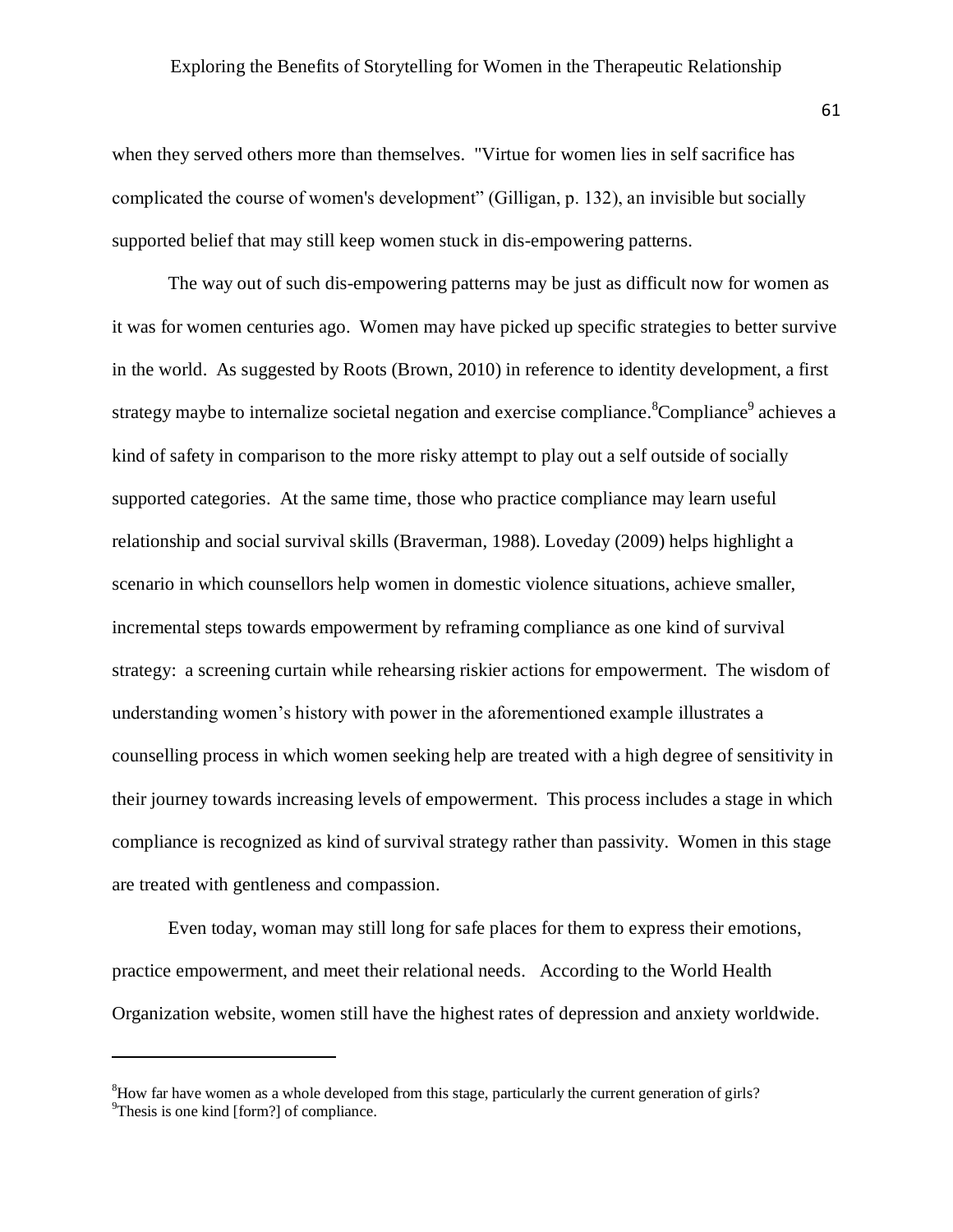There is debate on whether these numbers reflect reality or are representative of psychology's tendency to medicalize women's concerns in particular ways. Either argument suggests there are opportunities for counsellors to investigate the needs of this population. Why is it that the therapeutic professions still diagnosis women with such high levels of depression and anxiety? Researchers like Anita A. Johnston (2000), Laura Brown (2010) and Carol Gilligan (982) suggest that working to resolve historical tensions with questions of independence/dependence and empowerment/power are foundational to women's mental health.

# **Setup for the Discussion Chapter or "The Part Where I Practice Fumbling" 10**

Therefore, here is what I am getting to, that I do not how to express in an academic style. So here it is:

Working too hard, so tired, and not enough to make it through

 $\overline{a}$ 

Magazines saying they are powerful, stronger than ever, and skinnier too, but meanwhile more women being raped worldwide and still no affordable childcare.

No wonder, they are still so crazy, the highest rates of depression and, even though, isn't it true? Women have come so far…

However, maybe when they tell their stories in some office like space, they cry, they weep. A prescription later and the tears have dried but not the reason for them.

Here is my word tumble, because I am trying to figure out what's happening that 1 out of 3 women are so down the World Health Organization says "reducing the overrepresentation of women who are depressed must be tackled as a matter of urgency in order to lessen the global burden caused by mental and behavioral disorders by 2020." (Organization, n.d., p. 19)

 $10$ Inspired by Vikki Reynolds- one of my City Instructors - she mentioned doing something similar in her thesis-"messy rhizome"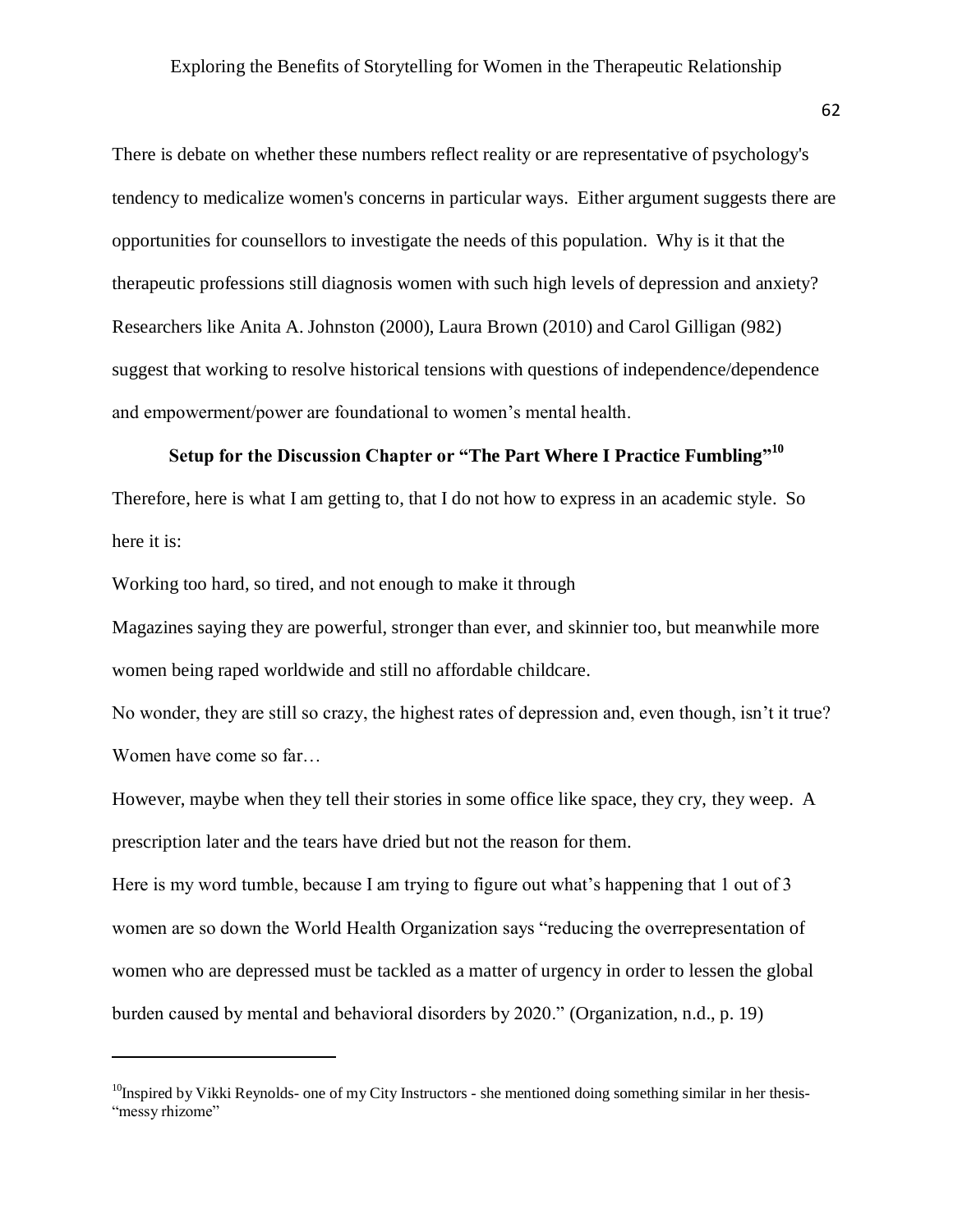Is this just hysteria? Or, is something actually going on?

Moreover, I wonder if words like "tackling"

are part of the reason why First Nations, African Americans, women still can't get free of this

kind of depressed urgency and the need to fix through box and pill, the correctives of

assessments, and formulas for getting from A to anywhere to you want go.

Anywhere you want to go.

Here is my word jam, trying to make sense of this pickle.

Can there be a…I don't know something that is free of rigid lines, and words like interventions,

assessments, requirements, diagnoses

Instead a soft place to rest, warm light and hot tea.

Instead of separation

connection

The storyteller and the listener both at once

instead of the mask of professionalism

some kind of humane transparency

(P.S. I have no idea if what I am writing is making any sense.)

The storyteller and the listener, both at once

Maybe there is a kind of space some women can get together and really be themselves, really say

what they are afraid of,

really say what they hate,

really say what they want.

How do I as a counsellor

Acknowledge women's history,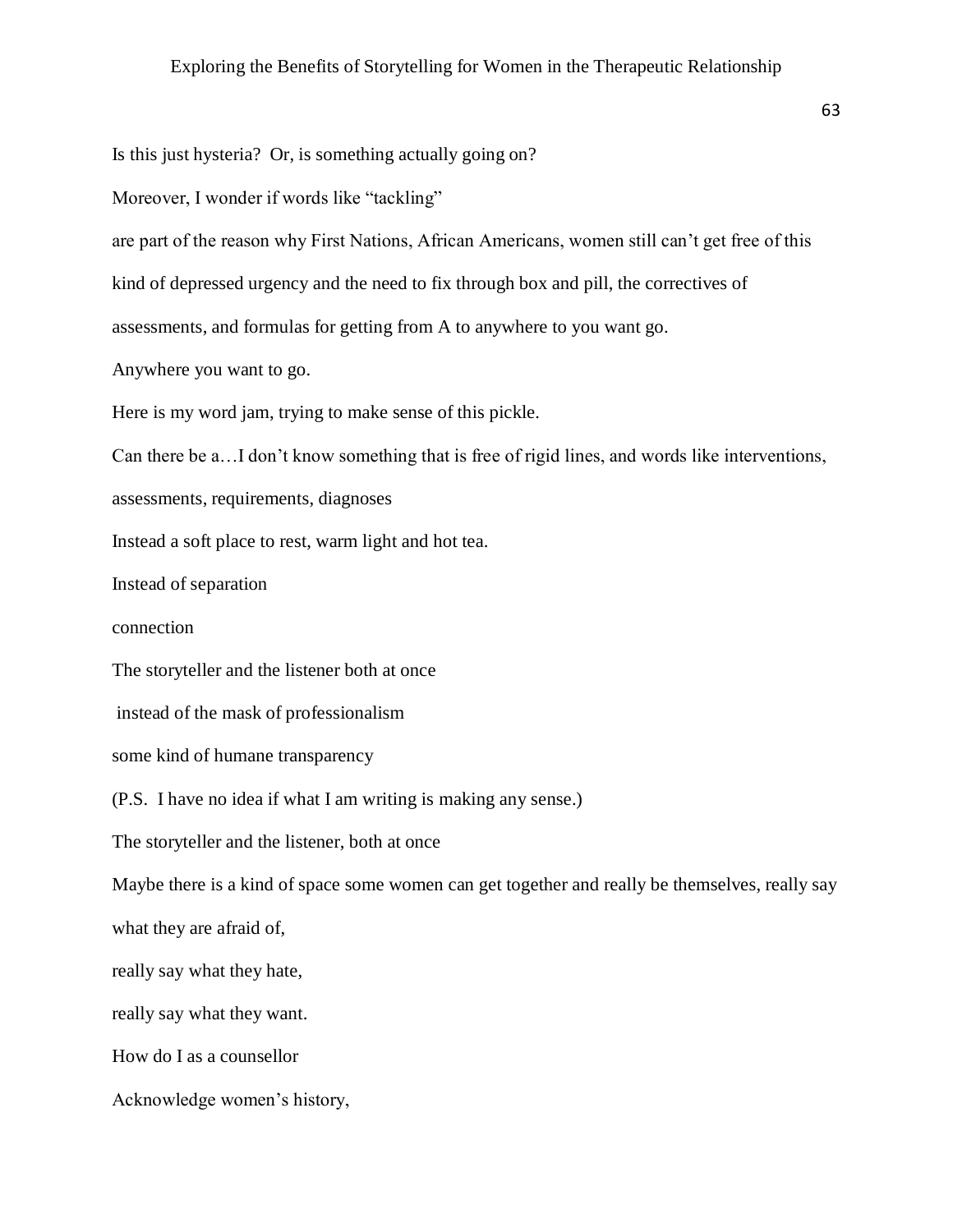boldly name what is blocking, a sense of freedom and lightness,

How do I as a counsellor support and practice ways of true self- empowerment?

Is there something, a space women can come together in the weaving of a new story for themselves and those they love

A space that generates challenge against oppression and soft energy to move to a way of being in the world that is

gentler on the feminine psyche?<sup>11</sup>

 $\overline{\phantom{a}}$ 

## **Chapter 5: Discussion or Let's Talk**

## **Purpose of the Study**

The purpose of this study is to explore the benefits of storytelling in counselling with women from a feminist perspective. The feminist perspective encourages the privileging of nondominant voices as sources of knowledge and wisdom (Brown, 2010; McCabe, 2008; Miller & Stiver, 1993). Listening to these voices may help counsellor-researchers make fresh inferences based on multiple perspectives (Brown, 2010) rather than assuming that conclusions reached by dominant Western discourses are the unassailable truth. Therefore, for this study, I include literature on African American and Aboriginal storytelling to gain a broader perspective on how counsellors might use storytelling with women. Secondly, I briefly consider what formats of storytelling might be useful, specifically examining writing and drama as two alternatives to traditional talk style therapy. The goal is to explore what benefits might exist for women when employing concepts, principles, and methods inspired by both feminist thinking and storytelling.

<sup>&</sup>lt;sup>11</sup>The poem is an example of what a person might dare when they feel safe do so.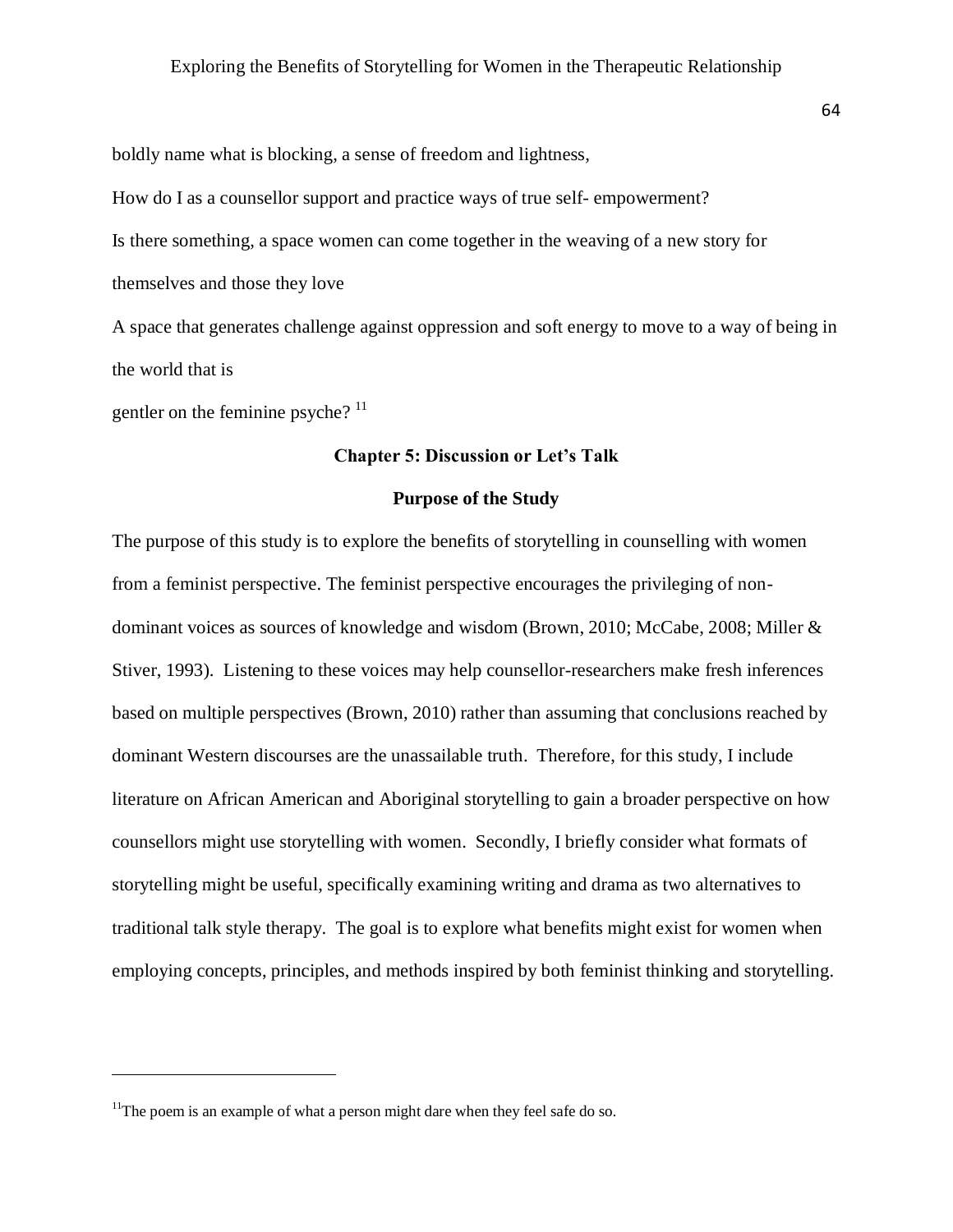#### Exploring the Benefits of Storytelling for Women in the Therapeutic Relationship

Storytelling in general has been used in a variety of cultures with lived experiences of oppression to recover from attempts to silence their voices(Banks-Wallace, 2002; Edwards, 2009; Gone, 2011). Feminist social activist, bell hooks (2000) writes, "the recovery of women's history was one of the most powerful and successful interventions of contemporary feminism"(p. 20). Although hooks is referring to the need to bring women's stories into greater public consciousness, this quote also speaks to the need to advocate for socially sanctioned spaces for women to share their perspectives, feelings, ideas, yearnings, hopes and fears. Although some practitioners use principles of narrative in their work with women (Johnston, 1996; Loveday, 2009),the overt use of storytelling in therapeutic contexts with women is still a relatively unexplored area.

## **Intersectionality**

Finally, a tertiary purpose of the study is to practice a feminist research perspective by making myself visible as the narrator of this thesis. I try to position myself as a reflexive interpreter rather than an invisible expert by showing how I have "constructed" my understanding of the research (England, 1994, Erdmans, 2007, p. 9) thereby practicing transparency. By employing feminist methods, I hope to thwart the language of argument and take this opportunity once again to remind the reader that I can make no claims to special, irrefutable knowledge, despite my wish to do so. In addition, I explore my own shifting positions of power against the backdrop of the dominant hierarchal structure of the thesis: I have a range of power in terms of interpretation, but I am still bound to follow its rules regarding structure and form. As a person whose identities include the African American, German Caucasian, and a landed Canadian immigrant experience, I am deeply interested in learning from diverse cultures, learning which reflects my own transnational heritage(s) and experiences. At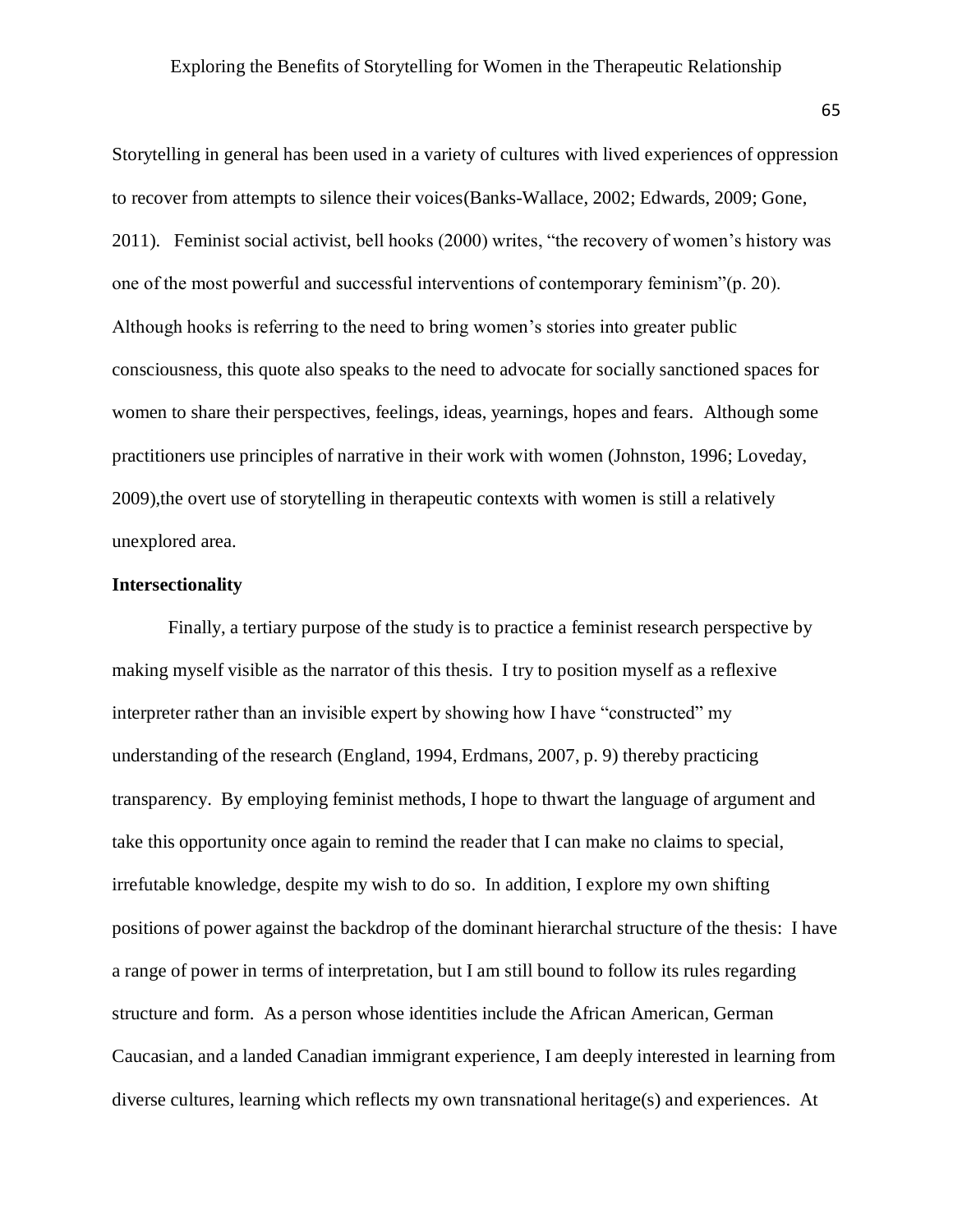the same time I am compelled to acknowledge the social realities of people with histories of marginalization and how these experiences directly impact health. Histories do not only live in the past(Ironstone-Catterall & McDonough, 1998). They are alive in the daily interactions between persons and structures.

## **Meanings/Interpretation**

My research suggests that for the client, speaking may be just as therapeutic as other clinical interventions that employ certain techniques to elicit change. Speaking aloud to another, in and of itself, is enough to activate a powerful sense-making process(Lepore et al., 2000; Pennebaker et al., 1990). One of the basic benefits of storytelling may include the chance to speak free of constraint, breaking free from the need to please others or figure out solutions. Sigmund Freud used 'free association' in his work and I consequently found it interesting that my research suggests that simply talking can be a release, what Freud termed 'catharsis'. One kind of storytelling act is a life narrative. A person has the chance to make connections between of the world in which they live and their experience within it. Women in particular can then begin to see the separation between the external, social world and the internal world, exploring the possibility they may not need to conform to one role, form of expression, or way of being. They can make informed choices about what serves their own needs rather than following the dominant demands in their lives: "the narrator can observe, correct, and comment on the self that is being created" (Josselson, 2004, p. 112) perhaps for the first time. However, the privilege of gaining this level of empowerment involves tenderness, time, and access to basic level of social support. In a sense, the act of storytelling is a "de-colonizing" (McCabe, 2008 p. 147) practice, which temporarily helps a person detoxify their system of stories not of their own making. These are the stories told about them by others. These stories may seem to be truth particularly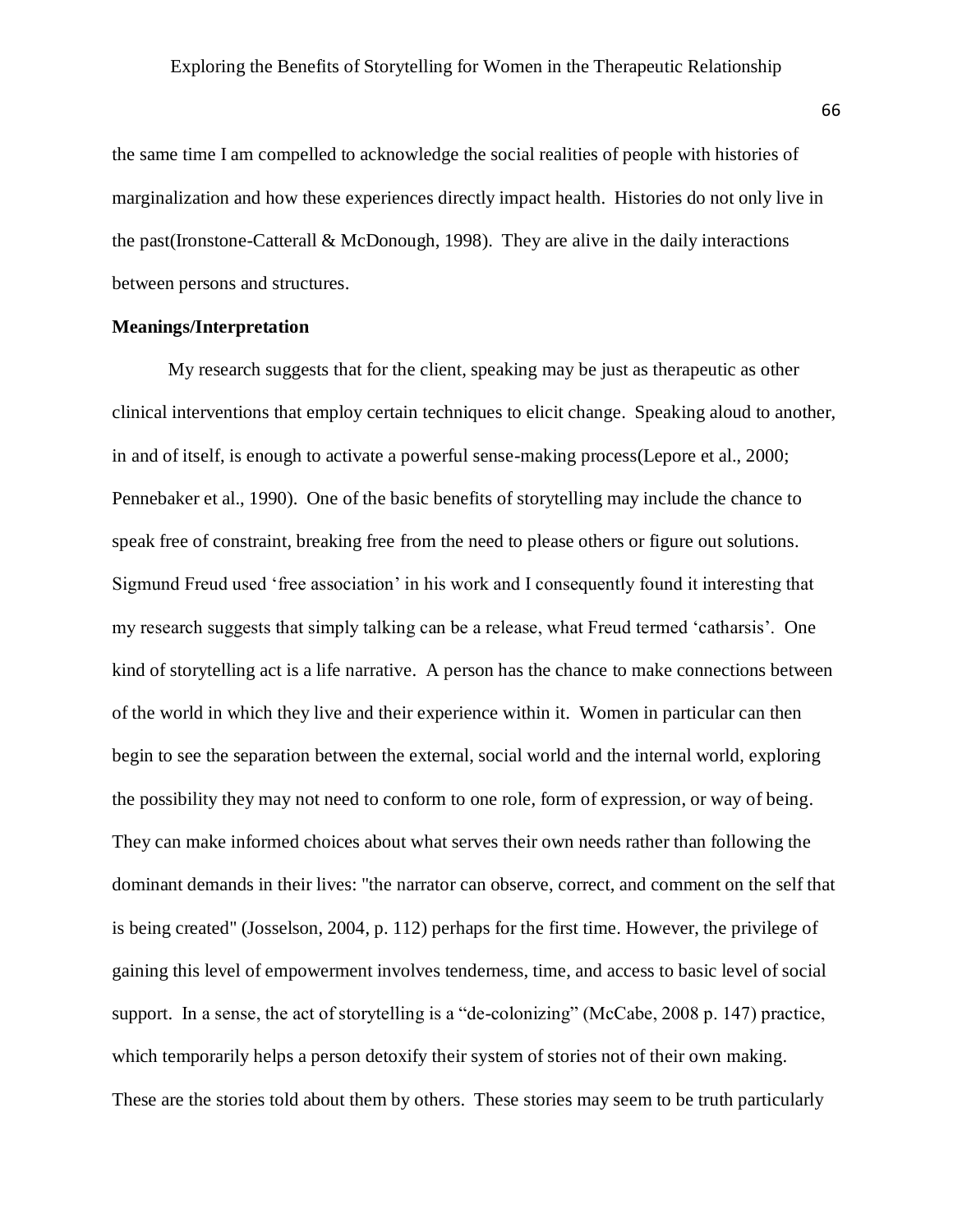when those who tell them have power in the material world. In a study on a First Nations therapeutic program, researcher Joseph Gone (2011) notes, "the most implicit aspects of this healing discourse reinforced widespread, popular notions of the therapeutic value of verbal disclosure and resultant emotional catharsis" (p. 196). A counselling process that allows time for a client to tell their life story may set in motion a reflective, natural healing process and is sufficient as a supportive therapy.

 In addition, my research findings suggest cultures have traditional ways of healing underutilized in current psychotherapeutic practice (McCabe, 2008). As researcher McCabe writes, "Western cultures rejected the idea of a mind, body, emotions and spirit dialogue" (p. 144) in favor of more rational, separated approaches. I would "argue" that mainstream counselling focuses primarily on the mind. In contrast, Indigenous cultures may take a more holistic approach to wellness in which emotional, spiritual, physical and mental systems correspond to air, water, the sun, and mother earth. A person only exists in relationship with other people and a spiritual/natural dimension.<sup>12</sup>Such wellness ideas incorporate living in accordance with nature not just in accordance with one's own personal goals $^{13}$ . Traditional practices might include the use of a Wellness Wheel (Loiselle & McKenzie, 2006) which is an approach to health useful across diverse cultures. Other ideas inspired by Indigenous cultures include non-rational approaches that work with spirit, physicality, or emotions as areas worthy of exploration with clients. Furthermore, the technique of "decolonizing qualitative inquiry" (McCabe, 2008, p.

 $\overline{a}$ 

 $^{12}$ I believe Buddhist scholar and teacher, ThichNhat Han (2001) idea of "inter-being" might be applicable-one does not exist without the other. In a similar fashion, health is interconnected.

 $13$ I think mental health will increasingly need to view mental wellness within an ecological, Aboriginal framework as more people begin to view health of the individual as inseparable from the health of the whole. The individual may thrive for a while in a sick system but only temporarily. I also cannot help but a notice a trend in which private practice clinics are in neighbourhood holistic wellness centers.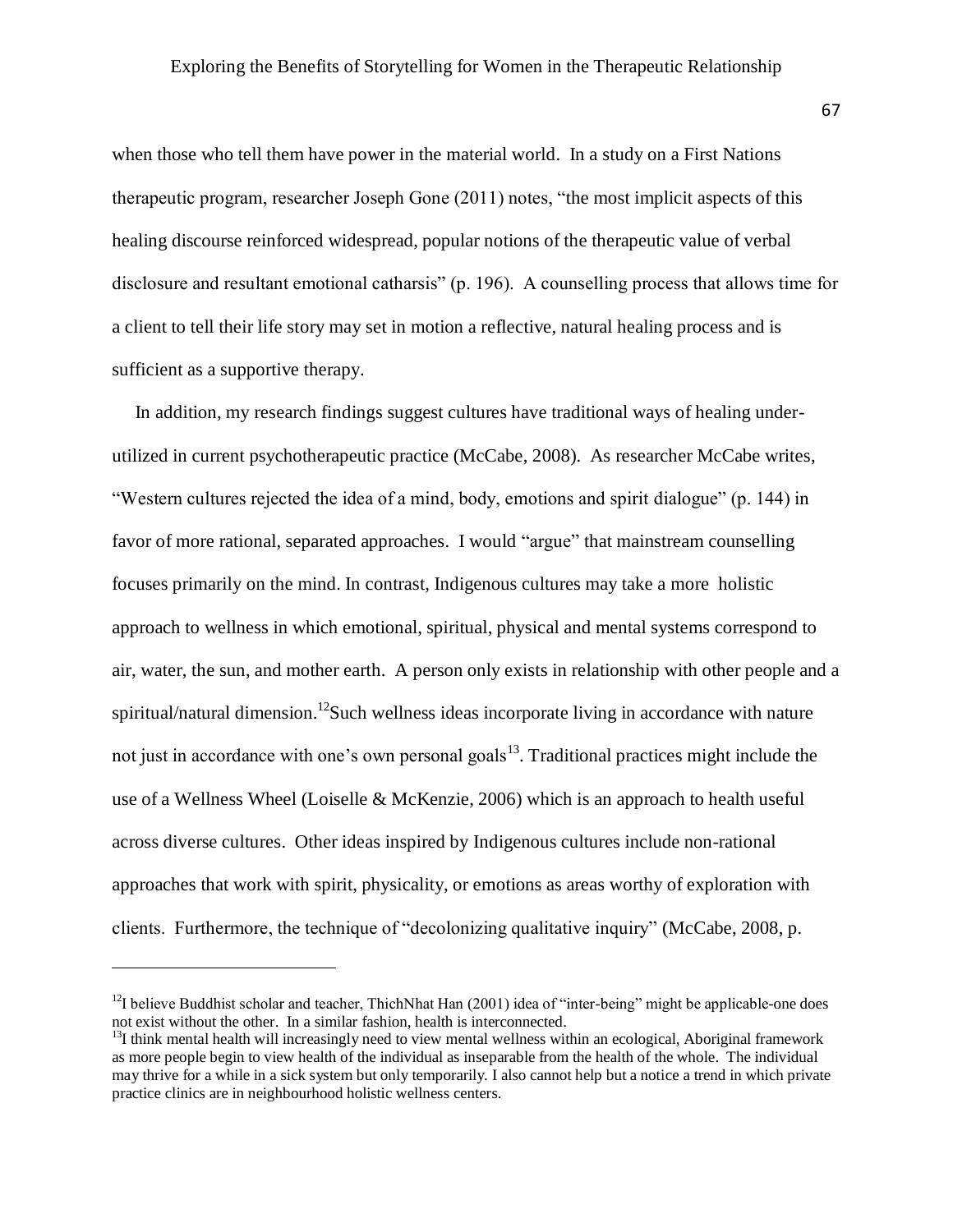147), in which the counsellor resists colonizing practice, is a useful positioning for counsellors to consider when working with marginalized persons. The counsellor de-centralizes their role and listens to persons as key holders of wisdom<sup>14</sup> born of their lived experience. For many in marginalized groups, their histories may be so horrific, the fact they are even alive is a testament to an abundance of resilience and knowledge. Current dominant practices may aim towards the setting and achieving of goals as 'progress', ignoring the role of spirituality as a source of healing, and providing less time for a client's story to unfold. Ideas inspired by Indigenous practice have a more complicated view of progress, incorporate spirituality and nature, and make the conscious attempt to counteract historical practices of dominance.

Counsellors may also find useful resources for their work with women in African American oral traditions. Given their resilience in the face of historical oppression, African American cultures, like other such cultures, have gained valuable knowledge on how to maintain sanity within insanity inducing systems. As suggested by researcher, JoAnne Banks-Wallace (2002), African American storytelling helps people find stable footing on a bridge to their own history, reducing feelings of isolation and connecting to a sense of spirit. Struggles are not just individual but part of a larger natural/spiritual dimension in which we belong as part of a larger story. Second, the use of metaphors in such stories may help a person distance themselves from content that may overwhelm if approached through direct talk therapy. The story itself can be a metaphor; "mirror" (p. 412) persons can look into in order to make sense of their own experience in relation to another character. Third, the use of story can create a space outside the bounds of reality: people hear and create stories in the open arena of the imagination, the dreaming world

 $\overline{\phantom{a}}$ 

<sup>&</sup>lt;sup>14</sup>Who has more power? The speaker or the listener?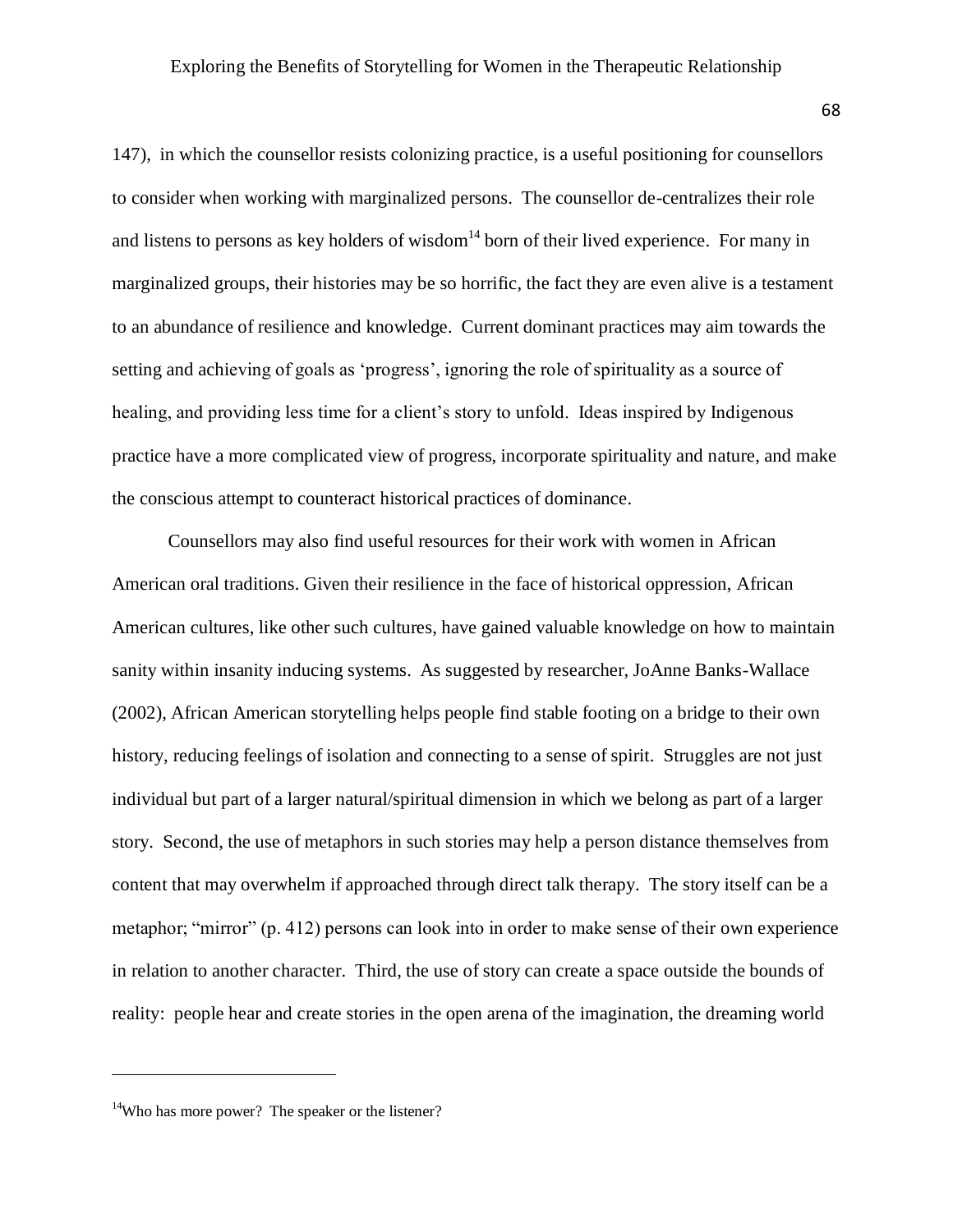of endless possibilities. This is a deeply personal and unique space free of the boundaries imposed by dominant discourses on non-dominant cultures.

Finally, counsellors may find new value in their role in community health, by considering the role of the "griot" (p. 412), the term for an African storyteller as both "historian and educator (p. 412. In my rereading of some of the literature, this traditional role resonated in a way it had not at the first reading. Griots played an important part in community health by knowing the stories of their people and sharing them to illuminate current struggles within a larger history. Such a supportive role required understanding history, context, and stories in healing. They created a kind of continuity. For those who are suffering, suffering may be similar to a discontinuity-a disconnection from people and place, leaving a person adrift, un-tethered to any kind of grounding in the past or vision of the future. Counsellors like "griots" help heal these rifts of discontinuity. When counsellors share the stories of others, clients may feel themselves once again as part of a human community. When counsellors listen to their stories, clients may feel their own stories are part of a remembered history. Witnessed by at least one person in this world, clients may re-enter their "real time" (Banks-Wallace, 2002, p 411) worlds made stronger with this connection. Counsellors may find a new sense of dignity in dual roles as story-holders and storytellers, working to understand the histories of the communities they serve and helping create stories that serve to heal.

## **Feminist Meanings/Interpretations**

Throughout history, women have struggled to find spaces to hear themselves and their own needs even in therapeutic contexts. Psychology as an arm of androcentric, capitalist structures often pathologized women's concerns, expressions of distress, and personal needs (Belenky, Celinchy, Goldberger, & Tarule, 1986; Brown, 2010; Gilligan, 1982). Some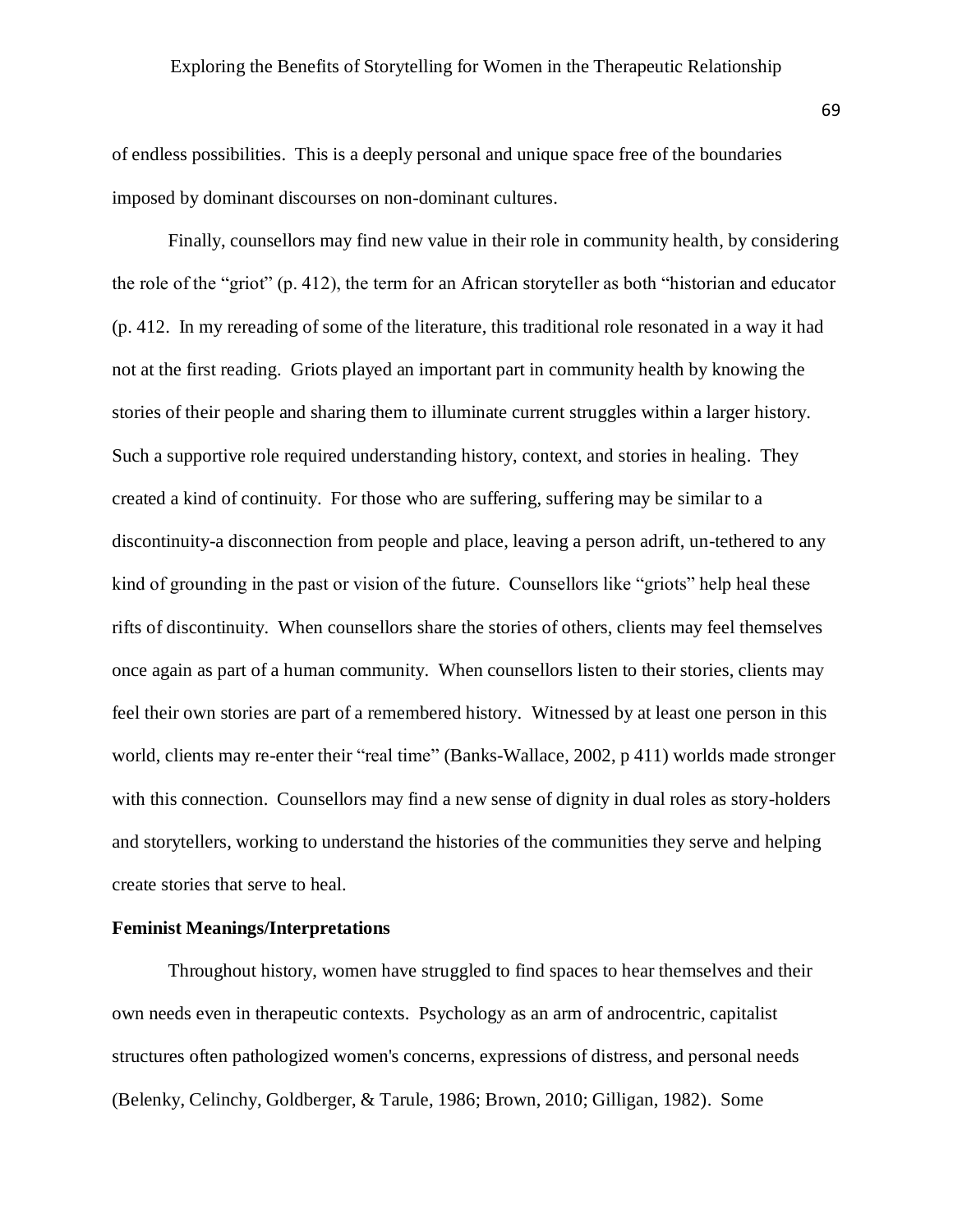practitioners still speak of the negation of women's feelings(Goering, 1996) and intuition (Johnston, 1996) suggesting women reclaim<sup>15</sup> connection to these faculties as sources of healing rather than only using rational thinking skills of an androcentric nature to cope with life's difficulties. Counsellors may feel increasing pressure to use the rational language of interventions, goals, and strategies. However, if these techniques are born out of un-examined patriarchal, androcentric practices do they actually serve women? I interpret my research to mean that I have a responsibility as a counsellor to understand women's history. This understanding will better equip me to be prepared to work towards helping women develop their own voice out of the chorus of dominating voices. Perhaps as a beginning practitioner, I can best serve women by coming from a place of uncertainty. Uncertainty may leave room for more reflection and experience of feelings on the part of the client.

Society still expects women to conform to ways of being not necessarily of their own design. The dominant androcentric culture perhaps still prizes rational, reductive methodologies over intuitive, affective and holistic ones (Johnston, 1996). There is ongoing debate whether differences, if any, between men and women are primarily socially constructed versus how much differences are related to biological drives. Conversations around differences are challenging given that difference is usually considered dangerous (Miller, 1986). Difference in our culture is strongly correlated to inequality; anyone who is different from the dominant western patriarchal hetero-normative structure by virtue of gender, race, immigrant status, physical status, sexual

 $\overline{a}$ 

<sup>&</sup>lt;sup>15</sup>There may be few differences between men and women. However, some researchers suggest social engineering/hormonal influences, and some biological traits (childrearing), have led women to develop these traits to a greater extent even though they are under-valued compared to dominant patriarchal traits which are more useful in a capitalist economy. The image of the intuitive, emotional woman is a threat to a dominant structure that demands logic and automatically equates emotion with destructiveness. I still find it fascinating that one of the hall marks of the true psychopath is not the absence of reason, but its unbridled abundance coupled with the lack of emotion.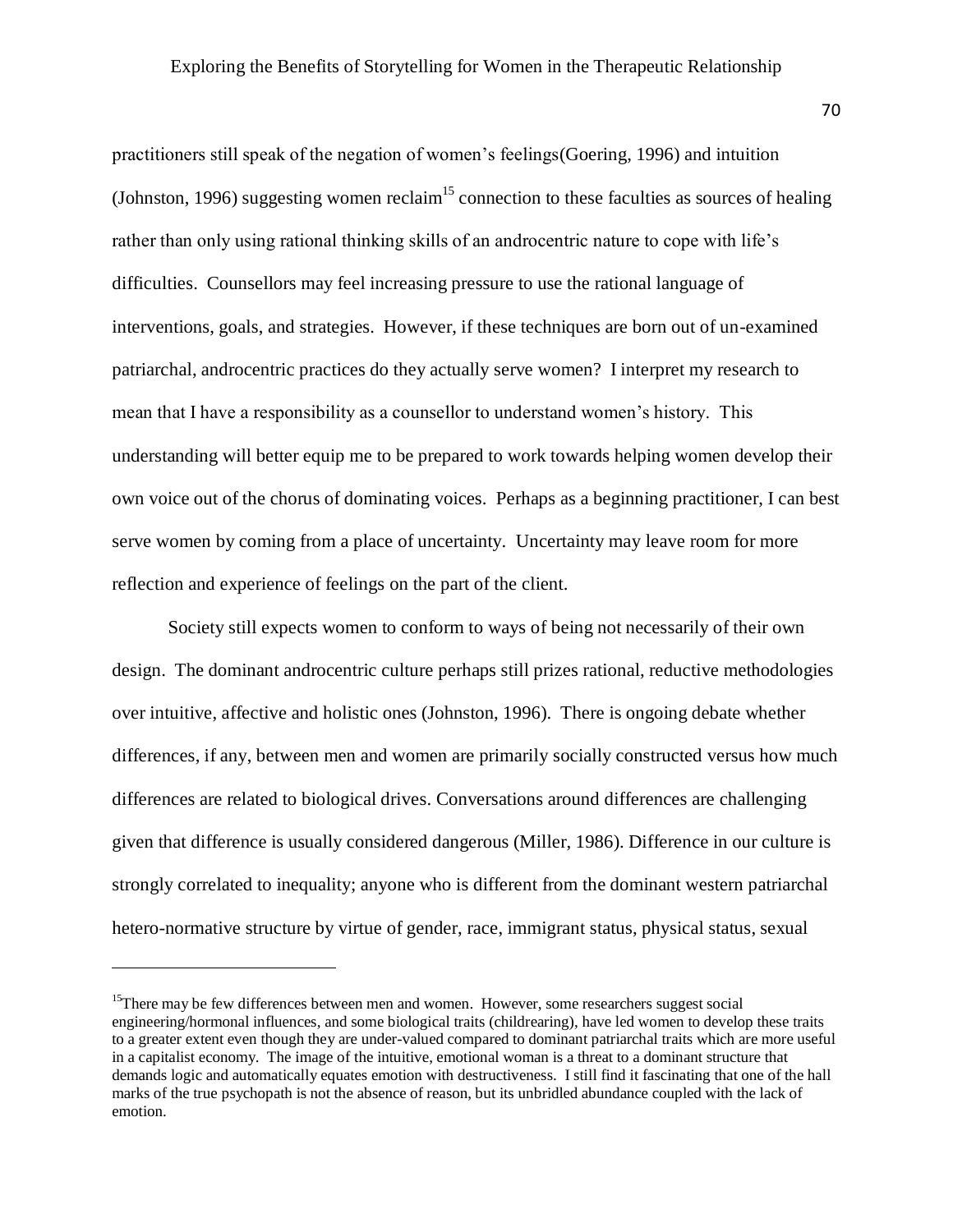preference is vulnerable to decisions of that structure to either support, ignore, assimilate or destroy. In the meantime, there is safety in assimilating into androcentric constructions. Women continue to try to integrate conflicting messages to play traditional gender roles, but suppress intuition/feeling and relationships in pursuit of independence and equality. As long as women base their fulfillment on unquestioned obeisance to voices that would speak of and for them, they will eventually confront the emptiness at the core of their lives. The culture of women, like other cultures ("culture refers to shared patterns of activity, interpretation, and interaction that remain both durable and dynamic over time" (Gone, 2011, p. 188), who have experienced silencing in pre-dominantly androcentric cultures, may benefit from a counselling experience in which they have the opportunity to tell their own stories, in effect to "decolonize" (McCabe, 2008) themselves of oppressive ideas at work in the background. Feminist literature suggests that women benefit from opportunities to speak about their own experiences without judgment (Belenky et al, 1986; Brown, 2010; Enns, 1991; Goering, 1996; Grassley & Nelms, 2009; Johnston, 2000). Learning to explore, express, and experience even difficult feelings may lead to new discoveries around what is and is not working in a woman's life.

Finally, I believe my research shows another benefit of storytelling from a feminist perspective: empowerment. Some of the basic elements of storytelling include a complementary relationship between the narrator (Edwards, 2009; Josselson, 2004) and the listener as the audience. The audience refrains from giving away important plot elements, supports the narrator through their rapt attention, and applauds moments of courage. Even though the counsellor as audience may clearly see the villain lurking from behind the curtains, with the discipline of attendance, the counsellor must hold back from giving away the answers to the narrator who is both protagonist and director of their own story. Yet, the client does not face these challenges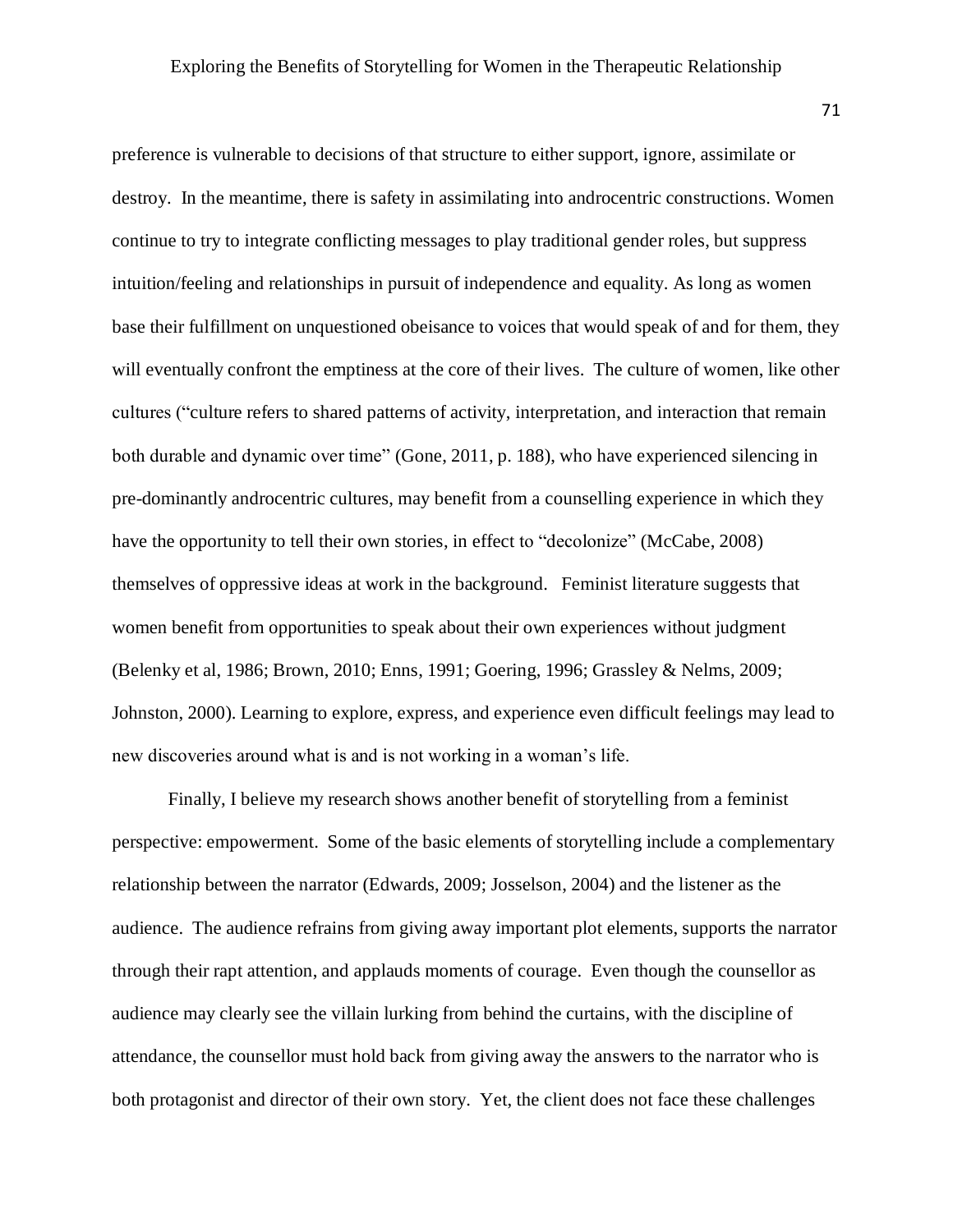alone, nor is the client expected to do so. A therapeutic style influenced by storytelling elements may be more open-ended, focusing on the client generating their own meanings and options.

## **Possibilities for Further Exploration**

Histories and lived experience of social inequality bear strongly on health. Feminist literature suggests counsellors engage in de-mystifying dominant structures that keep persons in unhealthy subordinate positions (Belenky et al., 1986: Brown, 2010; Miller, 1986). The World Health Organization Mental Action Plan 2013-2020 (2013), states persons who face discrimination are at "higher risk of experiencing mental health problems (p.7). For example, First Nations, transgender persons, women, and African-Americans are more likely to face socially inspired mental health issues. The report goes on to state that women have the highest rates of disabling depression<sup>16</sup> worldwide. This vulnerability to health problems has no basis in the person rather it is a problem of society. Counsellors may serve women more successfully when helping women begin to examine how external, androcentric constructions may be at work in misconceptions of self. Discrimination is an act of domination, de-coupling people from a sense of trust in their own abilities. In contrast, persons who perceive themselves as accepted by society tend to have better health outcomes. Repeated social assaults on personal sense of efficacy create confusion, loss of self-esteem, and a deepening sense of powerlessness. In dominant patriarchal cultures, despite immense progress, the drift is still towards maintaining positions of dominance and sub-ordinance. As Jean Baker Miller (1986) suggests, such positions should be temporary states in which each party is interested in empowering each other rather than operating to keep one party beneath the other. The movement is towards equality. Equality

 $\overline{\phantom{a}}$ 

<sup>&</sup>lt;sup>16</sup>Is depression a kind of extreme response to internalized helplessness?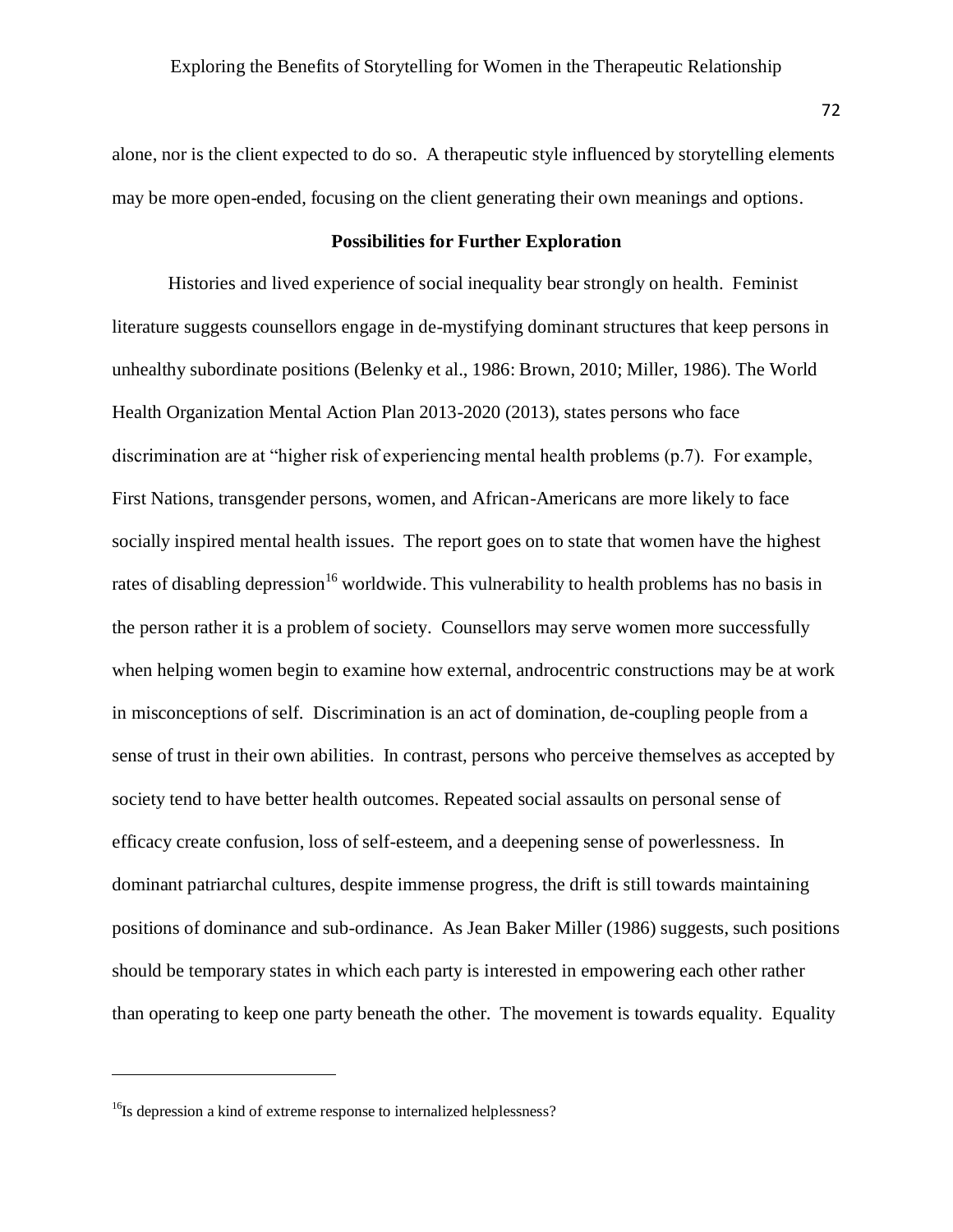#### Exploring the Benefits of Storytelling for Women in the Therapeutic Relationship

represents a state in which persons feel able and empowered. Equality is not a structure in which particular groups deserve obeisance while others deserve subservience; where some assume access and others assume denial. Yet even in counselling, it is difficult to create the conditions for equality. Some counsellors (Josselson, 2004) actively engage in the challenging and frustrating process of relinquishing their own power so another's may emerge.

Therefore, I believe an area requiring further study is how counsellors can position themselves in the counselling relationship with persons who have experienced marginalization. How can counsellors help a client develop empowerment even in dis-empowering constructs? Clients may benefit from a process that helps them uncover the social factors at work in their lives so they are not engaged in self blame or the guilt of feeling they should have complete agency over their own lives. In fact, some clients may have few options for the changes they can actually enact within the structures they live in.  $^{17}$ How can I as a counsellor acknowledge social agency in client's lives and not just in a cursory, reductive way to bring the focus back to personal agency?

Another area requiring further study is how counsellors can utilize stories with women. Some therapists successfully use stories such fables and folktales (Johnston, 1996) to elicit reflection. Clients may read these stories individually or in groups to encourage discussion. Women may resonant with stories on an intuitive level and begin to discover personally meaningful themes. Another way to use storytelling is to provide multiple methods for women to

 $\overline{a}$ 

<sup>&</sup>lt;sup>17</sup>Again, the writing of the thesis is an example of a structure. Although relatively benign, even the thesis is hierarchal, with particular expectations for form and content that cannot be broken without risk. I could submit a poem, a videotaped dance piece, write a play-however, they would not be academically viable as evidence of mastery of the chosen subject matter. I could still make these choices more in line with my own preferences but not without time consuming and potentially fruitless argument. Despite these minor consequences, I am not willing to take this risk. So how does a person negotiate personal power within dominant structures that present more major consequences?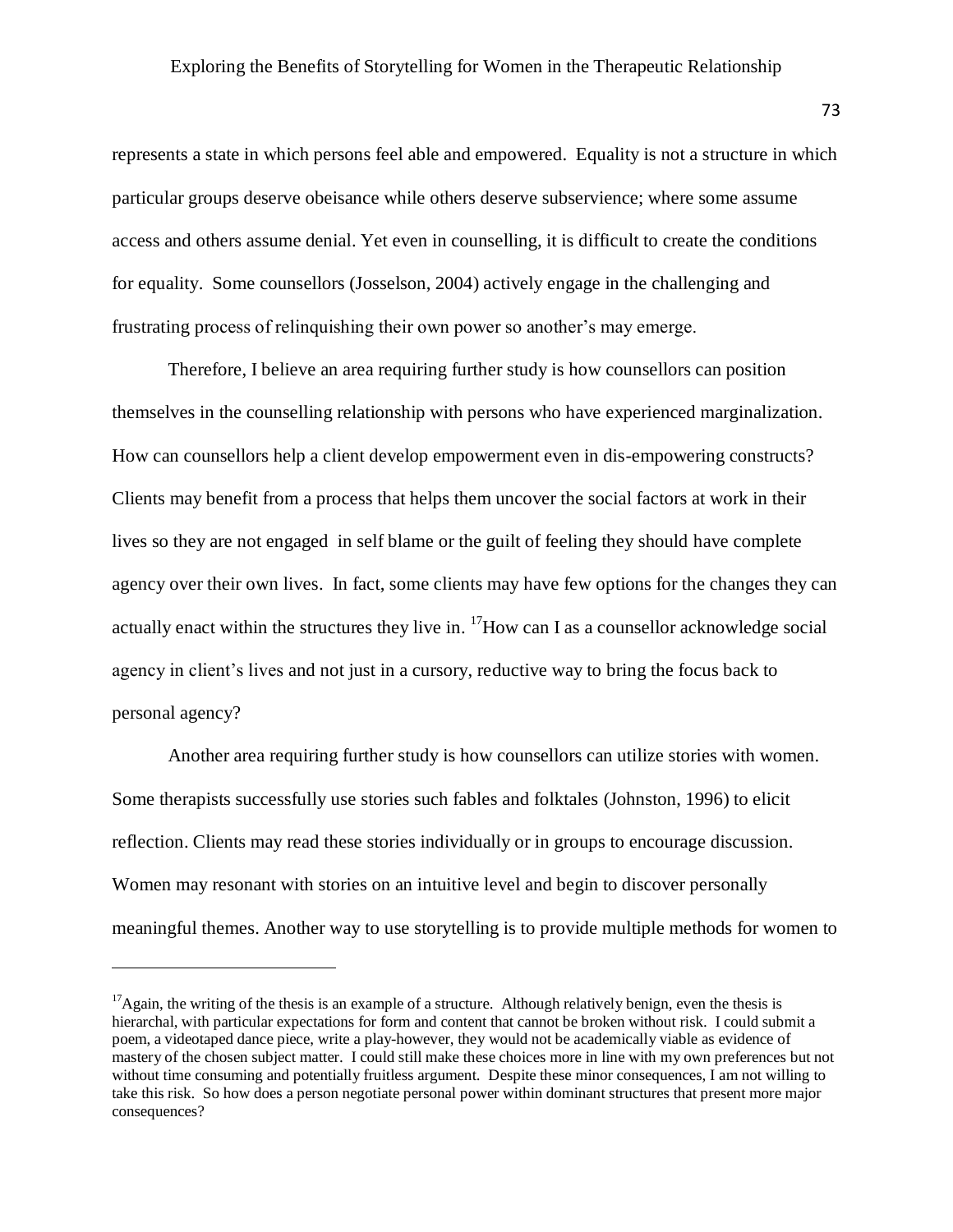engage in a personal, sense making process in which the focus is on strengthening a woman's own voice (Belenky et al., 1986). In this process a woman may move to a place in which she accords equitable respect to her own intuitive voice and not just the dictates of objective reasoning. Such ways include writing (Wright, 2009) and drama (Emunah, 1999). Writing may help a woman find a space of her own free from the demands of others and any expectations to conform. Alternatively, on those pages she may see how much these dominant voices invade even her personal space. The page may be a private space in which she can cultivate her own desires, reveal feelings, and express herself in ways that may be out of line to societal rules. Drama may provide an opportunity for women to rehearse empowered preferred responses before trying them out in the real world. Other therapists and interviewers note the therapeutic impact of simply providing the space and time to let clients' stories unfold at their own pace (Grassley& Nelms, 2009; Rolls, 2010; Vadja, 2007; Williams & Taylor, 2004). For clients who may have more experiences of listening to and following the dictates of other voices, storytelling influenced counselling may be a unique opportunity to feel the power of their own voice.

# **The limitations of the study or "I am only human"**

My research project had several limitations. First, the study is perhaps too broad in scope and therefore lacks focus on one specific subject area. This study attempts to explore one main research question and several sub-questions. Therefore, the reader may find it difficult to find a singular useful point they can take away from the research. The research is broad but not in depth. For example, the experiences of Indigenous and African American peoples may be too different for researchers to generalize to those of women in Western culture. Cultures are complex, rich and varied (Wendt & Gone, 2011). There may not be enough common ground to imply a unified approach applicable to women. However, I do suggest women may learn from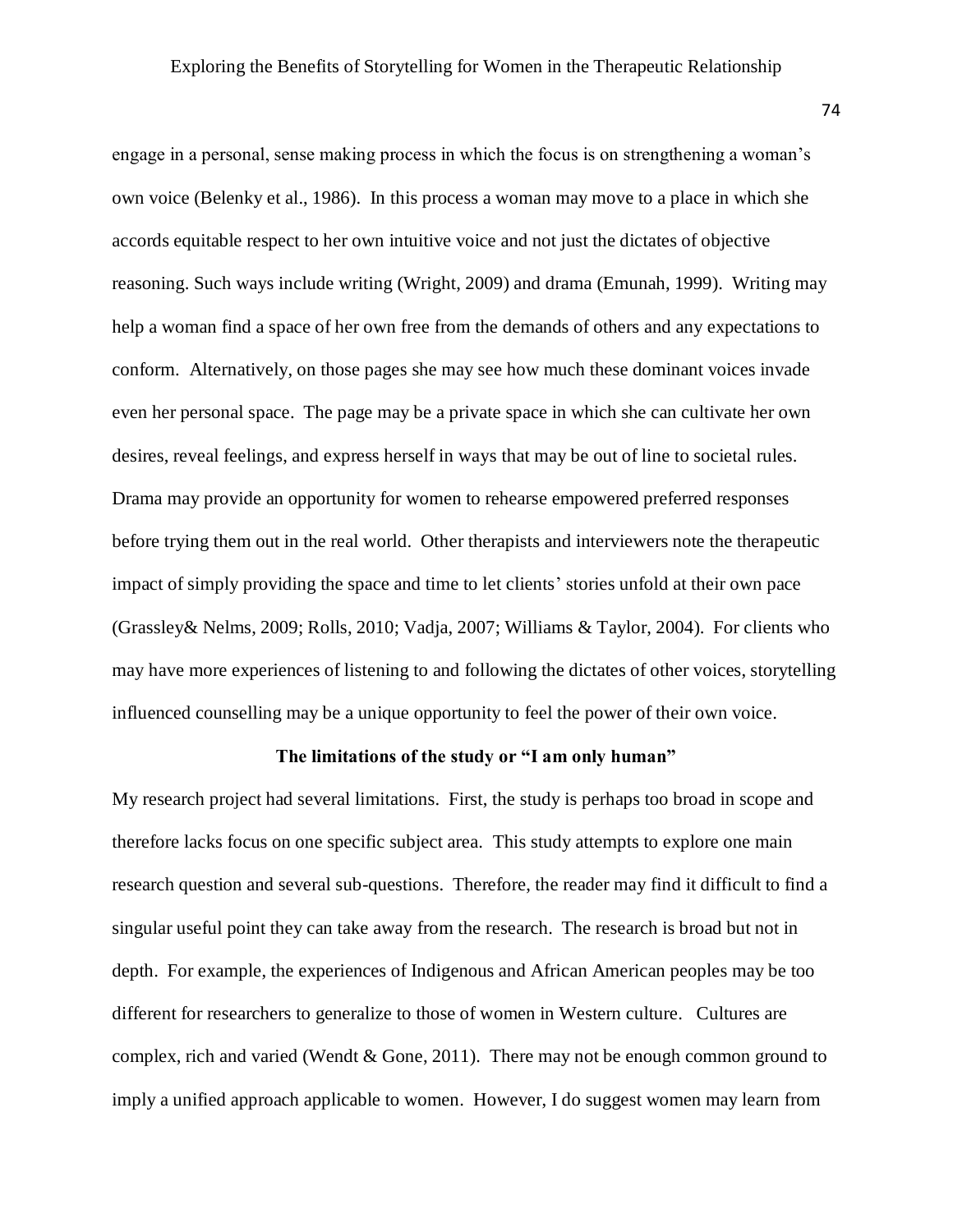the approaches used by these cultural groups to survive and thrive within androcentric, capitalist Western society. Second, much of the research is qualitative with little quantitative research to support the idea that storytelling principles, concepts, and methods may be useful with women. Whether it is even possible to prove empirically, in a positivist sense, such a theory is also questionable given the indefinable, creative aspects of storytelling and the implicit critique of positivism that flows from my work. Finally, I make the conjecture that women have before them certain healing tasks specifically to do with honoring feeling, connection, and most importantly, empowerment. Women must actively undergo these healing tasks in order to thrive in an androcentric architecture that still drifts towards privileging reason, individualism, and dominate/subordinate power structures. Although the feminist literature I include in the study offers support for this belief (Belenky et al., 1986; Brown, 2010; Hooks, 2000; Miller, 1986; Miller & Stiver, 1993), there is no definitive proof for these beliefs. Other researchers could argue that all persons could benefit from developing these areas, not just women. I gently suggest that women are a unique culture with psychological tasks unique to their history on this planet, deserving of focused, specific research. This research project is subjective and phenomenological and comes from a specific viewpoint that finds support through primarily qualitative research. This review cannot make definitive, generalizable statements given the broad array of women's experiences, social status, economic power, sexual land cultural identities.

## **My Experience of the Learning Process**

#### **Chapter 1: Taking the First Steps**

I initially wanted to do a research project on a family member's stories of World War II, and the influence of her stories on my own development as a woman. The kitchen was the space

75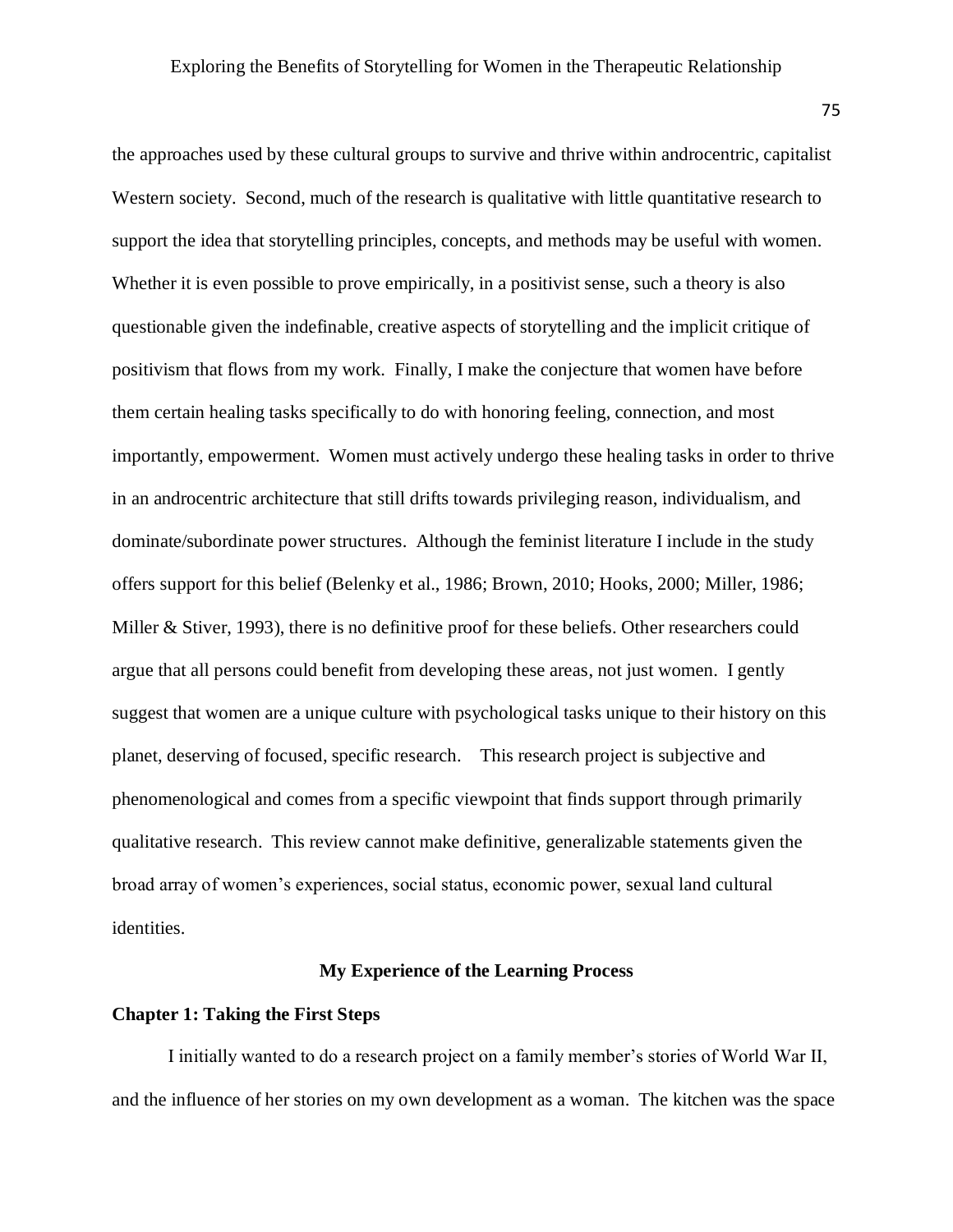in which the women in my family told their stories with me listening in awe. I heard their stories of love and loss, struggles and small triumphs, over and over again, stories that grew and changed like kneaded bread in the retellings, never settling into just one shape. With my own place at the kitchen table, I was audience to how women's day- to- day lives intertwined with the socio-economic structures of their time. Gender roles were not an abstract social construction but a real fact of life. As I grew up, I told my own stories of my experiences in the world. Then it was the women in my family who listened, sometimes with awe, at what I was able to dare to do in my life as a woman.

As an adult, I was interested in how this intimate exposure to the recurring themes in other women's lives shaped how I approached the world. However, given the effort and time required to execute that research project, I decided to focus on a more manageable study on how to use women's storytelling in counselling.

### **Chapter 2: Finding Friends for the Journey**

In the second stage of the research project, I began looking for literature on women and storytelling. Initially, I wandered down a trail where I found lots of interesting discussion in the world of feminist writers, particularly biographers who spoke of the need for women's stories and histories. I then found work by feminist psychology writers, such as Carol Gilligan, Jean Baker Miller, bell hooks, Laura Brown, and Mary Field Belenky. I had a growing sense of excitement. Here was a community of scholars and writers that I did not know existed, women who were speaking about issues I sensed but could not articulate. I found the story, the words and tea time community to ground myself. I followed this path and found another track leading into the very basic aspect of storytelling: speaking. Neurological research seemed to show that the act of speaking a story could be therapeutic enough (Brewin, 2001). In the process of finding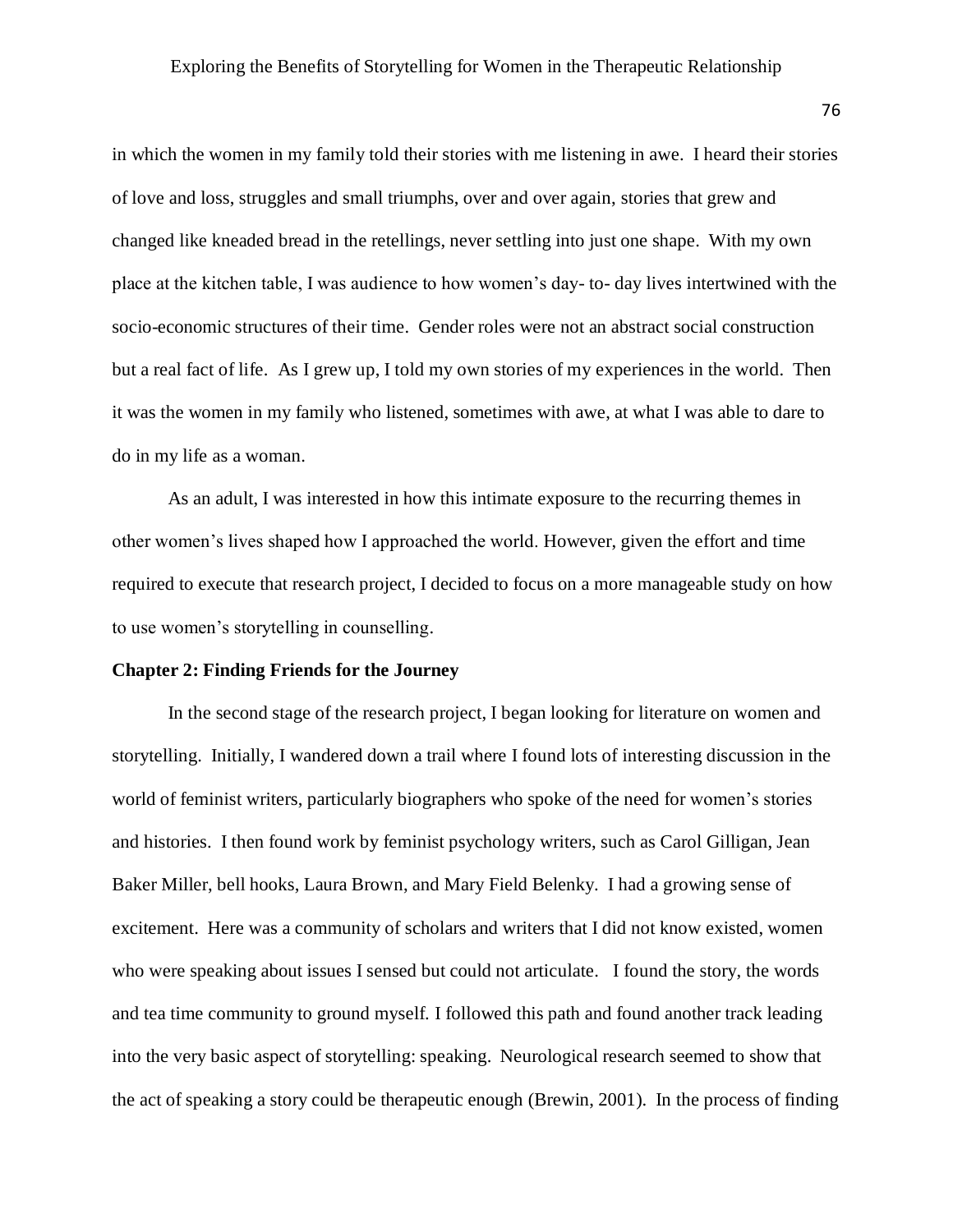my own particular theoretical and practical approach to counselling, the research was a humbling reminder that no technique would supplant the need to become a good listener. Learning to provide the space for the speaker was my primary task as a counsellor. I take for granted that usually when I speak or seek to have my needs met, I often meet with success. I realized that for those who have learned not to speak, or to speak very carefully, so as not to come into conflict with dominant structures, that this is a rare privilege. I could not ignore the importance of helping persons with histories of marginalization to speak freely for its basic yet powerful therapeutic value.

# **Chapter 3: Bringing it all home**

In the last stage of the research project, I began to ask myself where to go from here. My research suggested to me that women might benefit from several aspects of storytelling by having the chance to: a) speak and hear their own voice; b) disrupt rational ways of thinking and engage the power of metaphor; c) practice empowerment; d) model possibilities for each other; and e) connect with other people and histories. However, I found there was a lack of literature on specific storytelling projects with women. Only a few researchers such as Anita Johnston (2000) shared how they used actual fables and folktales to generate discussion. Therefore, I have started to consider how I might create my own story workshop with women, perhaps collecting femalecentric folktales drawn from different cultures and starting a therapeutic gathering similar to a reading club. I would be interested to come together with a group of women to share stories, then taking the time to meditate, reflect, and write about whatever resonates. Some initial questions might be: 1. What yearnings, questions or experiences does the story call forth? 2. What possibilities do they see for the character in the story? 3. What do they notice that prevents the character from expressing their abilities? 4. What strategies would they use in place of the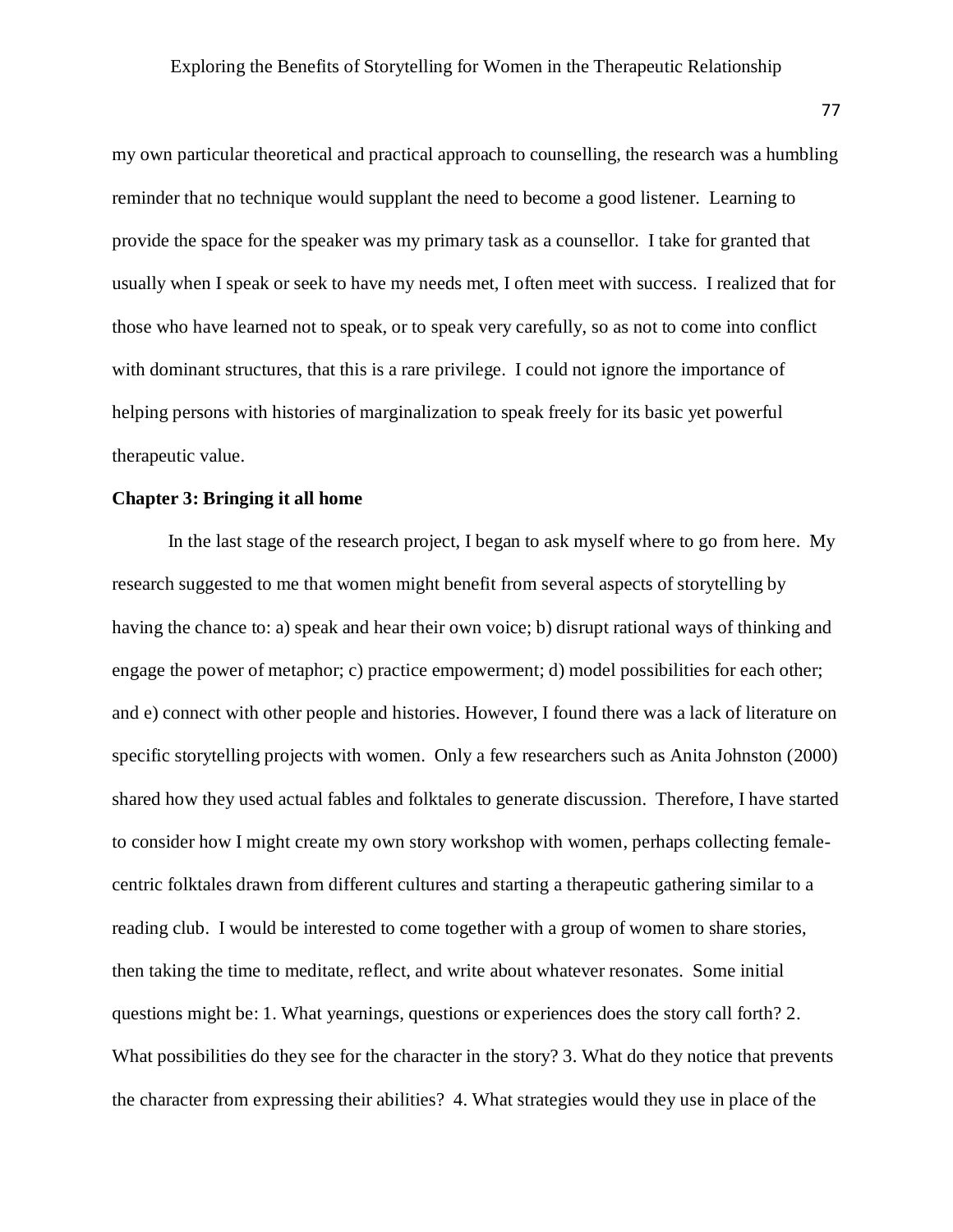character? 5. What possible conflicts might arise when confronting….? 6. What possibilities do they envision for themselves?

# **The end…for now…**

In conclusion, this research project aims to explore the possible uses of storytelling with women from a feminist perspective. Research suggests that other cultures with similar experiences of historical oppression through restricted access to economic and social means of support may use storytelling to maintain a connection to the self, experience community, and honour personal expressions of selfhood. Stories maintain dignity, support relational experiences, and explore possibilities for empowerment. A narrator can tell, write, or act out a story. Although aspects of storytelling are inherent in the counselling process, there appears to be less research on the actual use of stories such as folktales and fables. The use of stories in counselling might open new avenues for women to examine their history and explore possibilities through imagination and intuition.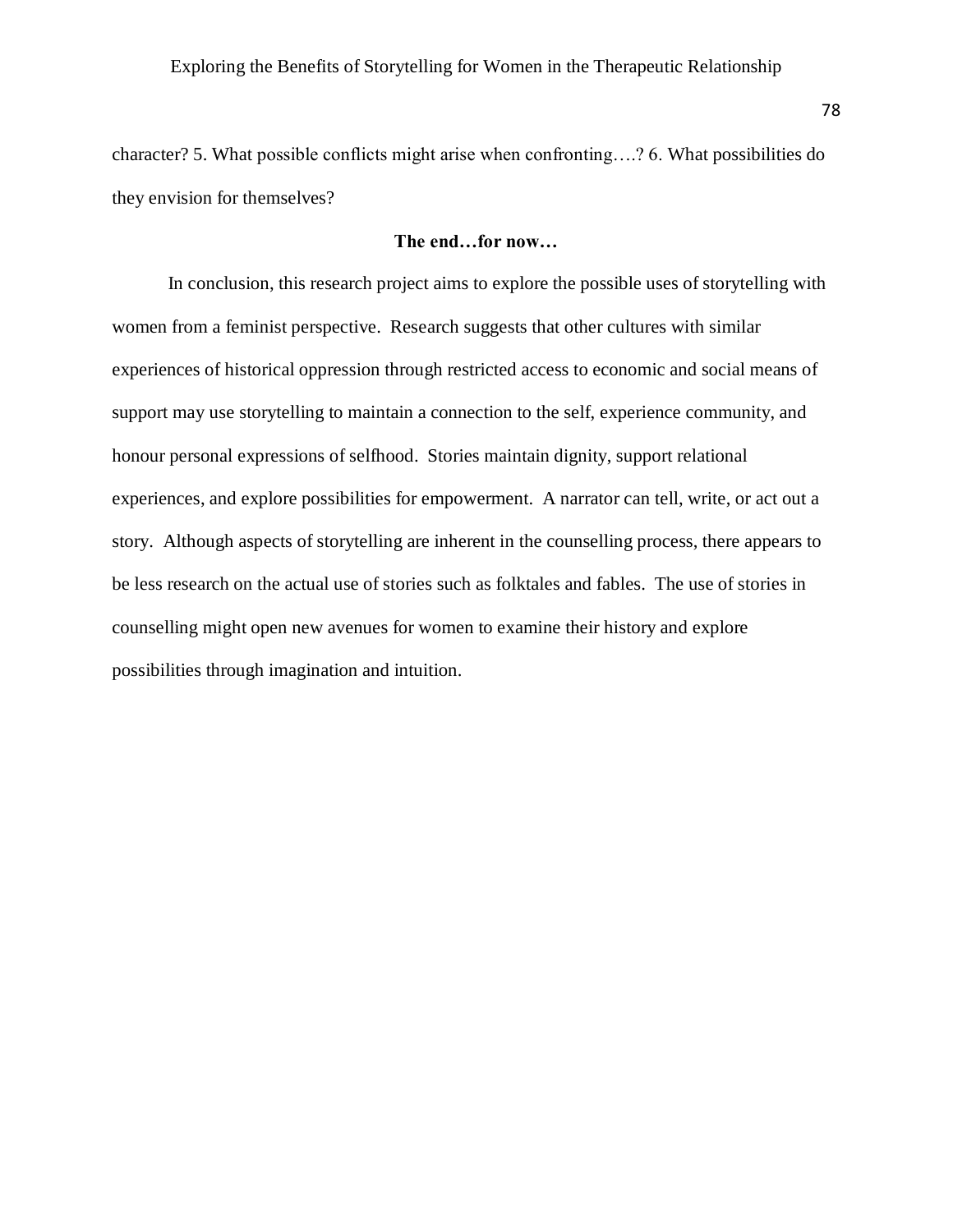#### **References**

- Ali, M. I. (2014). Stories/storytelling for women's empowerment/empowering stories. Women's Studies International Forum, 45, 98–104. http://doi.org/10.1016/j.wsif.2013.10.005
- Baddeley, J. L., &Pennebaker, J. W. (2011). A post-deployment expressive writing intervention for military couples: A randomized controlled trial. *Journal of Traumatic Stress*, *24*(5), 581-585.
- Banks-Wallace, J. (2002). Talk that talk: storytelling and analysis rooted in African-American oral tradition. *Qualitative Health Research*, *12*(3), 410-426.
- Baumeister, R. F., & Leary, M.R. (1997). Writing narrative literature reviews. Review of General Psychology, 1, 311-320.
- Belenky, M. F., Celinchy, B. M., Goldberger, N. R., &Tarule, J. M. (1986). *Women's ways of knowing: The development of self, voice, and mind* (10th ed.). New York, NY: Basic Books.
- Berg, B. L. (1998). Writing research papers: Sorting the noodles from the soup. *Qualitative research methods for the social sciences*, 253-272.
- Bolton, G. (1998). Approaches to therapeutic writing. In *Therapeutic potential of creative writing: Writing myself*. Retrieved from http://www.ebrary.com
- Bolton, G. (1998). Keeping a journal "diamonds of the dust heap". In *Therapeutic potential of creative writing: Writing myself.* Retrieved from http://www.ebrary.com
- Boote, D. N., & Beile, P (2005, Aug/Sep). Scholars before researchers: On the centrality of the dissertation literature review in research preparation. Educational Researcher, 34, 3-15
- Brahnam, S. (2012). To hear-to say: The mediating presence of the healing witness . *AI & Soc* , *27*, 53-90. http://dx.doi.org/10. 1007/s00146-011-0327-5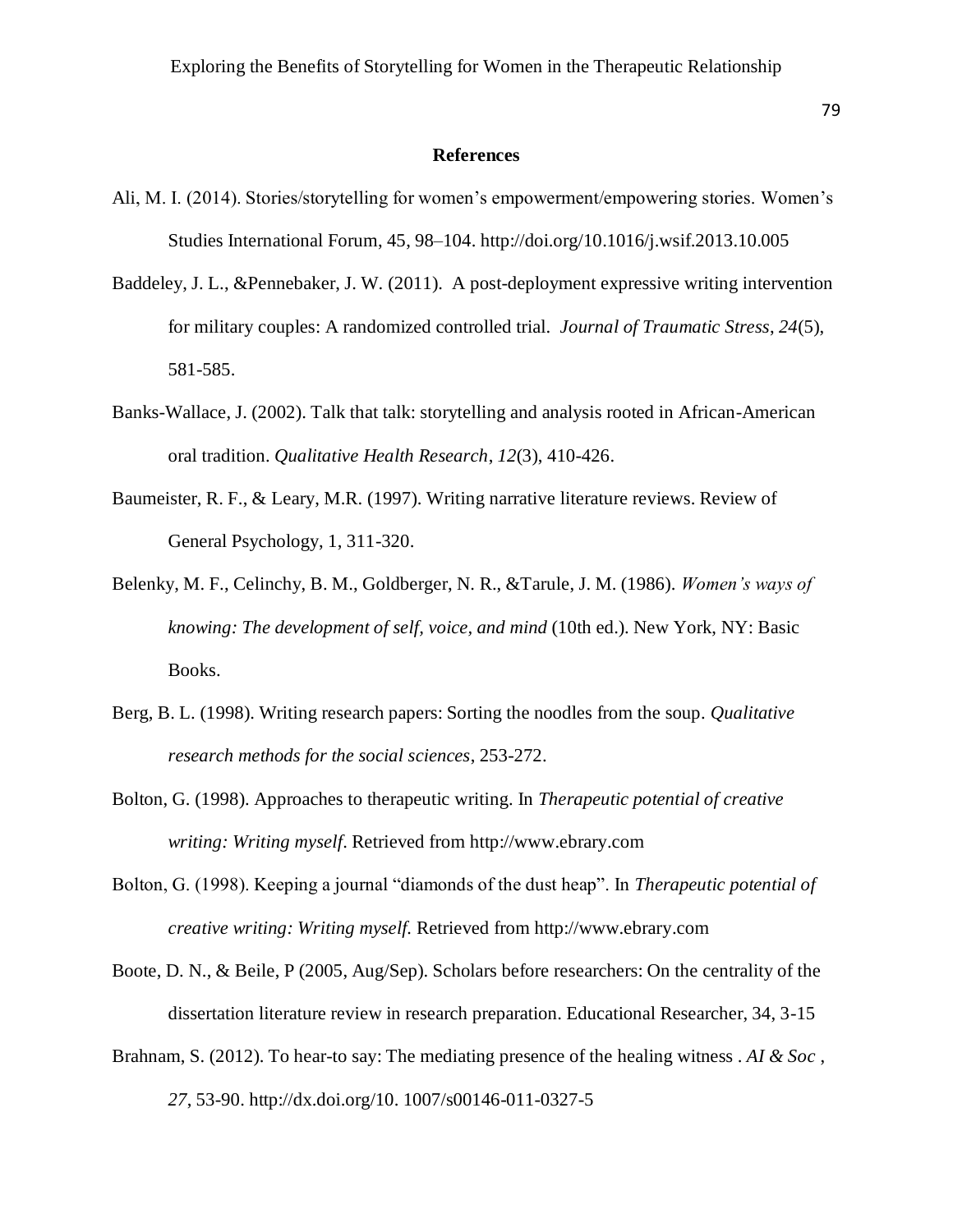Brewin, C. R. (2001). A cognitive neuroscience account of posttraumatic stress disorder and its treatment. *Behaviour Research and Therapy*, *39*(4), 373–93. Retrieved from http://www.ncbi.nlm.nih.gov/pubmed/11280338

Brown, L. S. (2010). *Feminist Therapy*. [Kindle Edition]. Retrieved from www.Amazon.com

- Chang, I. I. (2005). Theatre as therapy, therapy as theatre transforming the memories and trauma of the 21 September 1999 earthquake in Tawain .*Research in Drama Education, 10* (3), 285-301. http://dx.doi.org/10.1080/13569780500275907
- Corey, G. (2013). Feminist therapy. In *Theory and practice of counseling and psychotherapy*  Cengage Learning.
- Corntassel, J. (2009). *Indigenous storytelling, truth telling and community approaches to reconciliation* (Unpublished doctoral dissertation). University of Victoria, Victoria, BC. Retrieved from

http://ejournals.library.ualberta.ca/index.php/ESC/article/viewFile/20112/15560

- Donnelly, D. A., & Murray, E. J. (1991). COGNITIVE AND EMOTIONAL CHANGES IN WRITTEN ESSAYS AND THERAPY INTERVIEWS, *10*(3), 334–350.
- Edwards, L. C. (2009). *African American storytelling: Collective memory, creative resistance, and personal* transformation (Doctoral dissertation). Retrieved from http://search.proquest.com.proxy.cityu.edu/pqdtft/advanced?accountid=1230

Emunah, R. (Ed.). (1999). Drama therapy in action. In: (Wiener, D.J.) *Beyond talk therapy: Using movement and expressive techniques in clinical practice (pp. 99-123).* Washington, D.C. American Psychological Association. http://dx.doi.org/10.1037/10326-005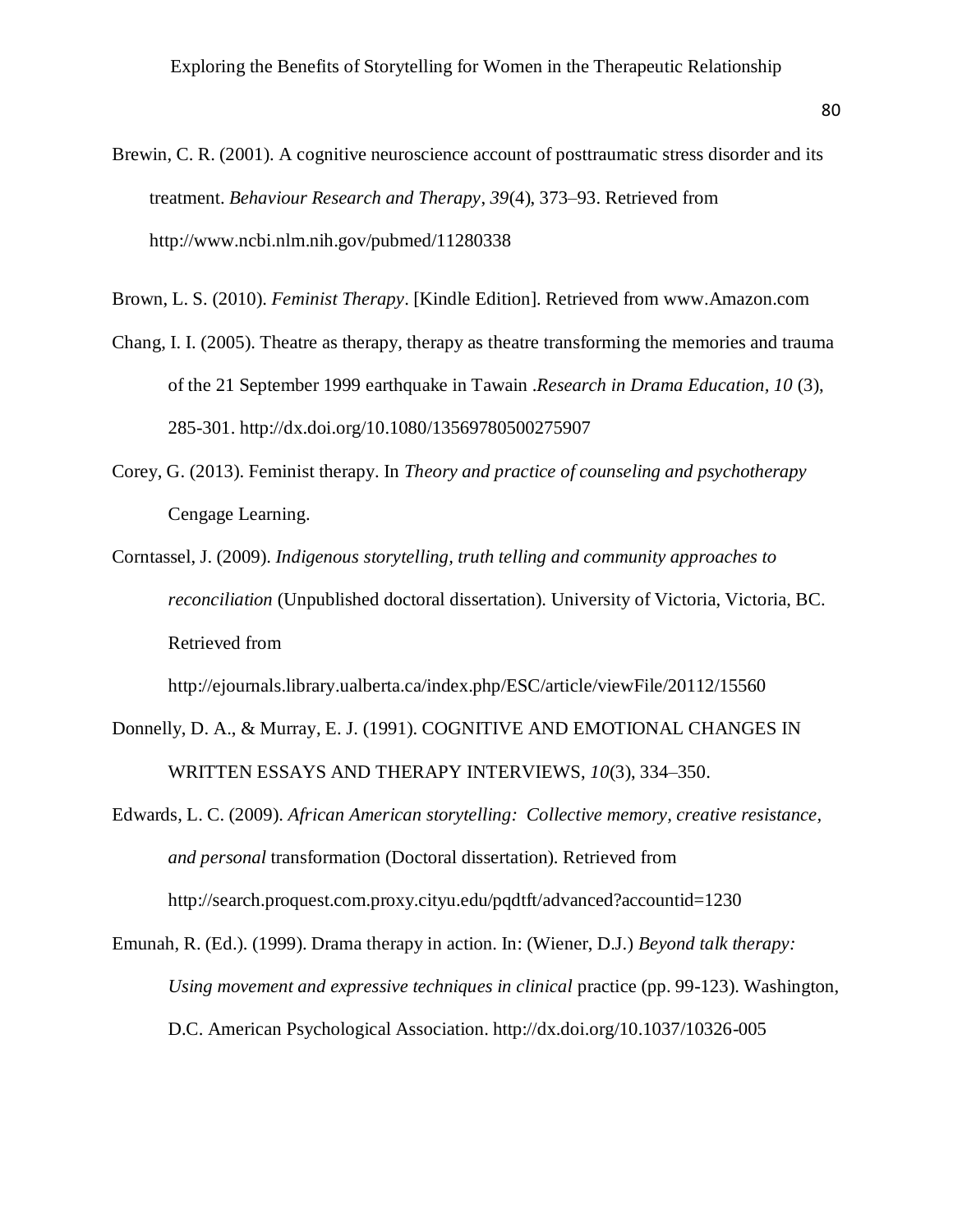- England, K. V. (1994). Getting personal: Reflexivity, positionality, and feminist research. *The Professional Geographer*, *46*(1)
- Enns, C. (1991). The new relationship models of women's identity: A review and critique for counselors. *Journal of Counseling & Development*, *69*.

Erdmans, M. P. (2007). The Personal Is Political , but Is it Academic ?, *26*(4).

- Gilligan, C. (1982). *In a different voice: Psychological theory and women's development*. Cambridge, MA: Harvard University Press.
- Goering, E. M. (1996). For yours is the power in the story: the empowerment of woman organizational actors through storytelling. *Women and Language*, *19*(1).
- Gone, J. P. (2011). The red road to wellness: Cultural reclamation in a native first nations community treatment centre .*American Journal Community Psychology*, *47*(1), 187-202.
- Grasseley, J. S., & Nelms, T. P. (2009). Tales of resistance and other emancipatory functions of storytelling. *Journal of Advanced Nursing*, *65*(11), 2447-2453.
- Hodge, F. S., Pasqua, A., Marquez, C. A., & Geishirt-Cantrell, B. (2002). Utilizing traditional storytelling to promote wellness in american indian communities .*Journal of Transcultural Nursing*, *13*(1), 6-11.
- Hooks, B. (2000). Consciousness-Raising. In *Feminism is for everybody: Passionate politics*. Cambridge, MA: South End Press.
- Howard, G. S. (1991). Culture tales: A narrative approach to thinking, cross-cultural psychology and psychotherapy. *American Psychologist*, *46*(3), 187-197.
- Ironstone-Catterall, P., McDonough, P., Robertson, A., Payne, B., Rahder, B., Shaver, F., & Wakewich, P. *(*2011).*Feminist research methodology and women's health: A review of*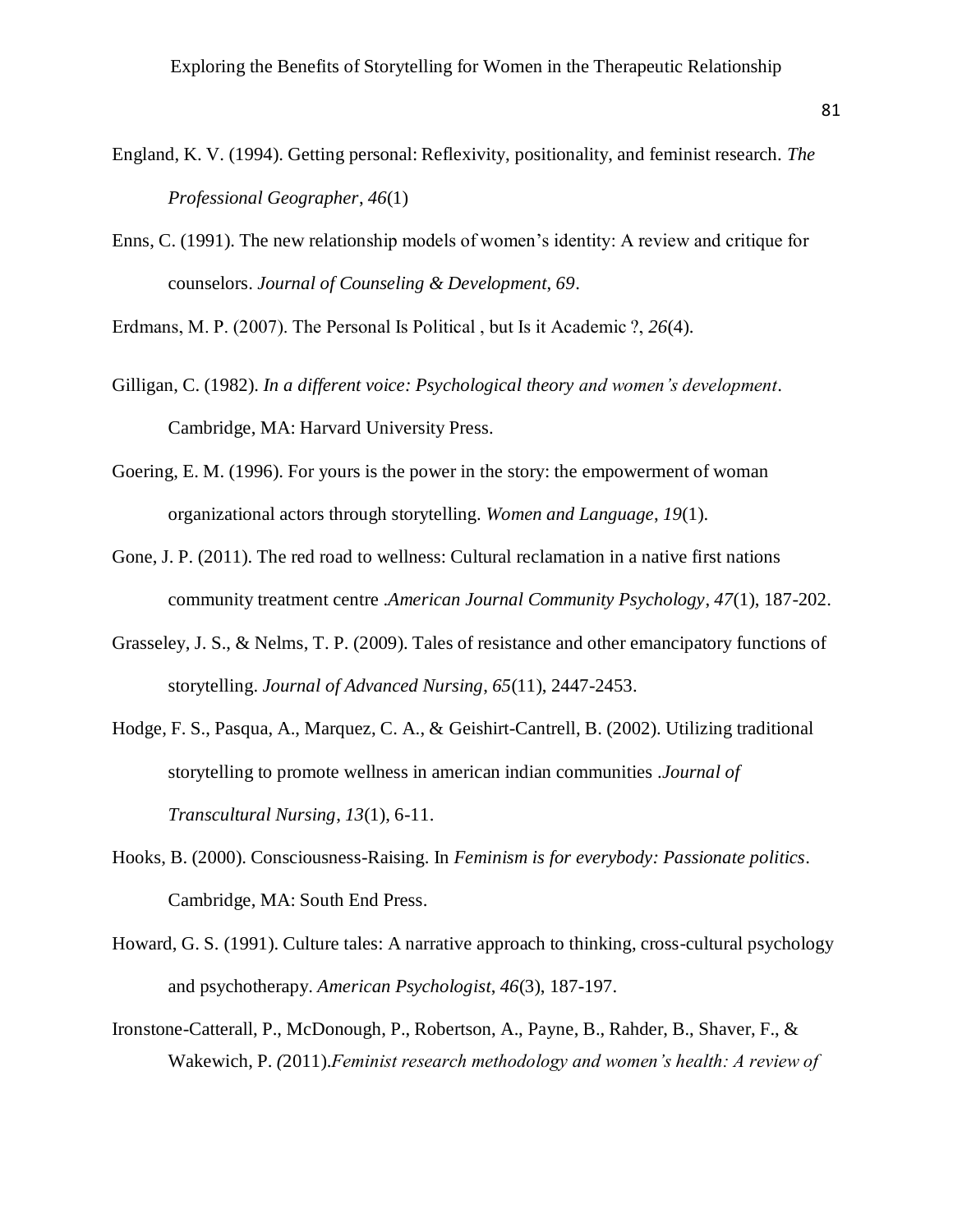*the* literature (Master's thesis, York University). Retrieved from http://youthsextion.files.wordpress.com/2011/04/18femrm.pdf

- Jenson, J. (2000) Backgrounder: Thinking about marginalization: What, who and why? Canadian Policy Research Network Inc. Ottawa, Ontario.
- Johnston, A. A. (2000). *Eating in the light of the moon: How women can transform their relationships with food through myths, metaphors & storytelling. Carlsbad, CA: Gúrze* Books. (Kindle DX version). Retrieved from Amazon.com
- Josselson, R. (2004). On becoming a narrator of one's own life. In *Healing plots: the narrative basis of psychotherapy*. Washington, DC: American Psychological Association.

Kavanaugh, A. (2010). Introduction to the special issue : Women in / and Storytelling. *Storytelling , Self , Society : An Interdisciplinary Journal of Storytelling Studies*, *6*, 91– 93. http://doi.org/10.1080/15505341003684384

- Lepore, S. J., Ragan, J. D., & Jones, S. (2000). Talking facilitates cognitive-emotional processes of adaptation to an acute stressor. Journal of Personality and Social Psychology, 78(3), 499–508. http://doi.org/10.1037//0022-3514.78.3.499
- Loiselle, M., & McKenzie, L. (2006). *The wellness wheel: An Aboriginal contribution to social work*. Retrieved from

http://tapwewin.pbworks.com/w/file/fetch/52896768/LoiselleMcKenzie.pdf

Loveday, H. (2009). From oppression, resistance grows. *The International Journal of Narrative Therapy and Community Work, 1*, 3-13. Lyons, T. (2006). Feminist Methodology. Retrieved October 3, 2014 , from Feminist Methodology Literature Review - Addiction ...www.addictionresearchchair.ca/wp-content/.../Feminist-Methodology.doc.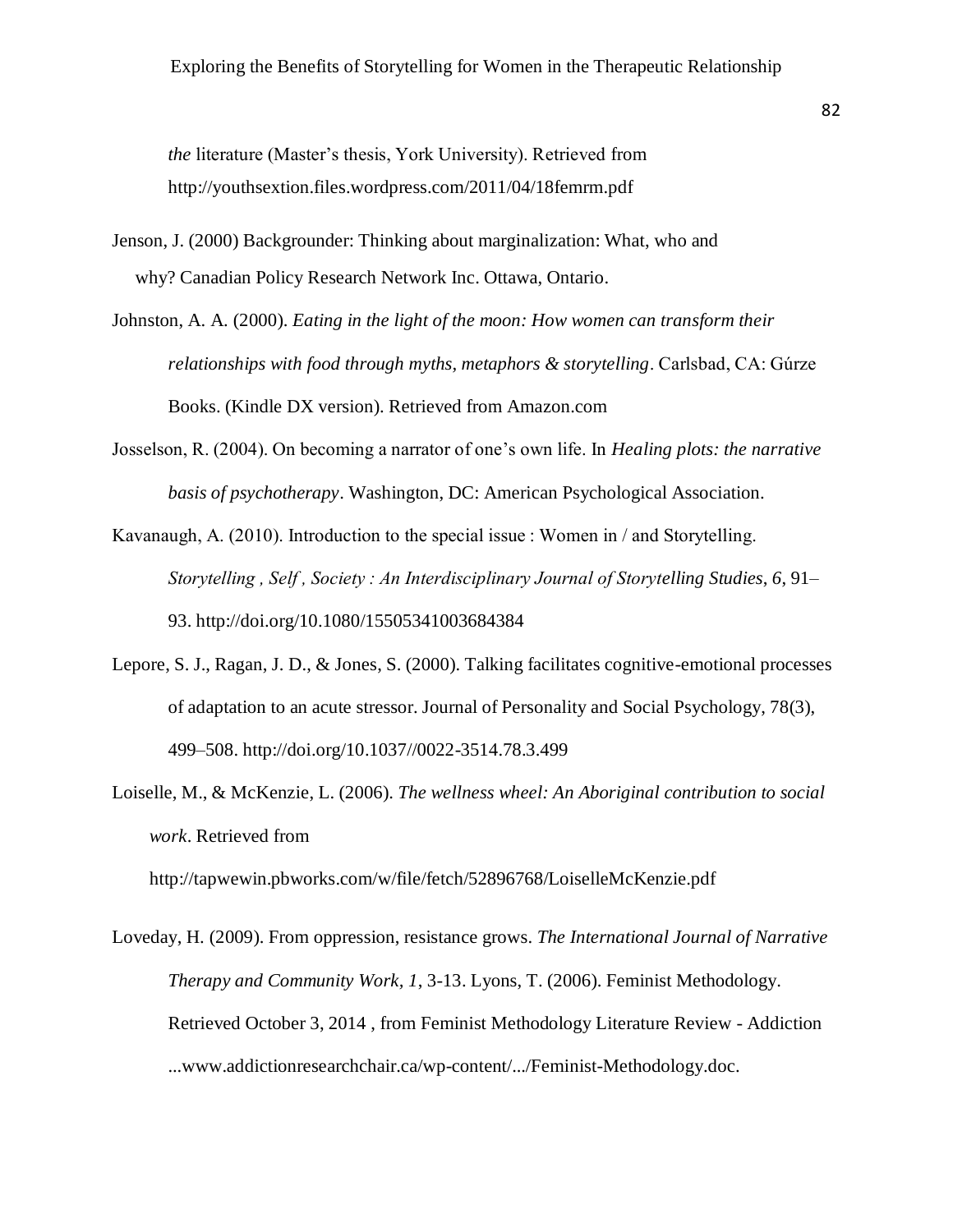- Lyons, T. T. (2006, October ). *Literature review summary* . CIHR Research Project-Aboriginal women drug users in conflict with the law: A study of the role in self-identity in the healing journey. Retrieved from http://www.addictionresearchchair.ca/wpcontent/uploads/Feminist-Methodology.doc.
- Lyubomirsky, S., Sousa, L., & Dickerhoof, R. (2006). The costs and benefits of writing, talking, and thinking about life's triumphs and defeats. *Journal of Personality and Social Psychology* , *90*, 692-708.
- Macmillan Publishers Limited. (2009-2014). Marginalize. In *Macmillan Dictionary*. Retrieved from http://www.macmillandictionary.com/dictionary/american/marginalize
- McCabe, G. (2008). Mind, body, emotions and spirit: Reaching to the ancestors for healing. *Counselling Psychology Quarterly*, *21*(2), 143-152.
- McCabe, G. (2007). The healing path: A culture and community-derived indigenous therapy model. Psychotherapy, 44(2), 148-160.
- Miller, J. B. *(*1986). *Toward a new psychology of* women (2nd ed.). Boston, MA: Beacon Press.
- Miller, J. B., & Stiver, I. P. (1993). A relational approach to understanding women's lives and problems . *Psychiatric Annals*, *23*(8), 424-431.
- Neimeyer, R. A. (1998). Social constructionism in the counselling context. *Counselling Psychology Quarterly*, *11*(2), 135-149.
- Oakley, A. (1981). Interviewing women: A contradiction in terms. In H. Roberts (Ed.), *Doing feminist research*. [Kindle Edition]. Retrieved from www.amazon.com
- Peculiar (n.d.). In *Merriam-Webster's online dictionary* (11th ed.). Retrieved from http://http://www.merriam-webster.com/dictionary/peculiar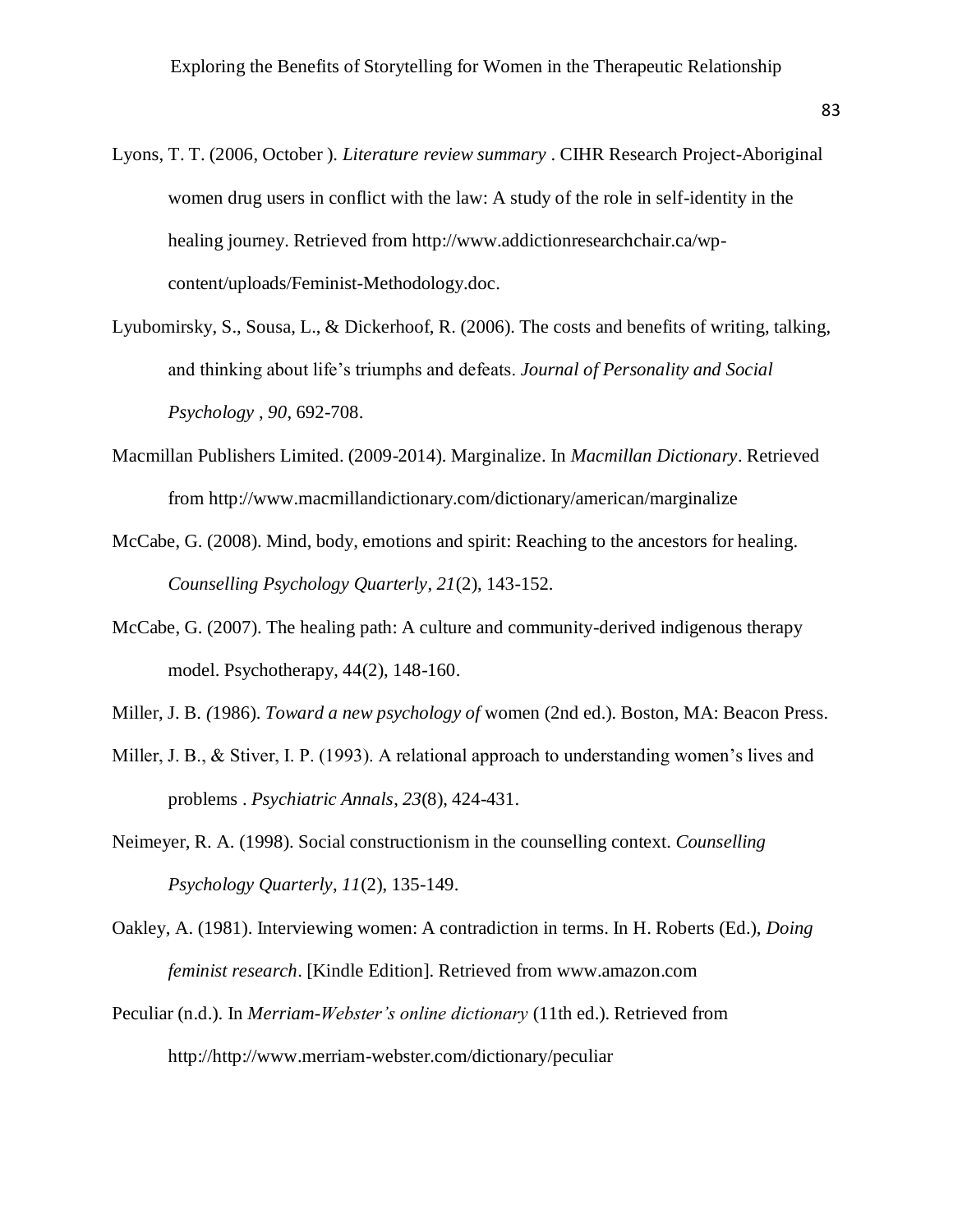- Pennebaker, J. W., Colder, M., & Sharp, L. K. (1990). Accelerating the Coping Process. *Journal of Personality and Social Psychology*,*58*(3), 528-537.
- Pennebaker, J. W., & Seagal, J. D. (1999). Forming a story: The health benefits of narrative . *Journal of Clinical Psychology*, *55*, 1243-1254.

Reber, A. S., Allen, R., &Reber, E. S. (2009). Marginalization. In *The Penguin Dictionary of Psychology* (4th). Retrieved from http://search.credoreference.com.proxy.cityu.edu/content/entry/penguinpsyc/marginalizat ion/0

- Rolls, J. A. (2010). Tales from broken hearts: women and recovery from romantic relationships. *Storytelling, Self, Society: An Interdisciplinary Journal of Storytelling Studies,6*(2), 107- 121.Saskatchewan Libraries website. (n.d.). http://www.lib.sk.ca/Storytelling
- Speedy, J. (2000). The'storied' helper: Narrative ideas and practices in counselling and psychotherapy. European Journal of Psychotherapy, Counselling & Health, 3(3), 361-374
- Thich Nhat Hanh. *All in One, One in All*. Singapore: Kong Meng San Phor Kark See Monastery Publication Unit, 2001. Print.
- Thorne, S., & Varcoe, C. (1998, March 2). The tyranny of feminist methodology in women's health research. Health Care for Women International, 19, 481-493.Vadja, J. (2007). Two survivor cases: therapeutic effect as side product of the biographical narrative interview. Journal of Social Work Practice, 21(1), 89-102.
- Wakewich, P. (2011).Feminist research methodology and women's health: A review of the literature (Master's thesis, York University). Retrieved from http://youthsextion.files.wordpress.com/2011/04/18femrm.pdf